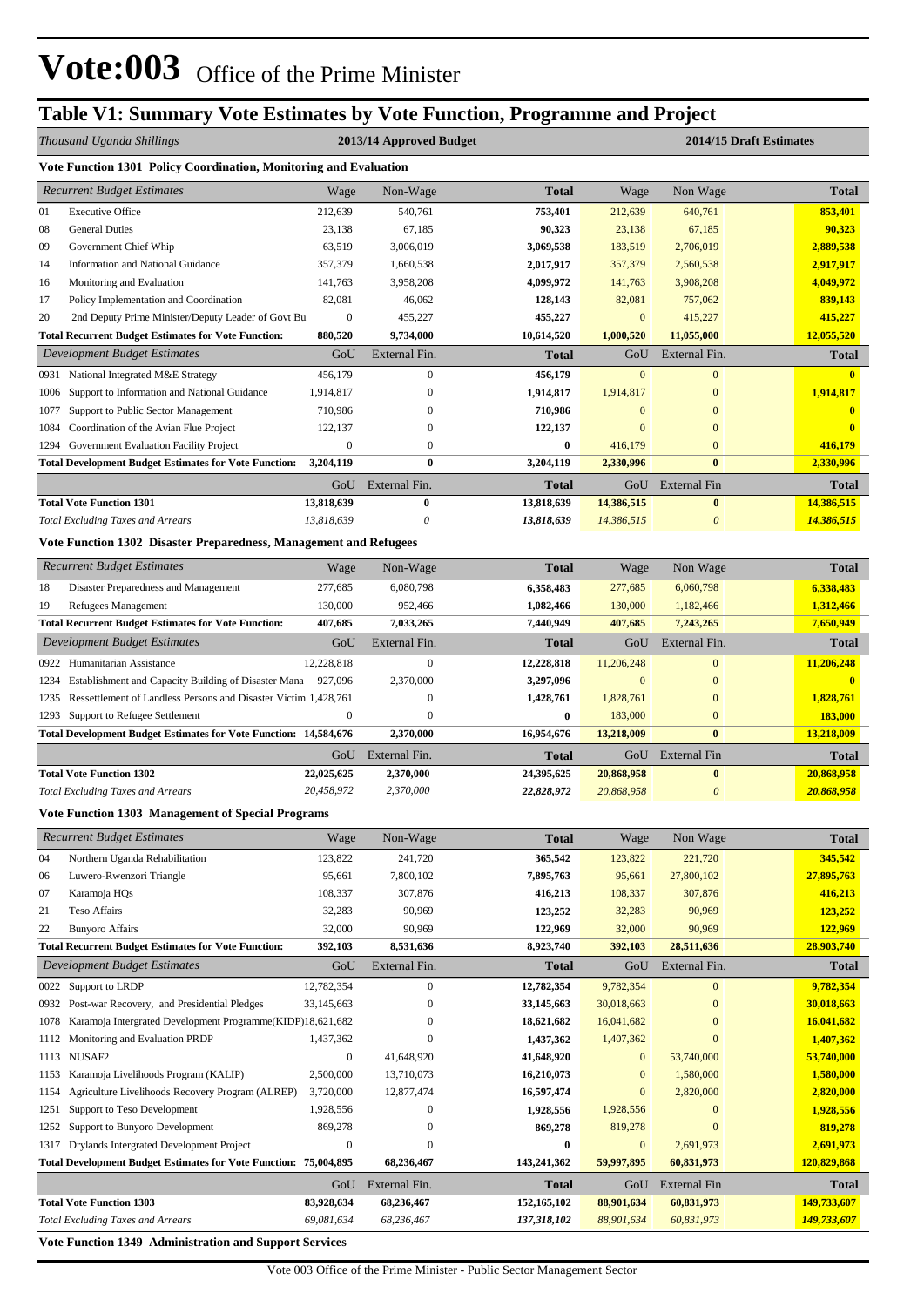# **Table V1: Summary Vote Estimates by Vote Function, Programme and Project**

|      | Thousand Uganda Shillings                                    |             | 2013/14 Approved Budget |              | 2014/15 Draft Estimates |                     |              |  |
|------|--------------------------------------------------------------|-------------|-------------------------|--------------|-------------------------|---------------------|--------------|--|
|      | <b>Recurrent Budget Estimates</b>                            | Wage        | Non-Wage                | <b>Total</b> | Wage                    | Non Wage            | <b>Total</b> |  |
| 02   | Finance and Administration                                   | 381,966     | 1,211,219               | 1,593,186    | 721,788                 | 715,305             | 1,437,093    |  |
| 15   | <b>Internal Audit</b>                                        | 52,980      | 99,956                  | 152,936      | 52,980                  | 99,956              | 152,936      |  |
| 23   | Policy and Planning                                          | 0           | $\mathbf{0}$            | $\bf{0}$     | $\overline{0}$          | 610,509             | 610,509      |  |
|      | <b>Total Recurrent Budget Estimates for Vote Function:</b>   | 434,946     | 1,311,175               | 1,746,122    | 774,768                 | 1,425,770           | 2,200,539    |  |
|      | Development Budget Estimates                                 | GoU         | External Fin.           | <b>Total</b> | GoU                     | External Fin.       | <b>Total</b> |  |
| 0019 | Strengthening and Re-tooling the OPM                         | 1,115,727   | $\mathbf{0}$            | 1,115,727    | 4,957,864               | $\mathbf{0}$        | 4,957,864    |  |
|      | <b>Total Development Budget Estimates for Vote Function:</b> | 1,115,727   | $\bf{0}$                | 1,115,727    | 4,957,864               | $\bf{0}$            | 4,957,864    |  |
|      |                                                              | GoU         | External Fin.           | <b>Total</b> | GoU                     | <b>External Fin</b> | <b>Total</b> |  |
|      | <b>Total Vote Function 1349</b>                              | 2,861,848   | $\mathbf{0}$            | 2,861,848    | 7,158,403               | $\bf{0}$            | 7,158,403    |  |
|      | <b>Total Excluding Taxes and Arrears</b>                     | 2,861,848   | 0                       | 2,861,848    | 3,428,808               | $\theta$            | 3,428,808    |  |
|      | Total Vote 003                                               | 122,634,747 | 70,606,467              | 193,241,214  | 131,315,511             | 60,831,973          | 192,147,484  |  |
|      | <b>Total Excluding Taxes and Arrears</b>                     | 106,221,094 | 70,606,467              | 176,827,561  | 127,585,916             | 60,831,973          | 188,417,889  |  |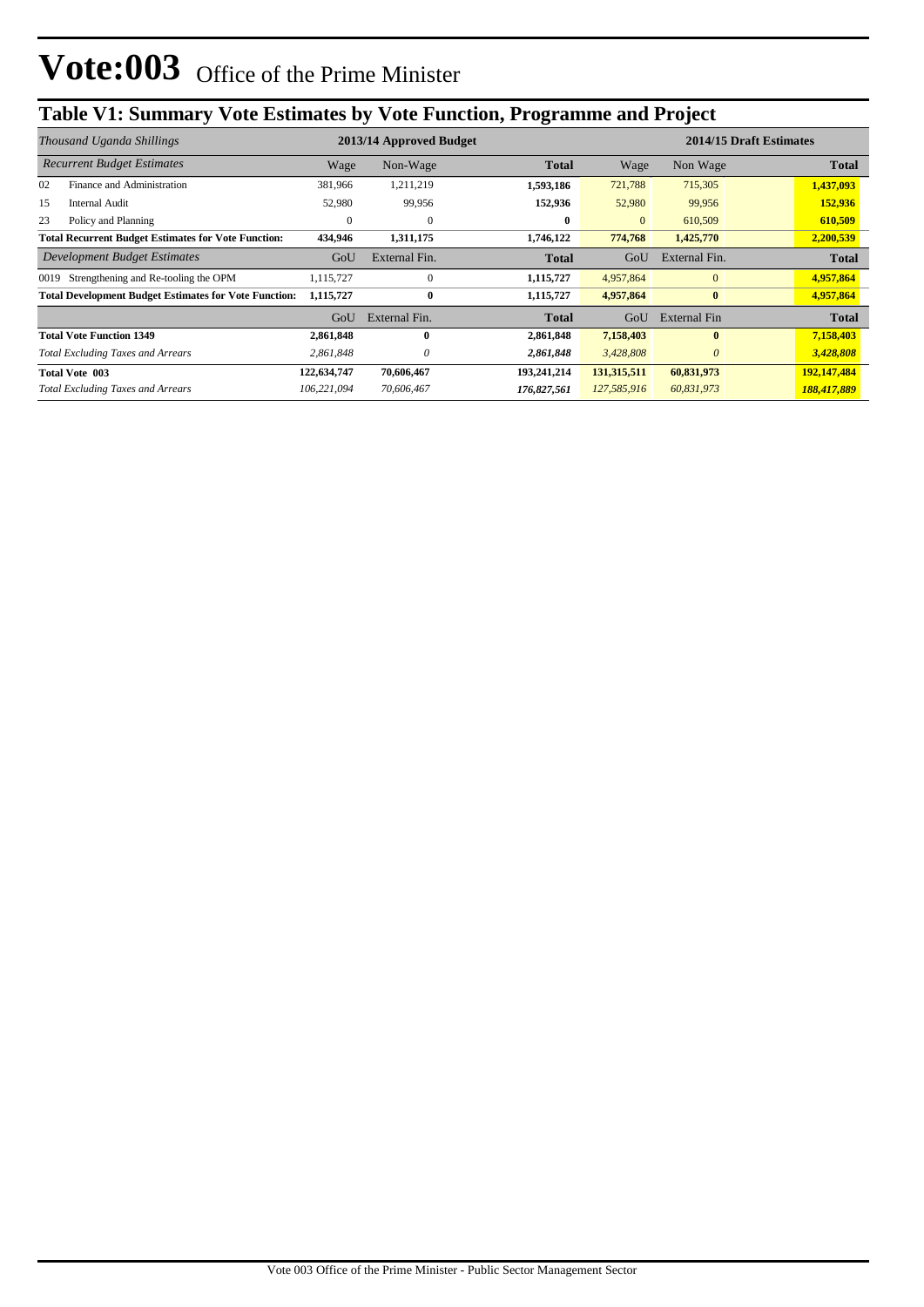## **Table V2: Summary Vote Estimates by Item**

| Thousand Uganda Shillings                                                        |                      | 2013/14 Approved Budget            |                       |                      |                          | 2014/15 Draft Estimates |
|----------------------------------------------------------------------------------|----------------------|------------------------------------|-----------------------|----------------------|--------------------------|-------------------------|
|                                                                                  |                      | GoU External Fin.                  | <b>Total</b>          |                      | GoU External Fin.        | <b>Total</b>            |
| <b>Employees, Goods and Services (Outputs Provided)</b>                          | 70,065,967           | 30,929,317                         | 100,995,284           | 94,039,220           | 13,545,790               | 107,585,011             |
| 211101 General Staff Salaries                                                    | 2,115,254            | $\boldsymbol{0}$                   | 2,115,254             | 2,455,076            | $\overline{0}$           | 2,455,076               |
| 211102 Contract Staff Salaries (Incl. Casuals, Temporary)                        | 203,349              | 6,761,001                          | 6,964,350             | 487,000              | 5,221,325                | 5,708,325               |
| 211103 Allowances                                                                | 1,887,055            | 543,971                            | 2,431,027             | 1,617,521            | 729,201                  | 2,346,723               |
| 212101 Social Security Contributions                                             | $\boldsymbol{0}$     | 856,431                            | 856,431               | $\mathbf{0}$         | $\overline{0}$           | $\overline{\mathbf{0}}$ |
| 212201 Social Security Contributions                                             | $\boldsymbol{0}$     | $\overline{0}$                     | $\bf{0}$              | $\mathbf{0}$         | 525,461                  | 525,461                 |
| 213001 Medical expenses (To employees)                                           | 135,700              | 280,774                            | 416,474               | 60,400               | 20,000                   | 80,400                  |
| 213002 Incapacity, death benefits and funeral expenses                           | 41,878               | $\mathbf{0}$                       | 41,878                | 40,177               | 10,000                   | 50,177                  |
| 213004 Gratuity Expenses                                                         | $\boldsymbol{0}$     | 1,316,584                          | 1,316,584             | $\boldsymbol{0}$     | 1,660,955                | 1,660,955               |
| 221001 Advertising and Public Relations                                          | 429,880              | 98,390                             | 528,270               | 398,656              | 25,000                   | 423,656                 |
| 221002 Workshops and Seminars                                                    | 1,306,839            | 405,299                            | 1,712,138             | 2,259,214            | 275,988                  | 2,535,203               |
| 221003 Staff Training<br>221004 Recruitment Expenses                             | 534,272<br>10,000    | 94,800<br>44,000                   | 629,072<br>54,000     | 655,590<br>20,000    | 20,000<br>$\overline{0}$ | 675,590<br>20,000       |
| 221005 Hire of Venue (chairs, projector, etc)                                    | 170,400              | $\mathbf{0}$                       | 170,400               | 166,743              | $\Omega$                 | 166,743                 |
| 221006 Commissions and related charges                                           | 1,000                | $\mathbf{0}$                       | 1,000                 | 2,400                | $\overline{0}$           | 2,400                   |
| 221007 Books, Periodicals & Newspapers                                           | 317,898              | 6,480                              | 324,378               | 289,679              | 6,500                    | 296,179                 |
| 221008 Computer supplies and Information Technology (IT)                         | 899,519              | 472,609                            | 1,372,128             | 613,496              | 10,500                   | 623,996                 |
| 221009 Welfare and Entertainment                                                 | 356,194              | 21,200                             | 377,394               | 234,374              | 26,869                   | 261,244                 |
| 221010 Special Meals and Drinks                                                  | 286,274              | 30,000                             | 316,274               | 303,258              | $\mathbf{0}$             | 303,258                 |
| 221011 Printing, Stationery, Photocopying and Binding                            | 1,314,148            | 107,250                            | 1,421,398             | 824,485              | 121,000                  | 945,485                 |
| 221012 Small Office Equipment                                                    | 176,389              | 104,582                            | 280,971               | 188,297              | 5,000                    | 193,297                 |
| 221014 Bank Charges and other Bank related costs                                 | $\boldsymbol{0}$     | 24,000                             | 24,000                | $\mathbf{0}$         | 53,050                   | 53,050                  |
| 221016 IFMS Recurrent costs                                                      | 10,650               | $\boldsymbol{0}$                   | 10,650                | 15,000               | $\mathbf{0}$             | 15,000                  |
| 221017 Subscriptions                                                             | $\overline{0}$       | 10,000                             | 10,000                | 123,950              | 7,002                    | 130,952                 |
| 221020 IPPS Recurrent Costs                                                      | $\boldsymbol{0}$     | $\mathbf{0}$                       | $\bf{0}$              | 25,000               | $\mathbf{0}$             | 25,000                  |
| 222001 Telecommunications                                                        | 309,228              | 121,990                            | 431,218               | 278,576              | 91,610                   | 370,186                 |
| 222002 Postage and Courier                                                       | 39,378               | 11,410                             | 50,788                | 15,350               | 450                      | 15,800                  |
| 222003 Information and communications technology (ICT)                           | 462,811              | 39,000                             | 501,811               | 509,964              | 120,293                  | 630,257                 |
| 223001 Property Expenses                                                         | 12,003               | $\boldsymbol{0}$                   | 12,003                | $\boldsymbol{0}$     | $\mathbf{0}$             | $\mathbf{0}$            |
| 223003 Rent – (Produced Assets) to private entities                              | 538,090              | 330,000                            | 868,090               | 684,681              | 317,926                  | 1,002,607               |
| 223004 Guard and Security services                                               | 67,782               | 25,900                             | 93,682                | 250,757              | 5,550                    | 256,307                 |
| 223005 Electricity                                                               | 93,022               | 31,350                             | 124,372               | 296,365              | 14,878                   | 311,243                 |
| 223006 Water                                                                     | 58,389               | 9,220                              | 67,609                | 97,304               | 7,000                    | 104,304                 |
| 223007 Other Utilities- (fuel, gas, firewood, charcoal)                          | 40,000               | $\mathbf{0}$                       | 40,000                | $\mathbf{0}$         | $\mathbf{0}$             | $\overline{\mathbf{0}}$ |
| 223901 Rent – (Produced Assets) to other govt. units                             | 152,712              | $\boldsymbol{0}$                   | 152,712               | 301,408              | $\overline{0}$           | 301,408                 |
| 224001 Medical and Agricultural supplies                                         | 4,643,622            | $\mathbf{0}$                       | 4,643,622             | $\boldsymbol{0}$     | $\mathbf{0}$             | $\mathbf{0}$            |
| 224002 General Supply of Goods and Services                                      | 29,236,519           | 121,256                            | 29,357,775            | $\mathbf{0}$         | $\overline{0}$           | $\bf{0}$                |
| 224004 Cleaning and Sanitation                                                   | $\overline{0}$       | $\boldsymbol{0}$<br>$\overline{0}$ | $\boldsymbol{0}$      | $\boldsymbol{0}$     | 12,000                   | 12,000                  |
| 224006 Agricultural Supplies                                                     | $\mathbf{0}$         | 1,021,490                          | $\bf{0}$              | 40,142,251           | 991,205                  | 41,133,456<br>4,991,506 |
| 225001 Consultancy Services- Short term<br>225002 Consultancy Services-Long-term | 725,000<br>3,612,539 | $\boldsymbol{0}$                   | 1,746,490             | 4,649,871<br>290,000 | 341,635<br>2,311,893     | 2,601,893               |
| 225003 Taxes on (Professional) Services                                          | $\boldsymbol{0}$     | $\mathbf{0}$                       | 3,612,539<br>$\bf{0}$ | 1,195,538            | $\mathbf{0}$             | 1,195,538               |
| 226001 Insurances                                                                | 0                    | 102,117                            | 102,117               | $\boldsymbol{0}$     | 55,000                   | 55,000                  |
| 227001 Travel inland                                                             | 3,181,384            | 180,000                            | 3,361,384             | 4,050,682            | 167,672                  | 4,218,354               |
| 227002 Travel abroad                                                             | 1,147,253            | 75,000                             | 1,222,253             | 1,283,115            | $\bf{0}$                 | 1,283,115               |
| 227003 Carriage, Haulage, Freight and transport hire                             | $\boldsymbol{0}$     | 25,200                             | 25,200                | $\boldsymbol{0}$     | $\overline{0}$           | $\mathbf{0}$            |
| 227004 Fuel, Lubricants and Oils                                                 | 2,451,123            | 357,058                            | 2,808,181             | 1,238,186            | 143,986                  | 1,382,172               |
| 228001 Maintenance - Civil                                                       | 193,709              | 88,386                             | 282,095               | 116,587              | $\mathbf{0}$             | 116,587                 |
| 228002 Maintenance - Vehicles                                                    | 1,079,793            | 495,358                            | 1,575,151             | 1,144,020            | 228,840                  | 1,372,860               |
| 228003 Maintenance – Machinery, Equipment & Furniture                            | 442,353              | 51,955                             | 494,308               | 28,188               | 18,000                   | 46,188                  |
| 228004 Maintenance – Other                                                       | 114,520              | 102,082                            | 216,602               | 738,079              | $\boldsymbol{0}$         | 738,079                 |
| 273102 Incapacity, death benefits and funeral expenses                           | 5,000                | $\mathbf{0}$                       | 5,000                 | $\mathbf{0}$         | $\mathbf{0}$             |                         |
| 282101 Donations                                                                 | $\boldsymbol{0}$     | $\mathbf{0}$                       | $\bf{0}$              | 507,983              | $\mathbf{0}$             | 507,983                 |
| 282104 Compensation to 3rd Parties                                               | 7,133,014            | $\theta$                           | 7,133,014             | 25,440,000           | $\mathbf{0}$             | 25,440,000              |
| 321423 Conditional transfers to feeder roads maintenance w                       | 2,611,802            | 2,182,150                          | 4,793,952             | $\boldsymbol{0}$     | $\mathbf{0}$             |                         |
| 321427 Conditional transfers to PAF monitoring                                   | 150,720              | 710,694                            | 861,414               | $\boldsymbol{0}$     | $\mathbf{0}$             | $\bf{0}$                |
| 321428 Conditional transfers to Rural water                                      | 1,217,500            | 8,852,269                          | 10,069,769            | $\mathbf{0}$         | $\overline{0}$           | $\bf{0}$                |
| 321434 Conditional transfers to community development                            | $\boldsymbol{0}$     | 4,784,310                          | 4,784,310             | $\mathbf{0}$         | $\mathbf{0}$             | $\bf{0}$                |
| 321440 Other grants                                                              | 150,000              | $\boldsymbol{0}$                   | 150,000               | $\mathbf{0}$         | $\mathbf{0}$             | $\bf{0}$                |
| 321449 Conditional Transfers to Sanitation & Hygiene                             | $\boldsymbol{0}$     | 33,750                             | 33,750                | $\mathbf{0}$         | $\overline{0}$           | $\bf{0}$                |
| Grants, Transfers and Subsides (Outputs Funded)                                  | 11,937,668           | 31,608,175                         | 43,545,843            | 9,701,233            | 44,866,430               | 54,567,663              |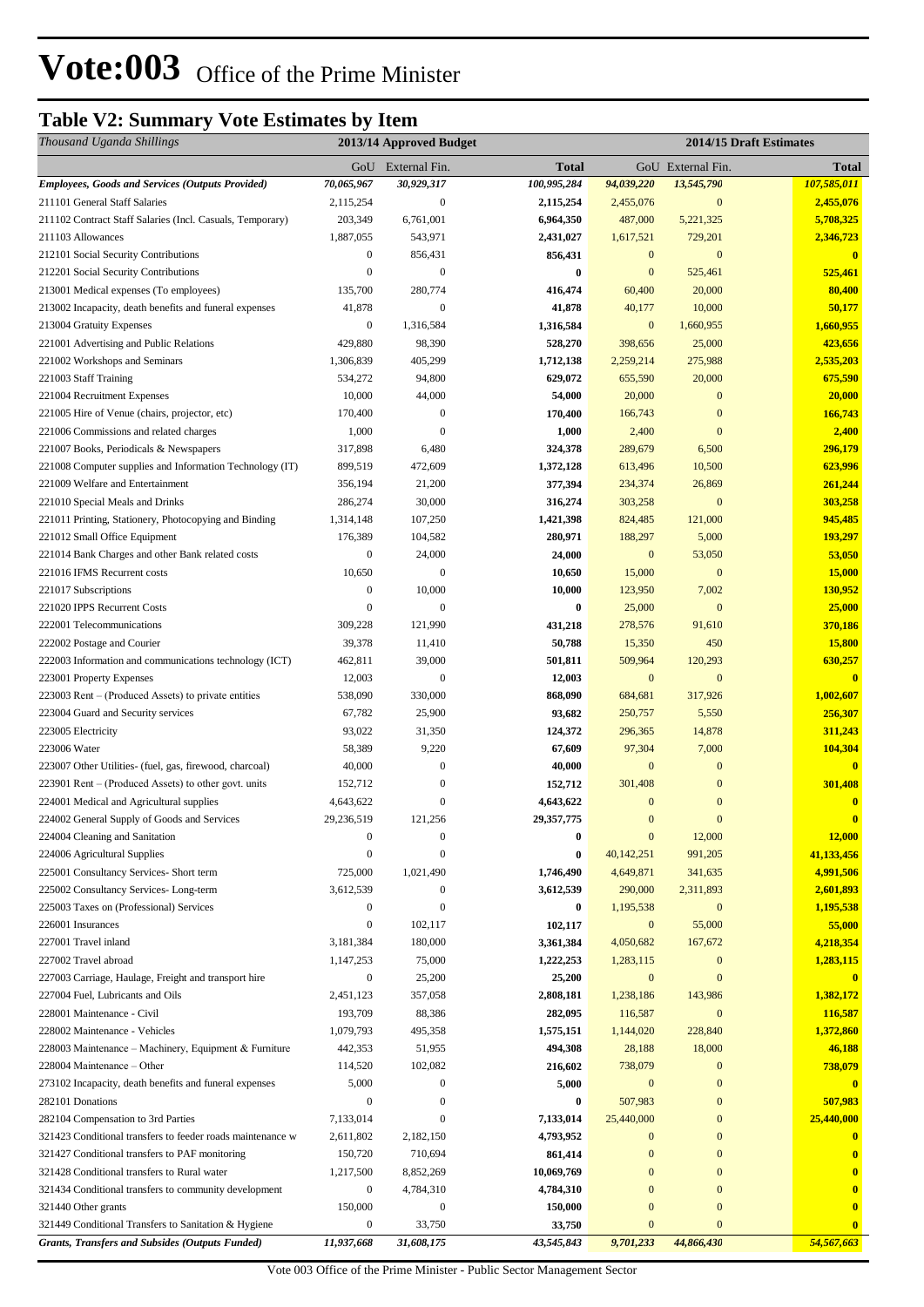## **Table V2: Summary Vote Estimates by Item**

| Thousand Uganda Shillings                                 | 2013/14 Approved Budget |               |              | 2014/15 Draft Estimates |                   |              |  |
|-----------------------------------------------------------|-------------------------|---------------|--------------|-------------------------|-------------------|--------------|--|
|                                                           | GoU                     | External Fin. | <b>Total</b> |                         | GoU External Fin. | <b>Total</b> |  |
| 263101 LG Conditional grants                              | 7,581,233               | 31,608,175    | 39,189,408   | 7,131,233               | 44,866,430        | 51,997,663   |  |
| 263104 Transfers to other govt. units                     | 3,723,000               | $\Omega$      | 3,723,000    | 2,070,000               | $\Omega$          | 2,070,000    |  |
| 263106 Other Current grants                               | 130,435                 | 0             | 130,435      | $\Omega$                | $\Omega$          |              |  |
| 263340 Other grants                                       | 500,000                 | $\Omega$      | 500,000      | 500,000                 | $\Omega$          | 500,000      |  |
| 264102 Contributions to Autonomous Institutions (Wage Su  | 3,000                   | $\Omega$      | 3,000        | $\mathbf{0}$            | $\overline{0}$    |              |  |
| <b>Investment (Capital Purchases)</b>                     | 40,631,112              | 8,068,975     | 48,700,087   | 27,565,462              | 2,419,753         | 29,985,215   |  |
| 231001 Non Residential buildings (Depreciation)           | 3,572,000               | 5,176,932     | 8,748,932    | 1,983,453               | 1,625,232         | 3,608,685    |  |
| 231002 Residential buildings (Depreciation)               | 2,426,621               | $\Omega$      | 2,426,621    | 6,061,248               | $\theta$          | 6,061,248    |  |
| 231004 Transport equipment                                | 2,769,856               | $\Omega$      | 2,769,856    | 2,558,761               | 300,944           | 2,859,705    |  |
| 231005 Machinery and equipment                            | 5,936,771               | 2,892,043     | 8,828,814    | 3,882,000               | 453,272           | 4,335,272    |  |
| 231006 Furniture and fittings (Depreciation)              | 135,000                 | $\Omega$      | 135,000      | $\mathbf{0}$            | 40,305            | 40,305       |  |
| 231007 Other Fixed Assets (Depreciation)                  |                         | $\Omega$      | $\bf{0}$     | 1,000,000               | $\Omega$          | 1,000,000    |  |
| 281503 Engineering and Design Studies & Plans for capital | 79,000                  | $\Omega$      | 79,000       | $\Omega$                | $\Omega$          |              |  |
| 281504 Monitoring, Supervision & Appraisal of capital wor | 298,211                 | $\Omega$      | 298,211      | 360,000                 | $\Omega$          | 360,000      |  |
| 311101 Land                                               | 8,000,000               | $\Omega$      | 8,000,000    | 8,000,000               | $\Omega$          | 8,000,000    |  |
| 312204 Taxes on Machinery, Furniture & Vehicles           |                         | $\Omega$      | 0            | 3,720,000               | $\Omega$          | 3,720,000    |  |
| 312206 Gross Tax                                          | 16,413,653              | $\mathbf{0}$  | 16,413,653   | $\Omega$                | $\Omega$          |              |  |
| 312302 Intangible Fixed Assets                            | 1,000,000               | $\mathbf{0}$  | 1,000,000    | $\mathbf{0}$            | $\mathbf{0}$      |              |  |
| <b>Arrears</b>                                            |                         | 0             | 0            | 9,595                   | $\theta$          | 9,595        |  |
| 321614 Electricity arrears (Budgeting)                    | $\Omega$                | $\Omega$      | $\mathbf{0}$ | 9,595                   | $\overline{0}$    | 9,595        |  |
| <b>Grand Total Vote 003</b>                               | 122,634,747             | 70,606,467    | 193,241,214  | 131,315,511             | 60,831,973        | 192,147,484  |  |
| <b>Total Excluding Taxes and Arrears</b>                  | 106,221,094             | 70,606,467    | 176,827,561  | 127,585,916             | 60,831,973        | 188,417,889  |  |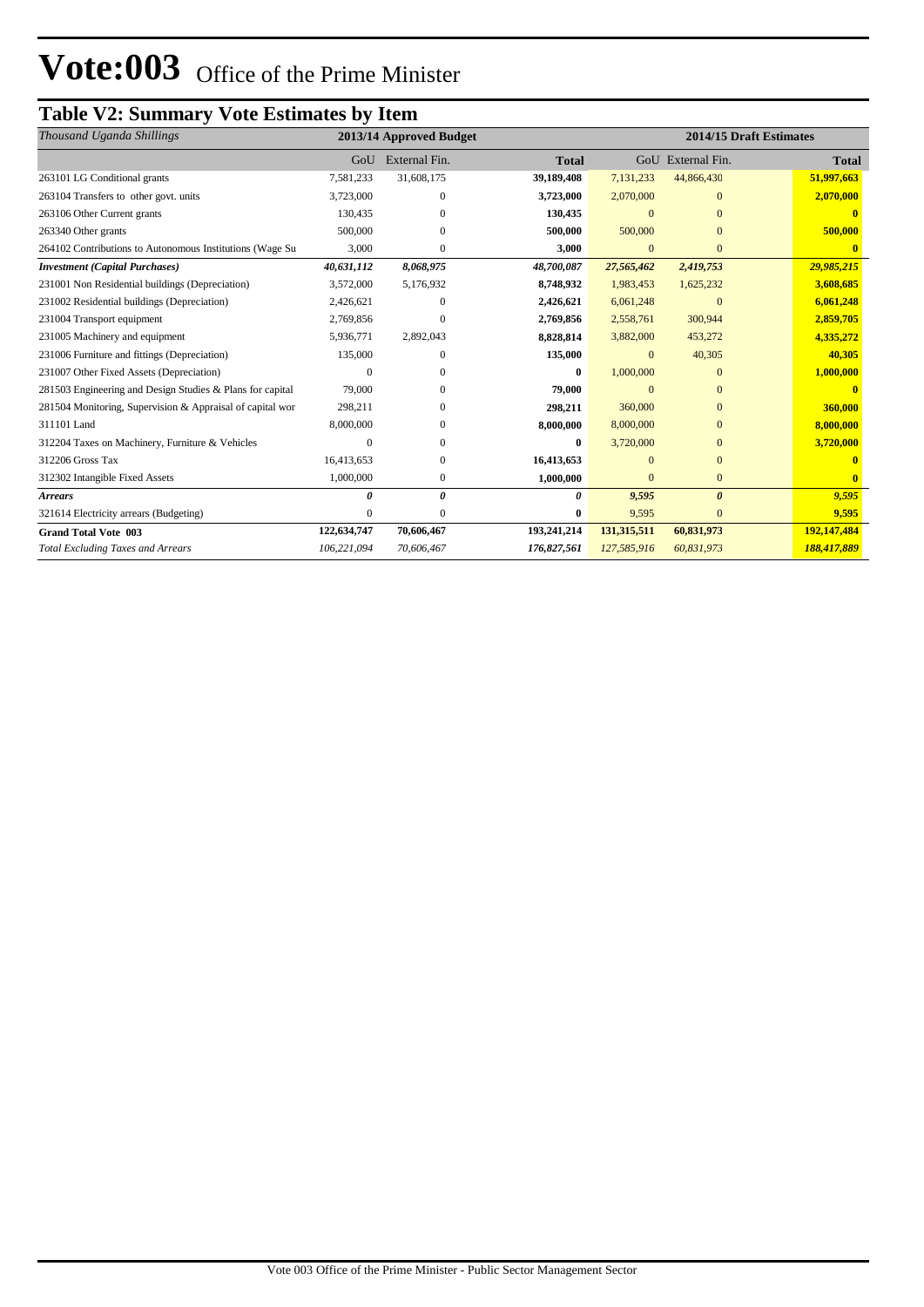# **Table V3: Detailed Estimates by Vote Function, Cost Centre, Output and Item**

## *Vote Function 1301 Policy Coordination, Monitoring and Evaluation*

#### *Recurrent Budget Estimates*

#### **Programme 01 Executive Office**

| Thousand Uganda Shillings                                   |                                                             |                                  | 2013/14 Approved Budget    |                    |                              |                  | 2014/15 Draft Estimates |
|-------------------------------------------------------------|-------------------------------------------------------------|----------------------------------|----------------------------|--------------------|------------------------------|------------------|-------------------------|
| <b>Outputs Provided</b>                                     |                                                             | Wage                             | Non-Wage                   | <b>Total</b>       | Wage                         | Non Wage         | <b>Total</b>            |
|                                                             | Output:130101 Government policy implementation coordination |                                  |                            |                    |                              |                  |                         |
| 211101 General Staff Salaries                               |                                                             | 212,639                          | $\mathbf{0}$               | 212,639            | 212,639                      | $\mathbf{0}$     | 212,639                 |
| 211103 Allowances                                           |                                                             | $\boldsymbol{0}$                 | 27,854                     | 27,854             | $\boldsymbol{0}$             | 10,307           | 10,307                  |
| 213001 Medical expenses (To employees)                      |                                                             | $\boldsymbol{0}$                 | 10,000                     | 10,000             | $\mathbf{0}$                 | $\mathbf{0}$     | $\overline{\mathbf{0}}$ |
| 221001 Advertising and Public Relations                     |                                                             | $\boldsymbol{0}$                 | 8,000                      | 8,000              | $\mathbf{0}$                 | 20,000           | 20,000                  |
| 221002 Workshops and Seminars                               |                                                             | $\boldsymbol{0}$                 | 1,167                      | 1,167              | $\mathbf{0}$                 | 20,000           | 20,000                  |
| 221003 Staff Training                                       |                                                             | $\boldsymbol{0}$                 | 10,000                     | 10,000             | $\mathbf{0}$                 | 30,000           | 30,000                  |
| 221007 Books, Periodicals & Newspapers                      |                                                             | $\boldsymbol{0}$                 | 2,224                      | 2,224              | $\mathbf{0}$                 | 20,000           | 20,000                  |
|                                                             | 221008 Computer supplies and Information Tec                | $\boldsymbol{0}$                 | 32,000                     | 32,000             | $\mathbf{0}$                 | 2,728            | 2,728                   |
| 221009 Welfare and Entertainment                            |                                                             | $\boldsymbol{0}$                 | 20,000                     | 20,000             | $\mathbf{0}$                 | 25,000           | 25,000                  |
| 221010 Special Meals and Drinks                             |                                                             | $\boldsymbol{0}$                 | 10,000                     | 10,000             | $\mathbf{0}$                 | 15,000           | 15,000                  |
|                                                             | 221011 Printing, Stationery, Photocopying and               | $\boldsymbol{0}$                 | 10,800                     | 10,800             | $\mathbf{0}$                 | 20,000           | 20,000                  |
| 221012 Small Office Equipment                               |                                                             | $\boldsymbol{0}$                 | 5,000                      | 5,000              | $\mathbf{0}$                 | 20,000           | 20,000                  |
| 222001 Telecommunications                                   |                                                             | $\boldsymbol{0}$                 | 10,000                     | 10,000             | $\mathbf{0}$                 | 1,516            | 1,516                   |
| 222002 Postage and Courier                                  |                                                             | $\boldsymbol{0}$                 | 5,000                      | 5,000              | $\mathbf{0}$                 | $\mathbf{0}$     | $\bf{0}$                |
|                                                             | 222003 Information and communications techn                 | $\boldsymbol{0}$                 | 4,000                      | 4,000              | $\mathbf{0}$                 | $\mathbf{0}$     | $\overline{\mathbf{0}}$ |
|                                                             | 223003 Rent – (Produced Assets) to private enti             | $\boldsymbol{0}$                 | $\mathbf{0}$               | $\bf{0}$           | $\mathbf{0}$                 | 4,547            | 4,547                   |
| 223004 Guard and Security services                          |                                                             | $\boldsymbol{0}$                 | 20,000                     | 20,000             | $\mathbf{0}$                 | 1,213            | 1,213                   |
| 223005 Electricity                                          |                                                             | $\boldsymbol{0}$                 | 8,000                      | 8,000              | $\mathbf{0}$                 | 1,819            | 1,819                   |
| 223006 Water                                                |                                                             | $\boldsymbol{0}$                 | 4,000                      | 4,000              | $\mathbf{0}$                 | 303              | 303                     |
| 225001 Consultancy Services- Short term                     |                                                             | $\boldsymbol{0}$<br>$\mathbf{0}$ | $\boldsymbol{0}$<br>36,000 | $\bf{0}$           | $\mathbf{0}$<br>$\mathbf{0}$ | 40,000<br>50,000 | 40,000                  |
| 227001 Travel inland                                        |                                                             | $\boldsymbol{0}$                 | 36,000                     | 36,000             | $\mathbf{0}$                 | $\mathbf{0}$     | 50,000                  |
| 227002 Travel abroad                                        |                                                             | $\boldsymbol{0}$                 | 25,200                     | 36,000             | $\mathbf{0}$                 | 104,244          | $\bf{0}$<br>104,244     |
| 227004 Fuel, Lubricants and Oils                            |                                                             | $\mathbf{0}$                     | $\boldsymbol{0}$           | 25,200<br>$\bf{0}$ | $\mathbf{0}$                 | 606              | 606                     |
| 228001 Maintenance - Civil<br>228002 Maintenance - Vehicles |                                                             | $\boldsymbol{0}$                 | 10,000                     | 10,000             | $\mathbf{0}$                 | 7,276            | 7,276                   |
|                                                             | 228003 Maintenance - Machinery, Equipment                   | $\boldsymbol{0}$                 | 7,903                      | 7,903              | $\mathbf{0}$                 | $\mathbf{0}$     | $\mathbf{0}$            |
| 228004 Maintenance - Other                                  |                                                             | $\boldsymbol{0}$                 | $\boldsymbol{0}$           | $\bf{0}$           | $\mathbf{0}$                 | 606              | 606                     |
| 282101 Donations                                            |                                                             | $\boldsymbol{0}$                 | $\overline{0}$             | 0                  | $\mathbf{0}$                 | 7,983            | 7,983                   |
|                                                             | Total Cost of Output 130101:                                | 212,639                          | 303,148                    | 515,787            | 212,639                      | 403,148          | 615,787                 |
|                                                             | Output:130102 Government business in Parliament coordinated |                                  |                            |                    |                              |                  |                         |
| 211103 Allowances                                           |                                                             | $\boldsymbol{0}$                 | 20,000                     | 20,000             | $\bf{0}$                     | 4,683            | 4,683                   |
| 221001 Advertising and Public Relations                     |                                                             | $\boldsymbol{0}$                 | 8,000                      | 8,000              | $\mathbf{0}$                 | 10,000           | 10,000                  |
| 221002 Workshops and Seminars                               |                                                             | $\boldsymbol{0}$                 | 12,000                     | 12,000             | $\bf{0}$                     | 20,000           | 20,000                  |
| 221003 Staff Training                                       |                                                             | $\mathbf{0}$                     | $\mathbf{0}$               | $\bf{0}$           | $\mathbf{0}$                 | 10,000           | 10,000                  |
| 221007 Books, Periodicals & Newspapers                      |                                                             | $\boldsymbol{0}$                 | $\mathbf{0}$               | $\bf{0}$           | $\boldsymbol{0}$             | 8,000            | 8,000                   |
|                                                             | 221008 Computer supplies and Information Tec                | $\boldsymbol{0}$                 | $\theta$                   | $\bf{0}$           | $\mathbf{0}$                 | 1,239            | 1,239                   |
| 221009 Welfare and Entertainment                            |                                                             | $\boldsymbol{0}$                 | 6,000                      | 6,000              | $\boldsymbol{0}$             | 8,000            | 8,000                   |
| 221010 Special Meals and Drinks                             |                                                             | $\boldsymbol{0}$                 | $\boldsymbol{0}$           | $\bf{0}$           | $\boldsymbol{0}$             | 8,000            | 8,000                   |
|                                                             | 221011 Printing, Stationery, Photocopying and               | $\boldsymbol{0}$                 | $\mathbf{0}$               | 0                  | $\boldsymbol{0}$             | 15,000           | <b>15,000</b>           |
| 221012 Small Office Equipment                               |                                                             | $\boldsymbol{0}$                 | $\mathbf{0}$               | $\bf{0}$           | $\boldsymbol{0}$             | 7,746            | 7,746                   |
| 222001 Telecommunications                                   |                                                             | $\boldsymbol{0}$                 | $\theta$                   | $\bf{0}$           | $\boldsymbol{0}$             | 689              | 689                     |
|                                                             | 223003 Rent - (Produced Assets) to private enti             | $\boldsymbol{0}$                 | 20,521                     | 20,521             | $\boldsymbol{0}$             | 2,066            | 2,066                   |
| 223004 Guard and Security services                          |                                                             | $\boldsymbol{0}$                 | $\boldsymbol{0}$           | $\bf{0}$           | $\boldsymbol{0}$             | 551              | 551                     |
| 223005 Electricity                                          |                                                             | $\boldsymbol{0}$                 | $\mathbf{0}$               | 0                  | $\boldsymbol{0}$             | 826              | 826                     |
| 223006 Water                                                |                                                             | $\boldsymbol{0}$                 | $\mathbf{0}$               | $\bf{0}$           | $\boldsymbol{0}$             | 138              | <b>138</b>              |
| 225001 Consultancy Services- Short term                     |                                                             | $\boldsymbol{0}$                 | $\theta$                   | $\bf{0}$           | $\boldsymbol{0}$             | 10,000           | 10,000                  |
| 227001 Travel inland                                        |                                                             | $\boldsymbol{0}$                 | 25,200                     | 25,200             | $\boldsymbol{0}$             | 25,000           | 25,000                  |
| 227004 Fuel, Lubricants and Oils                            |                                                             | $\boldsymbol{0}$                 | 18,000                     | 18,000             | $\boldsymbol{0}$             | 1,928            | 1,928                   |
| 228001 Maintenance - Civil                                  |                                                             | $\boldsymbol{0}$                 | $\boldsymbol{0}$           | $\bf{0}$           | $\boldsymbol{0}$             | 275              | <b>275</b>              |
| 228002 Maintenance - Vehicles                               |                                                             | $\boldsymbol{0}$                 | 16,000                     | 16,000             | $\boldsymbol{0}$             | 3,305            | 3,305                   |
|                                                             | 228003 Maintenance - Machinery, Equipment                   | $\boldsymbol{0}$                 | 8,000                      | 8,000              | $\boldsymbol{0}$             | $\mathbf{0}$     | $\mathbf{0}$            |
| 228004 Maintenance - Other                                  |                                                             | $\boldsymbol{0}$                 | 4,000                      | 4,000              | $\boldsymbol{0}$             | 275              | 275                     |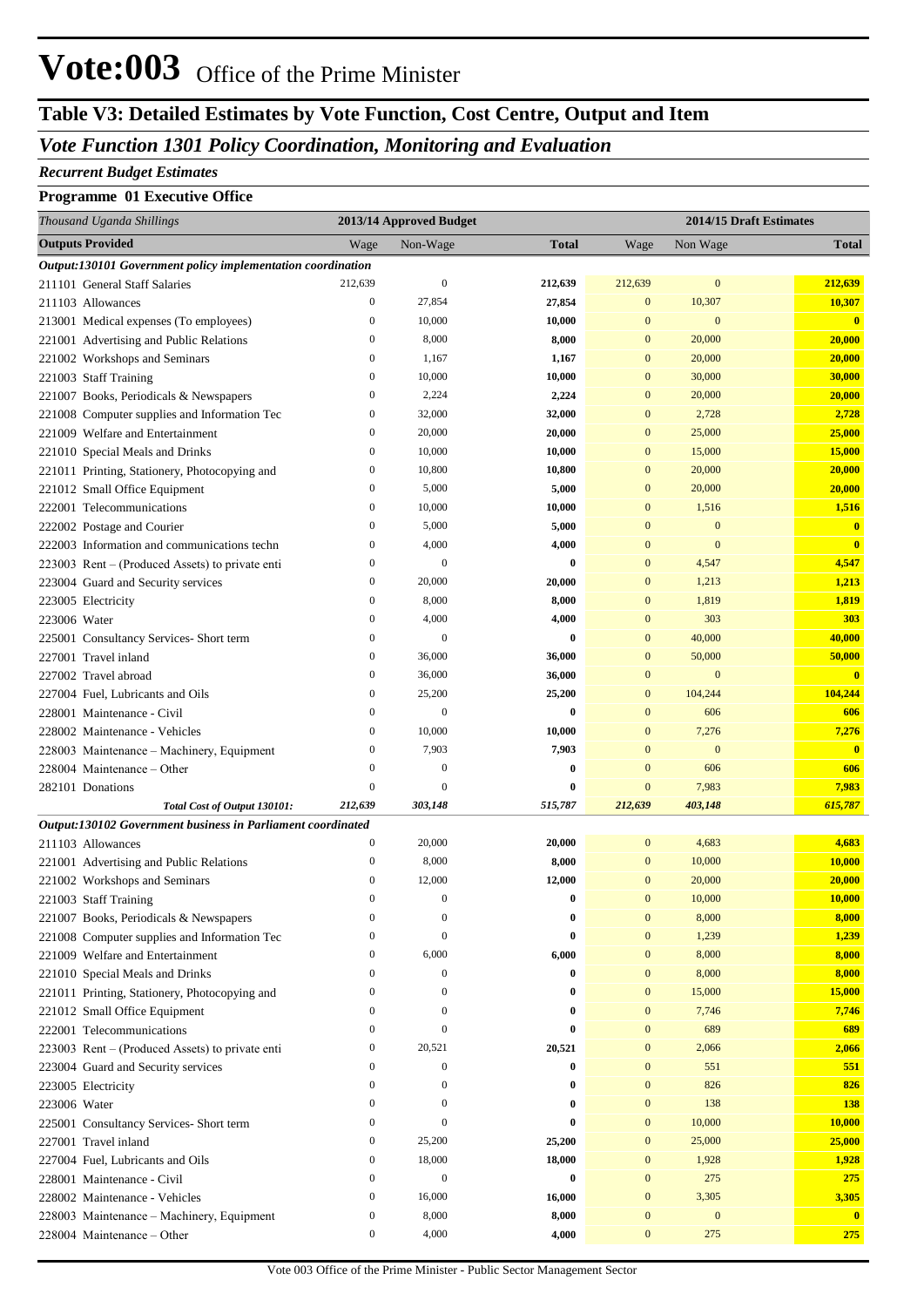## **Table V3: Detailed Estimates by Vote Function, Cost Centre, Output and Item**

## *Vote Function 1301 Policy Coordination, Monitoring and Evaluation*

### **Programme 01 Executive Office**

| Thousand Uganda Shillings                         |              | 2013/14 Approved Budget |              | 2014/15 Draft Estimates |                |              |  |
|---------------------------------------------------|--------------|-------------------------|--------------|-------------------------|----------------|--------------|--|
| <b>Outputs Provided</b>                           | Wage         | Non-Wage                | <b>Total</b> | Wage                    | Non Wage       | <b>Total</b> |  |
| Total Cost of Output 130102:                      | 0            | 137,721                 | 137,721      | $\boldsymbol{\theta}$   | 137,721        | 137,721      |  |
| Output:130105 Dissemination of Public Information |              |                         |              |                         |                |              |  |
| 211103 Allowances                                 | $\Omega$     | 20,000                  | 20,000       | $\mathbf{0}$            | 3,396          | 3,396        |  |
| 221001 Advertising and Public Relations           | $\mathbf{0}$ | $\mathbf{0}$            | 0            | $\mathbf{0}$            | 10,000         | 10,000       |  |
| 221002 Workshops and Seminars                     | 0            | 20,000                  | 20,000       | $\mathbf{0}$            | $\overline{0}$ | $\bf{0}$     |  |
| 221003 Staff Training                             | $\Omega$     | $\mathbf{0}$            | 0            | $\mathbf{0}$            | 5,000          | 5,000        |  |
| 221007 Books, Periodicals & Newspapers            | $\mathbf{0}$ | 15,692                  | 15,692       | $\overline{0}$          | 4,800          | 4,800        |  |
| 221008 Computer supplies and Information Tec      | $\Omega$     | $\theta$                | 0            | $\Omega$                | 899            | 899          |  |
| 221009 Welfare and Entertainment                  | $\Omega$     | 0                       | 0            | $\mathbf{0}$            | 4,500          | 4,500        |  |
| 221011 Printing, Stationery, Photocopying and     | $\Omega$     | $\Omega$                | 0            | $\mathbf{0}$            | 600            | 600          |  |
| 221012 Small Office Equipment                     | $\Omega$     | $\Omega$                | 0            | $\mathbf{0}$            | 37,500         | 37,500       |  |
| 222001 Telecommunications                         | $\Omega$     | $\Omega$                | 0            | $\overline{0}$          | 499            | 499          |  |
| 223003 Rent – (Produced Assets) to private enti-  | $\Omega$     | $\Omega$                | 0            | $\mathbf{0}$            | 1,498          | 1,498        |  |
| 223004 Guard and Security services                | $\Omega$     | 0                       | 0            | $\mathbf{0}$            | 400            | 400          |  |
| 223005 Electricity                                | $\Omega$     | 0                       | 0            | $\Omega$                | 599            | 599          |  |
| 223006 Water                                      | $\Omega$     | $\Omega$                | 0            | $\mathbf{0}$            | 100            | <b>100</b>   |  |
| 225001 Consultancy Services- Short term           | $\mathbf{0}$ | $\theta$                | 0            | $\mathbf{0}$            | 8,000          | 8,000        |  |
| 227001 Travel inland                              | 0            | 16,200                  | 16,200       | $\mathbf{0}$            | 17,905         | 17,905       |  |
| 227004 Fuel, Lubricants and Oils                  | $\Omega$     | 18,000                  | 18,000       | $\Omega$                | 1,398          | 1,398        |  |
| 228001 Maintenance - Civil                        | $\mathbf{0}$ | $\mathbf{0}$            | 0            | $\mathbf{0}$            | 200            | <b>200</b>   |  |
| 228002 Maintenance - Vehicles                     | $\mathbf{0}$ | 10,000                  | 10,000       | $\mathbf{0}$            | 2,397          | 2,397        |  |
| 228004 Maintenance – Other                        | $\Omega$     | $\theta$                | 0            | $\overline{0}$          | 200            | 200          |  |
| Total Cost of Output 130105:                      | 0            | 99,892                  | 99,892       | $\boldsymbol{\theta}$   | 99,892         | 99,892       |  |
| <b>Total Cost of Outputs Provided</b>             | 212,639      | 540,761                 | 753,401      | 212,639                 | 640,761        | 853,401      |  |
| <b>Total Programme 01</b>                         | 212,639      | 540,761                 | 753,401      | 212,639                 | 640,761        | 853,401      |  |
| <b>Total Excluding Arrears</b>                    | 212,639      | 540,761                 | 753,401      | 212,639                 | 640,761        | 853,401      |  |

#### **Programme 08 General Duties**

| Thousand Uganda Shillings                                    | 2013/14 Approved Budget |                |              | 2014/15 Draft Estimates |                |                         |  |
|--------------------------------------------------------------|-------------------------|----------------|--------------|-------------------------|----------------|-------------------------|--|
| <b>Outputs Provided</b>                                      | Wage                    | Non-Wage       | <b>Total</b> | Wage                    | Non Wage       | <b>Total</b>            |  |
| Output:130101 Government policy implementation coordination  |                         |                |              |                         |                |                         |  |
| 211101 General Staff Salaries                                | 23,138                  | $\mathbf{0}$   | 23,138       | 23,138                  | $\mathbf{0}$   | 23,138                  |  |
| 211103 Allowances                                            | 0                       | 4,485          | 4,485        | $\Omega$                | 3,000          | 3,000                   |  |
| 213001 Medical expenses (To employees)                       | $\Omega$                | $\mathbf{0}$   | 0            | $\mathbf{0}$            | 2,000          | 2,000                   |  |
| 213002 Incapacity, death benefits and funeral e              | 0                       | $\overline{0}$ | 0            | $\mathbf{0}$            | 1,177          | 1,177                   |  |
| 221001 Advertising and Public Relations                      | 0                       | 2,000          | 2,000        | $\mathbf{0}$            | $\overline{0}$ | $\mathbf{0}$            |  |
| 221002 Workshops and Seminars                                | $\mathbf{0}$            | 3,654          | 3,654        | $\mathbf{0}$            | 2,000          | 2,000                   |  |
| 221003 Staff Training                                        | 0                       | 3,000          | 3,000        | $\mathbf{0}$            | 3,000          | 3,000                   |  |
| 221007 Books, Periodicals & Newspapers                       | $\mathbf{0}$            | 781            | 781          | $\mathbf{0}$            | 2,000          | 2,000                   |  |
| 221011 Printing, Stationery, Photocopying and                | $\mathbf{0}$            | 3,600          | 3,600        | $\mathbf{0}$            | 2,000          | 2,000                   |  |
| 222001 Telecommunications                                    | $\Omega$                | $\mathbf{0}$   | 0            | $\mathbf{0}$            | 2,500          | 2,500                   |  |
| 222003 Information and communications techn                  | $\Omega$                | $\mathbf{0}$   | 0            | $\mathbf{0}$            | 3,000          | 3,000                   |  |
| 223003 Rent – (Produced Assets) to private enti              | $\Omega$                | $\Omega$       | 0            | $\mathbf{0}$            | 1,008          | 1,008                   |  |
| 223004 Guard and Security services                           | 0                       | $\mathbf{0}$   | 0            | $\mathbf{0}$            | 500            | 500                     |  |
| 223005 Electricity                                           | $\Omega$                | $\Omega$       | 0            | $\Omega$                | 600            | 600                     |  |
| 223006 Water                                                 | 0                       | $\theta$       | 0            | $\mathbf{0}$            | 600            | 600                     |  |
| 227001 Travel inland                                         | $\mathbf{0}$            | 3,600          | 3,600        | $\Omega$                | 6,000          | 6,000                   |  |
| 227002 Travel abroad                                         | $\Omega$                | 5,400          | 5,400        | $\mathbf{0}$            | 3,000          | 3,000                   |  |
| 227004 Fuel, Lubricants and Oils                             | $\Omega$                | 5,400          | 5,400        | $\mathbf{0}$            | 3,000          | 3,000                   |  |
| 228002 Maintenance - Vehicles                                | $\mathbf{0}$            | 3,485          | 3,485        | $\mathbf{0}$            | $\mathbf{0}$   | $\overline{\mathbf{0}}$ |  |
| Total Cost of Output 130101:                                 | 23,138                  | 35,405         | 58,543       | 23,138                  | 35,385         | 58,523                  |  |
| Output:130106 Functioning National Monitoring and Evaluation |                         |                |              |                         |                |                         |  |
| 211103 Allowances                                            | 0                       | 4,000          | 4,000        | $\overline{0}$          | 4,000          | 4,000                   |  |
| 221001 Advertising and Public Relations                      | 0                       | 4,000          | 4,000        | $\Omega$                | $\overline{0}$ | $\mathbf{0}$            |  |
| 221002 Workshops and Seminars                                | $\mathbf{0}$            | 4,000          | 4,000        | $\mathbf{0}$            | 2,900          | 2,900                   |  |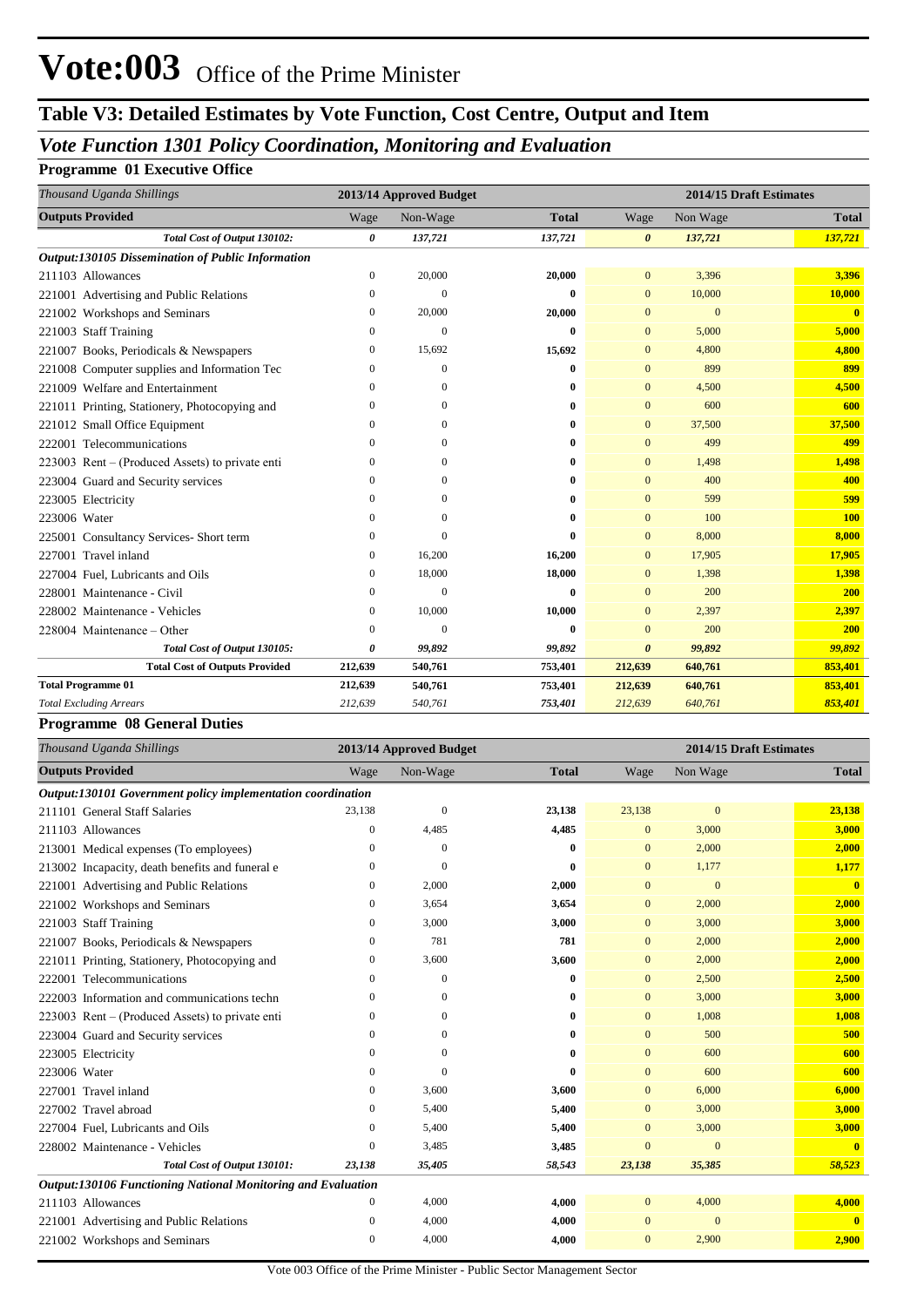## **Table V3: Detailed Estimates by Vote Function, Cost Centre, Output and Item**

### *Vote Function 1301 Policy Coordination, Monitoring and Evaluation*

### **Programme 08 General Duties**

| Thousand Uganda Shillings                     | 2013/14 Approved Budget |          |              | 2014/15 Draft Estimates |                       |                       |  |
|-----------------------------------------------|-------------------------|----------|--------------|-------------------------|-----------------------|-----------------------|--|
| <b>Outputs Provided</b>                       | Wage                    | Non-Wage | <b>Total</b> | Wage                    | Non Wage              | <b>Total</b>          |  |
| 221003 Staff Training                         | $\Omega$                | $\Omega$ | 0            | $\Omega$                | 2,000                 | 2,000                 |  |
| Books, Periodicals & Newspapers<br>221007     | $\mathbf{0}$            | 3,000    | 3,000        | $\mathbf{0}$            | $\mathbf{0}$          | $\mathbf{0}$          |  |
| Telecommunications<br>222001                  | $\theta$                | $\Omega$ | 0            | $\mathbf{0}$            | 2,000                 | 2,000                 |  |
| Travel inland<br>227001                       | $\mathbf{0}$            | 7,200    | 7,200        | $\mathbf{0}$            | 15,000                | 15,000                |  |
| 227004 Fuel, Lubricants and Oils              | $\mathbf{0}$            | 5,400    | 5,400        | $\mathbf{0}$            | 5,000                 | 5,000                 |  |
| 228002 Maintenance - Vehicles                 | $\mathbf{0}$            | 1,180    | 1,180        | $\mathbf{0}$            | $\Omega$              | $\mathbf{0}$          |  |
| 228004 Maintenance – Other                    | $\Omega$                | $\Omega$ | 0            | $\Omega$                | 900                   | 900                   |  |
| Total Cost of Output 130106:                  | 0                       | 28,780   | 28,780       | $\boldsymbol{\theta}$   | 31,800                | 31,800                |  |
| <b>Total Cost of Outputs Provided</b>         | 23,138                  | 64,185   | 87,323       | 23,138                  | 67,185                | 90,323                |  |
| <b>Outputs Funded</b>                         | Wage                    | Non-Wage | <b>Total</b> | Wage                    | Non Wage              | <b>Total</b>          |  |
| Output:130151 Transfers to government units   |                         |          |              |                         |                       |                       |  |
| 264102 Contributions to Autonomous Institutio | $\mathbf{0}$            | 3,000    | 3,000        | $\Omega$                | $\Omega$              |                       |  |
| Total Cost of Output 130151:                  | 0                       | 3,000    | 3,000        | $\boldsymbol{\theta}$   | $\boldsymbol{\theta}$ | $\boldsymbol{\theta}$ |  |
| <b>Total Cost of Outputs Funded</b>           | $\bf{0}$                | 3,000    | 3,000        | $\mathbf{0}$            | $\mathbf{0}$          | $\mathbf{0}$          |  |
| <b>Total Programme 08</b>                     | 23,138                  | 67,185   | 90,323       | 23,138                  | 67,185                | 90,323                |  |
| <b>Total Excluding Arrears</b>                | 23,138                  | 67,185   | 90,323       | 23,138                  | 67,185                | 90,323                |  |

#### **Programme 09 Government Chief Whip**

| Thousand Uganda Shillings                                   |                  | 2013/14 Approved Budget |              | 2014/15 Draft Estimates |                |                         |  |
|-------------------------------------------------------------|------------------|-------------------------|--------------|-------------------------|----------------|-------------------------|--|
| <b>Outputs Provided</b>                                     | Wage             | Non-Wage                | <b>Total</b> | Wage                    | Non Wage       | <b>Total</b>            |  |
| Output:130102 Government business in Parliament coordinated |                  |                         |              |                         |                |                         |  |
| 211101 General Staff Salaries                               | 63,519           | $\boldsymbol{0}$        | 63,519       | 63,519                  | $\mathbf{0}$   | 63,519                  |  |
| 211102 Contract Staff Salaries (Incl. Casuals, T            | $\overline{0}$   | $\theta$                | $\bf{0}$     | 120,000                 | $\overline{0}$ | 120,000                 |  |
| 211103 Allowances                                           | $\boldsymbol{0}$ | 100,383                 | 100,383      | $\mathbf{0}$            | 113,600        | 113,600                 |  |
| 213001 Medical expenses (To employees)                      | $\mathbf{0}$     | 28,000                  | 28,000       | $\mathbf{0}$            | 8,000          | 8,000                   |  |
| 213002 Incapacity, death benefits and funeral e             | $\overline{0}$   | 29,878                  | 29,878       | $\overline{0}$          | $\mathbf{0}$   | $\overline{\mathbf{0}}$ |  |
| 221001 Advertising and Public Relations                     | $\mathbf{0}$     | 94,000                  | 94,000       | $\bf{0}$                | 48,000         | 48,000                  |  |
| 221002 Workshops and Seminars                               | $\mathbf{0}$     | 140,742                 | 140,742      | $\mathbf{0}$            | 62,000         | 62,000                  |  |
| 221003 Staff Training                                       | $\boldsymbol{0}$ | 119,512                 | 119,512      | $\mathbf{0}$            | 78,000         | 78,000                  |  |
| 221007 Books, Periodicals & Newspapers                      | $\mathbf{0}$     | 49,707                  | 49,707       | $\mathbf{0}$            | 18,000         | 18,000                  |  |
| 221008 Computer supplies and Information Tec                | $\overline{0}$   | 199,512                 | 199,512      | $\overline{0}$          | 24,500         | 24,500                  |  |
| 221009 Welfare and Entertainment                            | $\mathbf{0}$     | 131,463                 | 131,463      | $\mathbf{0}$            | 32,500         | 32,500                  |  |
| 221010 Special Meals and Drinks                             | $\mathbf{0}$     | 235,506                 | 235,506      | $\overline{0}$          | 207,000        | 207,000                 |  |
| 221011 Printing, Stationery, Photocopying and               | 0                | 112,939                 | 112,939      | $\mathbf{0}$            | 75,000         | 75,000                  |  |
| 222001 Telecommunications                                   | $\mathbf{0}$     | 135,000                 | 135,000      | $\overline{0}$          | 15,000         | 15,000                  |  |
| 222003 Information and communications techn                 | $\mathbf{0}$     | $\mathbf{0}$            | $\bf{0}$     | $\mathbf{0}$            | 35,000         | 35,000                  |  |
| 223003 Rent – (Produced Assets) to private enti             | $\mathbf{0}$     | $\overline{0}$          | $\bf{0}$     | $\overline{0}$          | 45,000         | 45,000                  |  |
| 223004 Guard and Security services                          | $\mathbf{0}$     | $\mathbf{0}$            | $\bf{0}$     | $\mathbf{0}$            | 30,000         | 30,000                  |  |
| 223005 Electricity                                          | $\mathbf{0}$     | 8,500                   | 8,500        | $\mathbf{0}$            | 18,500         | 18,500                  |  |
| 223006 Water                                                | $\overline{0}$   | 5,000                   | 5,000        | $\overline{0}$          | 5,000          | 5,000                   |  |
| 224002 General Supply of Goods and Services                 | 0                | 250,853                 | 250,853      | $\mathbf{0}$            | $\mathbf{0}$   | $\mathbf{0}$            |  |
| 225001 Consultancy Services- Short term                     | $\mathbf{0}$     | $\overline{0}$          | $\bf{0}$     | $\overline{0}$          | 372,919        | 372,919                 |  |
| 227001 Travel inland                                        | $\boldsymbol{0}$ | 431,131                 | 431,131      | $\overline{0}$          | 486,000        | 486,000                 |  |
| 227002 Travel abroad                                        | $\mathbf{0}$     | 425,552                 | 425,552      | $\mathbf{0}$            | 376,000        | 376,000                 |  |
| 227004 Fuel, Lubricants and Oils                            | $\boldsymbol{0}$ | 382,853                 | 382,853      | $\mathbf{0}$            | 64,000         | 64,000                  |  |
| 228001 Maintenance - Civil                                  | $\mathbf{0}$     | $\overline{0}$          | $\bf{0}$     | $\overline{0}$          | 6,000          | 6,000                   |  |
| 228002 Maintenance - Vehicles                               | $\mathbf{0}$     | 125,488                 | 125,488      | $\overline{0}$          | 78,000         | 78,000                  |  |
| 228004 Maintenance - Other                                  | $\mathbf{0}$     | $\mathbf{0}$            | $\bf{0}$     | $\boldsymbol{0}$        | 8,000          | 8,000                   |  |
| 282101 Donations                                            | $\mathbf{0}$     | $\overline{0}$          | $\bf{0}$     | $\overline{0}$          | 500,000        | 500,000                 |  |
| Total Cost of Output 130102:                                | 63,519           | 3,006,019               | 3,069,538    | 183,519                 | 2,706,019      | 2,889,538               |  |
| <b>Total Cost of Outputs Provided</b>                       | 63,519           | 3,006,019               | 3,069,538    | 183,519                 | 2,706,019      | 2,889,538               |  |
| <b>Total Programme 09</b>                                   | 63,519           | 3,006,019               | 3,069,538    | 183,519                 | 2,706,019      | 2,889,538               |  |
| <b>Total Excluding Arrears</b>                              | 63,519           | 3,006,019               | 3,069,538    | 183,519                 | 2,706,019      | 2,889,538               |  |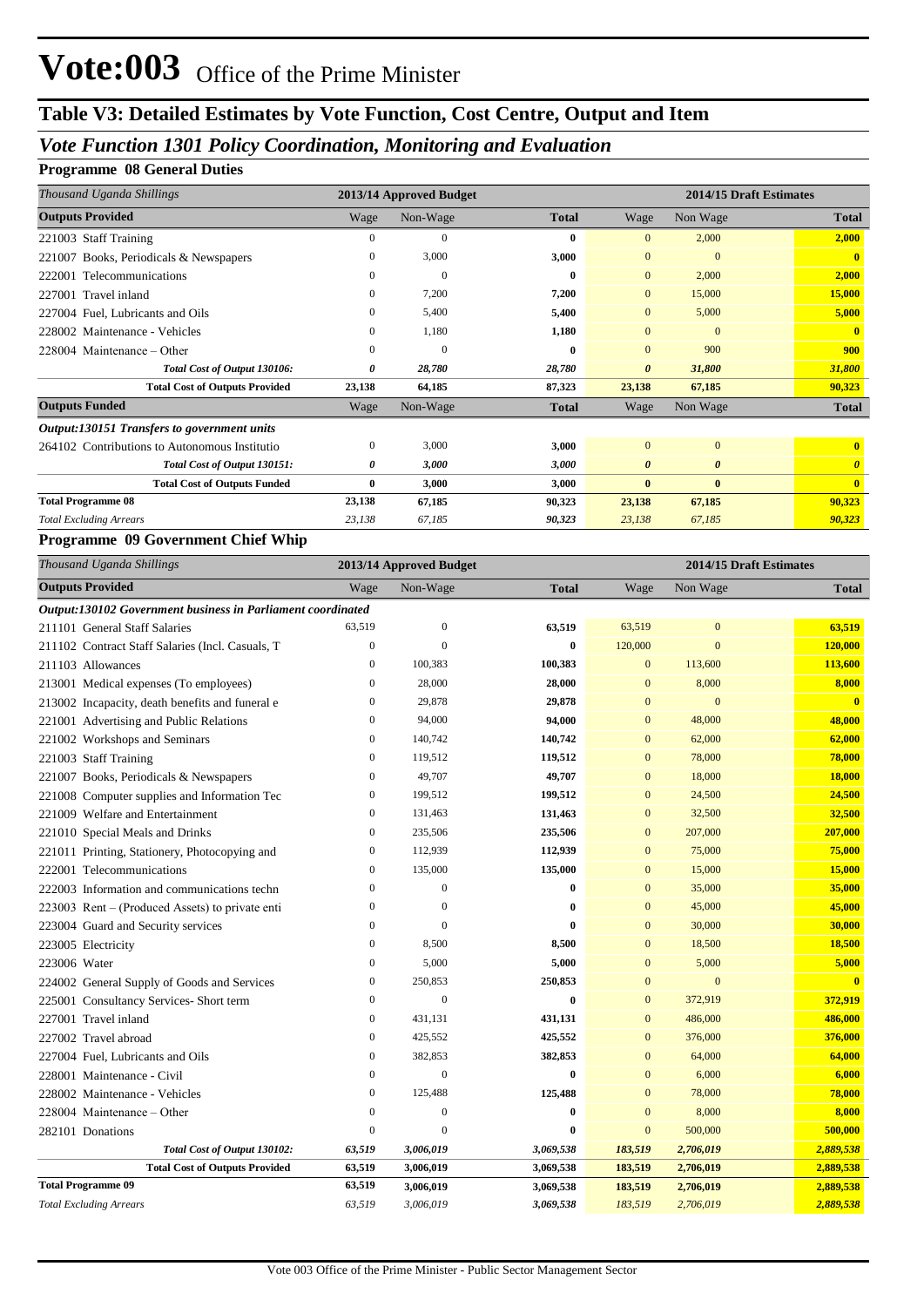# **Table V3: Detailed Estimates by Vote Function, Cost Centre, Output and Item**

# *Vote Function 1301 Policy Coordination, Monitoring and Evaluation*

**Programme 14 Information and National Guidance**

| Thousand Uganda Shillings                                                         |                                      | 2013/14 Approved Budget |                 | 2014/15 Draft Estimates |                  |                         |  |
|-----------------------------------------------------------------------------------|--------------------------------------|-------------------------|-----------------|-------------------------|------------------|-------------------------|--|
| <b>Outputs Provided</b>                                                           | Wage                                 | Non-Wage                | <b>Total</b>    | Wage                    | Non Wage         | <b>Total</b>            |  |
| Output:130104 National guidance                                                   |                                      |                         |                 |                         |                  |                         |  |
| 211101 General Staff Salaries                                                     | 357,379                              | $\boldsymbol{0}$        | 357,379         | 189,600                 | $\boldsymbol{0}$ | 189,600                 |  |
| 211103 Allowances                                                                 | $\boldsymbol{0}$                     | 15,790                  | 15,790          | $\bf{0}$                | 11,562           | 11,562                  |  |
| 213001 Medical expenses (To employees)                                            | $\boldsymbol{0}$                     | 2,700                   | 2,700           | $\bf{0}$                | 4,700            | 4,700                   |  |
| 221001 Advertising and Public Relations                                           | $\boldsymbol{0}$                     | 28,399                  | 28,399          | $\bf{0}$                | 18,399           | 18,399                  |  |
| 221002 Workshops and Seminars                                                     | $\boldsymbol{0}$                     | 22,000                  | 22,000          | $\bf{0}$                | 21,030           | 21,030                  |  |
| 221003 Staff Training                                                             | $\boldsymbol{0}$                     | 8,000                   | 8,000           | $\bf{0}$                | 20,550           | 20,550                  |  |
| 221005 Hire of Venue (chairs, projector, etc)                                     | $\boldsymbol{0}$                     | $\mathbf{0}$            | 0               | $\bf{0}$                | 15,300           | 15,300                  |  |
| 221006 Commissions and related charges                                            | $\boldsymbol{0}$                     | 1,000                   | 1,000           | $\bf{0}$                | 2,400            | 2,400                   |  |
| 221007 Books, Periodicals & Newspapers                                            | $\boldsymbol{0}$                     | 5,323                   | 5,323           | $\bf{0}$                | 5,323            | 5,323                   |  |
| 221008 Computer supplies and Information Tec                                      | $\boldsymbol{0}$                     | $\boldsymbol{0}$        | $\bf{0}$        | $\bf{0}$                | 6,560            | 6,560                   |  |
| 221009 Welfare and Entertainment                                                  | $\boldsymbol{0}$                     | $\boldsymbol{0}$        | 0               | $\bf{0}$                | 5,750            | 5,750                   |  |
| 221010 Special Meals and Drinks                                                   | $\boldsymbol{0}$                     | $\boldsymbol{0}$        | 0               | $\boldsymbol{0}$        | 3,458            | 3,458                   |  |
| 221011 Printing, Stationery, Photocopying and                                     | $\boldsymbol{0}$                     | 17,672                  | 17,672          | $\bf{0}$                | 14,672           | 14,672                  |  |
| 221012 Small Office Equipment                                                     | $\boldsymbol{0}$                     | 4,500                   | 4,500           | $\bf{0}$                | 8,450            | 8,450                   |  |
| 222001 Telecommunications                                                         | $\boldsymbol{0}$                     | 12,250                  | 12,250          | $\bf{0}$                | 4,700            | 4,700                   |  |
| 222002 Postage and Courier                                                        | $\boldsymbol{0}$                     | 878                     | 878             | $\bf{0}$                | 1,850            | 1,850                   |  |
| 222003 Information and communications techn                                       | $\boldsymbol{0}$                     | 40,995                  | 40,995          | $\boldsymbol{0}$        | 1,020            | 1,020                   |  |
| 223004 Guard and Security services                                                | $\boldsymbol{0}$                     | 2,022                   | 2,022           | $\bf{0}$                | 3,360            | 3,360                   |  |
| 223005 Electricity                                                                | $\boldsymbol{0}$                     | 16,154                  | 16,154          | $\bf{0}$                | 7,040            | 7,040                   |  |
| 223006 Water                                                                      | $\boldsymbol{0}$                     | 8,675                   | 8,675           | $\bf{0}$                | 340              | 340                     |  |
| $223901$ Rent – (Produced Assets) to other govt.                                  | $\boldsymbol{0}$                     | 76,434                  | 76,434          | $\boldsymbol{0}$        | 17,101           | 17,101                  |  |
| 224002 General Supply of Goods and Services                                       | $\boldsymbol{0}$                     | 20,000                  | 20,000          | $\bf{0}$                | $\boldsymbol{0}$ | $\overline{\mathbf{0}}$ |  |
| 225001 Consultancy Services- Short term                                           | $\boldsymbol{0}$                     | $\mathbf{0}$            | 0               | $\bf{0}$                | 35,000           | 35,000                  |  |
| 227001 Travel inland                                                              | $\boldsymbol{0}$                     | 0                       | 0               | $\bf{0}$                | 37,500           | 37,500                  |  |
| 227002 Travel abroad                                                              | $\boldsymbol{0}$                     | 9,000                   | 9,000           | $\mathbf{0}$            | 9,500            | 9,500                   |  |
| 227004 Fuel, Lubricants and Oils                                                  | $\boldsymbol{0}$                     | 22,500                  | 22,500          | $\bf{0}$                | 12,761           | 12,761                  |  |
| 228001 Maintenance - Civil                                                        | $\boldsymbol{0}$                     | $\mathbf{0}$            | $\bf{0}$        | $\mathbf{0}$            | 680              | 680                     |  |
| 228002 Maintenance - Vehicles                                                     | $\mathbf{0}$                         | 15,248                  | 15,248          | $\mathbf{0}$            | 8,162            | 8,162                   |  |
| 228003 Maintenance – Machinery, Equipment                                         | $\boldsymbol{0}$                     | 10,530                  | 10,530          | $\bf{0}$                | 10,221           | 10,221                  |  |
| 228004 Maintenance – Other                                                        | $\overline{0}$                       | $\boldsymbol{0}$        | $\bf{0}$        | $\bf{0}$                | 2,680            | 2,680                   |  |
| Total Cost of Output 130104:                                                      | 357,379                              | 340,071                 | 697,449         | 189,600                 | 290,071          | 479,671                 |  |
| Output:130105 Dissemination of Public Information                                 |                                      |                         |                 |                         |                  |                         |  |
| 211101 General Staff Salaries                                                     | $\boldsymbol{0}$                     | $\mathbf{0}$            | 0               | 167,779                 | $\mathbf{0}$     | 167,779                 |  |
| 211103 Allowances                                                                 | $\boldsymbol{0}$                     | 22,656                  | 22,656          | $\mathbf{0}$            | 40,896           | 40,896                  |  |
| 221001 Advertising and Public Relations                                           | $\boldsymbol{0}$                     | $\boldsymbol{0}$        | $\bf{0}$        | $\mathbf{0}$            | 10,070           | 10,070                  |  |
| 221002 Workshops and Seminars                                                     | $\mathbf{0}$                         | 24,023                  | 24,023          | $\mathbf{0}$            | 120,023          | 120,023                 |  |
| 221003 Staff Training                                                             | $\boldsymbol{0}$                     | 0                       | 0               | $\bf{0}$                | 15,540           | 15,540                  |  |
| 221005 Hire of Venue (chairs, projector, etc)                                     | $\boldsymbol{0}$                     | $\overline{0}$          | 0               | $\bf{0}$                | 4,370            | 4,370                   |  |
| 221007 Books, Periodicals & Newspapers                                            | $\boldsymbol{0}$                     | 38,647                  | 38,647          | $\bf{0}$                | 18,647           | 18,647                  |  |
| 221008 Computer supplies and Information Tec                                      | $\boldsymbol{0}$                     | 24,000                  | 24,000          | $\bf{0}$                | 24,000           | 24,000                  |  |
| 221009 Welfare and Entertainment                                                  | $\boldsymbol{0}$                     | 52,425                  | 52,425          | $\bf{0}$                | 14,425           | 14,425                  |  |
| 221010 Special Meals and Drinks                                                   | $\boldsymbol{0}$                     | $\mathbf{0}$            | 0               | $\bf{0}$<br>$\bf{0}$    | 2,800            | 2,800                   |  |
| 221011 Printing, Stationery, Photocopying and<br>221012 Small Office Equipment    | $\boldsymbol{0}$<br>$\boldsymbol{0}$ | 21,092<br>7,501         | 21,092<br>7,501 | $\bf{0}$                | 21,092<br>7,501  | 21,092<br>7,501         |  |
| 222001 Telecommunications                                                         | $\boldsymbol{0}$                     | 12,878                  | 12,878          | $\bf{0}$                | 4,602            | 4,602                   |  |
|                                                                                   | $\boldsymbol{0}$                     | $\boldsymbol{0}$        | 0               | $\bf{0}$                | 100,961          | 100,961                 |  |
| 222003 Information and communications techn<br>223004 Guard and Security services | $\boldsymbol{0}$                     | $\overline{0}$          | 0               | $\bf{0}$                | 3,282            | 3,282                   |  |
| 223005 Electricity                                                                | $\boldsymbol{0}$                     | 5,368                   | 5,368           | $\bf{0}$                | 6,923            | 6,923                   |  |
| 223006 Water                                                                      | $\boldsymbol{0}$                     | 1,675                   | 1,675           | $\bf{0}$                | 820              | 820                     |  |
| $223901$ Rent – (Produced Assets) to other govt.                                  | $\boldsymbol{0}$                     | 26,278                  | 26,278          | $\bf{0}$                | 16,807           | 16,807                  |  |
| 225001 Consultancy Services- Short term                                           | $\boldsymbol{0}$                     | $\boldsymbol{0}$        | 0               | $\bf{0}$                | 500,000          | 500,000                 |  |
| 227001 Travel inland                                                              | $\boldsymbol{0}$                     | 18,000                  | 18,000          | $\bf{0}$                | 254,329          | 254,329                 |  |
| 227002 Travel abroad                                                              | $\boldsymbol{0}$                     | 18,500                  | 18,500          | $\bf{0}$                | 21,499           | 21,499                  |  |
| 227004 Fuel, Lubricants and Oils                                                  | $\boldsymbol{0}$                     | 18,005                  | 18,005          | $\boldsymbol{0}$        | 62,487           | 62,487                  |  |
|                                                                                   |                                      |                         |                 |                         |                  |                         |  |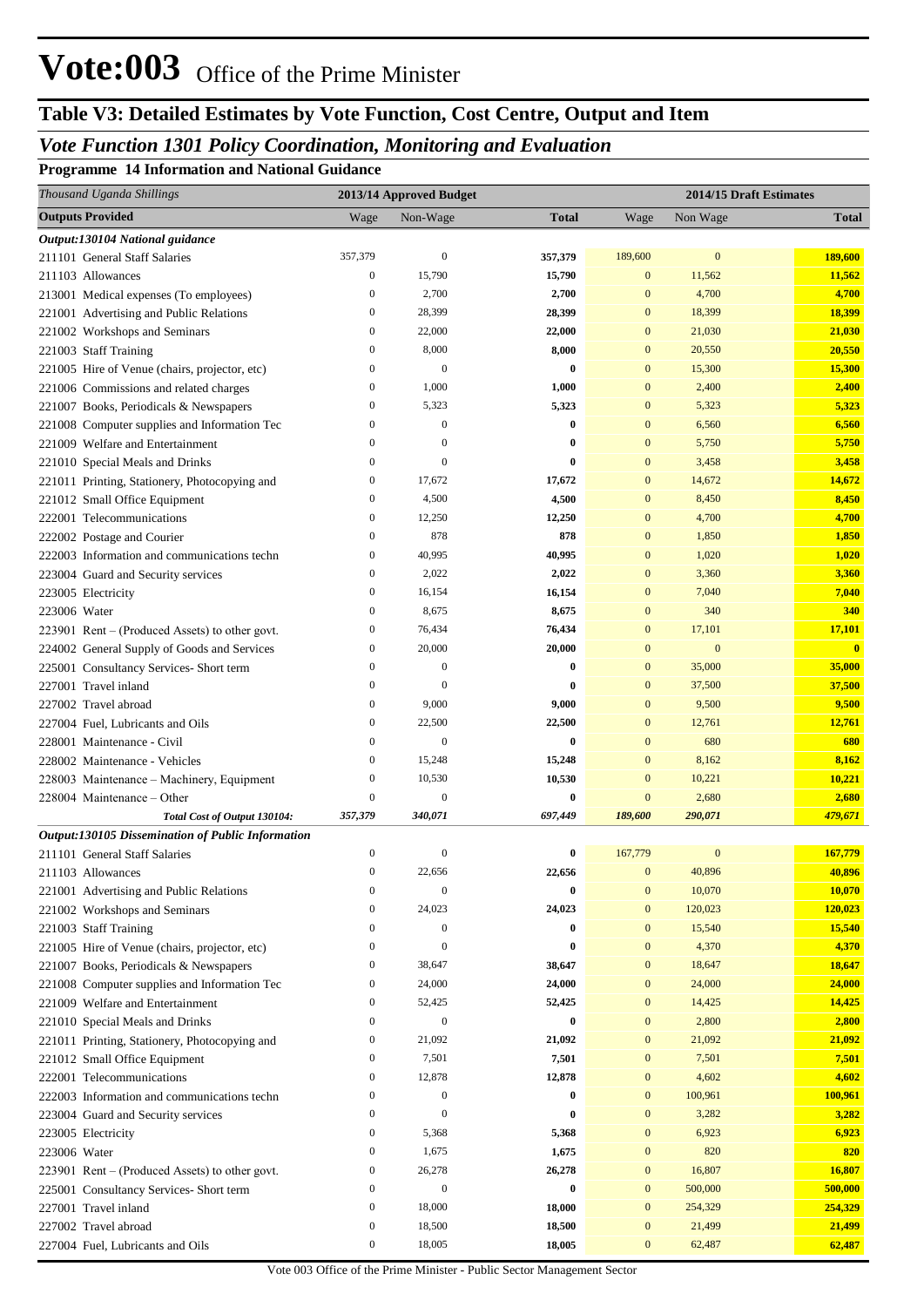### *Vote Function 1301 Policy Coordination, Monitoring and Evaluation*

**Programme 14 Information and National Guidance**

| Thousand Uganda Shillings                   |              | 2013/14 Approved Budget |              |                |           | 2014/15 Draft Estimates |              |  |
|---------------------------------------------|--------------|-------------------------|--------------|----------------|-----------|-------------------------|--------------|--|
| <b>Outputs Provided</b>                     | Wage         | Non-Wage                | <b>Total</b> | Wage           | Non Wage  |                         | <b>Total</b> |  |
| 228001 Maintenance - Civil                  | 0            | $\mathbf{0}$            | $\bf{0}$     | $\mathbf{0}$   | 641       |                         | 641          |  |
| 228002 Maintenance - Vehicles               | $\mathbf{0}$ | 18,000                  | 18,000       | $\overline{0}$ | 7,691     |                         | 7,691        |  |
| 228003 Maintenance – Machinery, Equipment   | $\Omega$     | 11,420                  | 11,420       | $\overline{0}$ | 8,420     |                         | 8,420        |  |
| $228004$ Maintenance – Other                | $\Omega$     | $\Omega$                | $\mathbf{0}$ | $\Omega$       | 2,641     |                         | 2,641        |  |
| Total Cost of Output 130105:                | 0            | 320,467                 | 320,467      | 167,779        | 1,270,467 |                         | 1,438,246    |  |
| <b>Total Cost of Outputs Provided</b>       | 357,379      | 660,538                 | 1,017,917    | 357,379        | 1,560,538 |                         | 1,917,917    |  |
| <b>Outputs Funded</b>                       | Wage         | Non-Wage                | <b>Total</b> | Wage           | Non Wage  |                         | <b>Total</b> |  |
| Output:130151 Transfers to government units |              |                         |              |                |           |                         |              |  |
| 263104 Transfers to other govt. units       | $\mathbf{0}$ | 1,000,000               | 1,000,000    | $\overline{0}$ | 1,000,000 |                         | 1,000,000    |  |
| $o/w$ Transfer to Government units -UBC     | 0            | 0                       | 0            | $\theta$       | 1,000,000 | $\theta$                | 1,000,000    |  |
| Total Cost of Output 130151:                | 0            | 1,000,000               | 1,000,000    | $\theta$       | 1,000,000 |                         | 1,000,000    |  |
| <b>Total Cost of Outputs Funded</b>         | $\bf{0}$     | 1,000,000               | 1,000,000    | $\bf{0}$       | 1,000,000 |                         | 1,000,000    |  |
| <b>Total Programme 14</b>                   | 357,379      | 1,660,538               | 2,017,917    | 357,379        | 2,560,538 |                         | 2,917,917    |  |
| <b>Total Excluding Arrears</b>              | 357,379      | 1,660,538               | 2,017,917    | 357,379        | 2,560,538 |                         | 2,917,917    |  |

#### **Programme 16 Monitoring and Evaluation**

| Thousand Uganda Shillings                                    | 2013/14 Approved Budget |                  |              | 2014/15 Draft Estimates |                |              |  |
|--------------------------------------------------------------|-------------------------|------------------|--------------|-------------------------|----------------|--------------|--|
| <b>Outputs Provided</b>                                      | Wage                    | Non-Wage         | <b>Total</b> | Wage                    | Non Wage       | <b>Total</b> |  |
| Output:130106 Functioning National Monitoring and Evaluation |                         |                  |              |                         |                |              |  |
| 211101 General Staff Salaries                                | 141,763                 | $\mathbf{0}$     | 141,763      | 141,763                 | $\mathbf{0}$   | 141,763      |  |
| 211103 Allowances                                            | $\overline{0}$          | 53,759           | 53,759       | $\Omega$                | 104,589        | 104,589      |  |
| 221001 Advertising and Public Relations                      | 0                       | $\mathbf{0}$     | $\bf{0}$     | $\mathbf{0}$            | 10,000         | 10,000       |  |
| 221003 Staff Training                                        | 0                       | $\boldsymbol{0}$ | 0            | $\mathbf{0}$            | 54,000         | 54,000       |  |
| 221007 Books, Periodicals & Newspapers                       | 0                       | 5,989            | 5,989        | $\mathbf{0}$            | 2,376          | 2,376        |  |
| 221008 Computer supplies and Information Tec                 | 0                       | 35,340           | 35,340       | $\mathbf{0}$            | 13,668         | 13,668       |  |
| 221009 Welfare and Entertainment                             | $\Omega$                | 14,026           | 14,026       | $\mathbf{0}$            | 5,026          | 5,026        |  |
| 221011 Printing, Stationery, Photocopying and                | 0                       | 307,260          | 307,260      | $\mathbf{0}$            | 40,285         | 40,285       |  |
| 221012 Small Office Equipment                                | 0                       | 3,600            | 3,600        | $\mathbf{0}$            | 6,600          | 6,600        |  |
| 222001 Telecommunications                                    | 0                       | 4,800            | 4,800        | $\mathbf{0}$            | 22,781         | 22,781       |  |
| 222002 Postage and Courier                                   | $\overline{0}$          | $\mathbf{0}$     | $\bf{0}$     | $\mathbf{0}$            | 4,000          | 4,000        |  |
| 222003 Information and communications techn                  | $\overline{0}$          | 297,860          | 297,860      | $\mathbf{0}$            | 50,000         | 50,000       |  |
| 223003 Rent – (Produced Assets) to private enti              | 0                       | $\boldsymbol{0}$ | 0            | $\mathbf{0}$            | 68,342         | 68,342       |  |
| 223004 Guard and Security services                           | 0                       | $\mathbf{0}$     | 0            | $\mathbf{0}$            | 18,225         | 18,225       |  |
| 223005 Electricity                                           | 0                       | 8,000            | 8,000        | $\Omega$                | 27,337         | 27,337       |  |
| 223006 Water                                                 | $\overline{0}$          | 6,000            | 6,000        | $\mathbf{0}$            | 4,556          | 4,556        |  |
| 225001 Consultancy Services- Short term                      | $\overline{0}$          | $\mathbf{0}$     | $\bf{0}$     | $\mathbf{0}$            | 2,464,199      | 2,464,199    |  |
| 227001 Travel inland                                         | 0                       | 288,576          | 288,576      | $\mathbf{0}$            | 508,576        | 508,576      |  |
| 227002 Travel abroad                                         | 0                       | 254,016          | 254,016      | $\mathbf{0}$            | 254,016        | 254,016      |  |
| 227004 Fuel, Lubricants and Oils                             | 0                       | 102,060          | 102,060      | $\mathbf{0}$            | 122,060        | 122,060      |  |
| 228001 Maintenance - Civil                                   | $\Omega$                | $\Omega$         | $\bf{0}$     | $\mathbf{0}$            | 9,112          | 9,112        |  |
| 228002 Maintenance - Vehicles                                | 0                       | 58,400           | 58,400       | $\mathbf{0}$            | 109,348        | 109,348      |  |
| 228004 Maintenance – Other                                   | $\overline{0}$          | $\boldsymbol{0}$ | $\bf{0}$     | $\mathbf{0}$            | 9,112          | 9,112        |  |
| 321423 Conditional transfers to feeder roads m               | 0                       | 2,367,802        | 2,367,802    | $\overline{0}$          | $\mathbf{0}$   | $\bf{0}$     |  |
| 321427 Conditional transfers to PAF monitorin                | 0                       | 150,720          | 150,720      | $\mathbf{0}$            | $\overline{0}$ | $\mathbf{0}$ |  |
| Total Cost of Output 130106:                                 | 141,763                 | 3,958,208        | 4,099,972    | 141,763                 | 3,908,208      | 4,049,972    |  |
| <b>Total Cost of Outputs Provided</b>                        | 141,763                 | 3,958,208        | 4,099,972    | 141,763                 | 3,908,208      | 4,049,972    |  |
| <b>Total Programme 16</b>                                    | 141,763                 | 3,958,208        | 4,099,972    | 141,763                 | 3,908,208      | 4,049,972    |  |
| <b>Total Excluding Arrears</b>                               | 141,763                 | 3,958,208        | 4,099,972    | 141,763                 | 3,908,208      | 4,049,972    |  |

#### **Programme 17 Policy Implementation and Coordination**

| Thousand Uganda Shillings                                   | 2013/14 Approved Budget |          |              |        | 2014/15 Draft Estimates |              |  |
|-------------------------------------------------------------|-------------------------|----------|--------------|--------|-------------------------|--------------|--|
| <b>Outputs Provided</b>                                     | Wage                    | Non-Wage | <b>Total</b> | Wage   | Non Wage                | <b>Total</b> |  |
| Output:130101 Government policy implementation coordination |                         |          |              |        |                         |              |  |
| 211101 General Staff Salaries                               | 82,081                  |          | 82,081       | 82,081 |                         | 82,081       |  |
| 211103 Allowances                                           |                         | 8.485    | 8,485        |        | 52,478                  | 52,478       |  |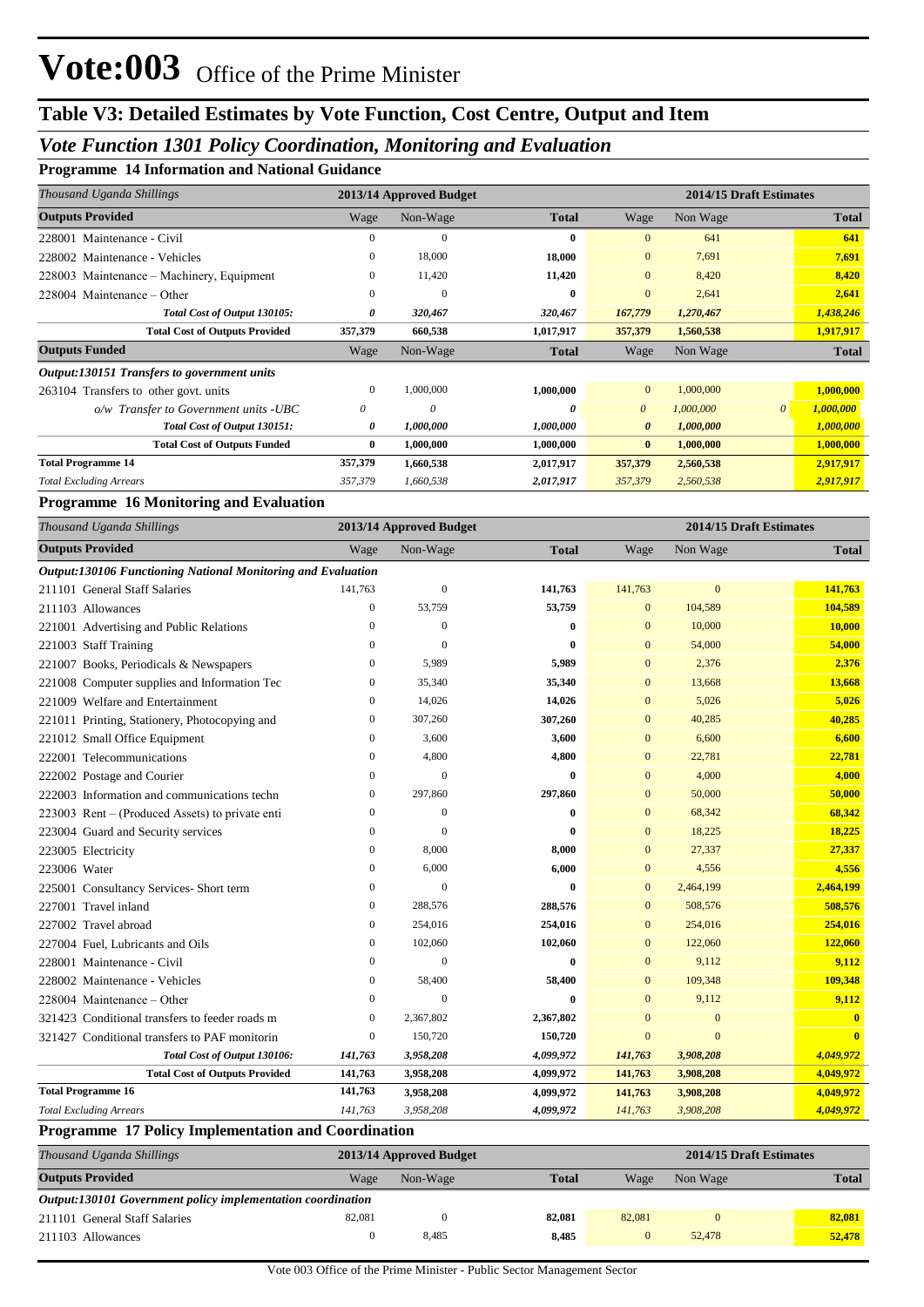## **Table V3: Detailed Estimates by Vote Function, Cost Centre, Output and Item**

### *Vote Function 1301 Policy Coordination, Monitoring and Evaluation*

**Programme 17 Policy Implementation and Coordination**

| Thousand Uganda Shillings                       |              | 2013/14 Approved Budget |              |                | 2014/15 Draft Estimates |              |  |
|-------------------------------------------------|--------------|-------------------------|--------------|----------------|-------------------------|--------------|--|
| <b>Outputs Provided</b>                         | Wage         | Non-Wage                | <b>Total</b> | Wage           | Non Wage                | <b>Total</b> |  |
| 221001 Advertising and Public Relations         | $\mathbf{0}$ | $\mathbf{0}$            | 0            | $\overline{0}$ | 15,000                  | 15,000       |  |
| 221002 Workshops and Seminars                   | $\Omega$     | $\Omega$                | 0            | $\mathbf{0}$   | 80,000                  | 80,000       |  |
| 221003 Staff Training                           | $\mathbf{0}$ | $\Omega$                | 0            | $\mathbf{0}$   | 25,000                  | 25,000       |  |
| 221005 Hire of Venue (chairs, projector, etc)   | $\Omega$     | $\Omega$                | 0            | $\mathbf{0}$   | 15,000                  | 15,000       |  |
| 221007 Books, Periodicals & Newspapers          | $\mathbf{0}$ | 2,269                   | 2,269        | $\mathbf{0}$   | 2,500                   | 2,500        |  |
| 221008 Computer supplies and Information Tec    | 0            | 7,000                   | 7,000        | $\mathbf{0}$   | 30,138                  | 30,138       |  |
| 221009 Welfare and Entertainment                | $\mathbf{0}$ | 6,000                   | 6,000        | $\mathbf{0}$   | 35,995                  | 35,995       |  |
| 221011 Printing, Stationery, Photocopying and   | $\mathbf{0}$ | 10,800                  | 10,800       | $\mathbf{0}$   | 26,000                  | 26,000       |  |
| 221012 Small Office Equipment                   | $\Omega$     | $\mathbf{0}$            | 0            | $\mathbf{0}$   | 15,000                  | 15,000       |  |
| 222001 Telecommunications                       | $\Omega$     | $\Omega$                | 0            | $\mathbf{0}$   | 230                     | 230          |  |
| 223003 Rent – (Produced Assets) to private enti | $\mathbf{0}$ | $\Omega$                | 0            | $\mathbf{0}$   | 691                     | 691          |  |
| 223004 Guard and Security services              | $\Omega$     | $\Omega$                | 0            | $\Omega$       | 184                     | 184          |  |
| 223005 Electricity                              | 0            | $\Omega$                | 0            | $\mathbf{0}$   | 276                     | 276          |  |
| 223006 Water                                    | $\Omega$     | $\Omega$                | 0            | $\mathbf{0}$   | 46                      | 46           |  |
| 225001 Consultancy Services- Short term         | $\Omega$     | $\Omega$                | 0            | $\mathbf{0}$   | 262,074                 | 262,074      |  |
| 225002 Consultancy Services-Long-term           | $\Omega$     | $\Omega$                | 0            | $\mathbf{0}$   | 30,000                  | 30,000       |  |
| 227001 Travel inland                            | $\Omega$     | $\Omega$                | $\mathbf{0}$ | $\mathbf{0}$   | 103,000                 | 103,000      |  |
| 227004 Fuel. Lubricants and Oils                | $\Omega$     | 11,508                  | 11,508       | $\mathbf{0}$   | 30,645                  | 30,645       |  |
| 228001 Maintenance - Civil                      | $\Omega$     | $\Omega$                | 0            | $\Omega$       | 92                      | 92           |  |
| 228002 Maintenance - Vehicles                   | $\Omega$     | $\Omega$                | 0            | $\mathbf{0}$   | 31,105                  | 31,105       |  |
| 228004 Maintenance – Other                      | $\theta$     | $\Omega$                | $\bf{0}$     | $\overline{0}$ | 1,606                   | 1,606        |  |
| Total Cost of Output 130101:                    | 82,081       | 46,062                  | 128,143      | 82,081         | 757,062                 | 839,143      |  |
| <b>Total Cost of Outputs Provided</b>           | 82,081       | 46,062                  | 128,143      | 82,081         | 757,062                 | 839,143      |  |
| <b>Total Programme 17</b>                       | 82,081       | 46,062                  | 128,143      | 82,081         | 757,062                 | 839,143      |  |
| <b>Total Excluding Arrears</b>                  | 82,081       | 46,062                  | 128,143      | 82,081         | 757,062                 | 839,143      |  |

#### **Programme 20 2nd Deputy Prime Minister/Deputy Leader of Govt Busniess**

| Thousand Uganda Shillings                                   |              | 2013/14 Approved Budget |              |              | 2014/15 Draft Estimates |              |  |  |
|-------------------------------------------------------------|--------------|-------------------------|--------------|--------------|-------------------------|--------------|--|--|
| <b>Outputs Provided</b>                                     | Wage         | Non-Wage                | <b>Total</b> | Wage         | Non Wage                | <b>Total</b> |  |  |
| Output:130101 Government policy implementation coordination |              |                         |              |              |                         |              |  |  |
| 211103 Allowances                                           | 0            | 50,908                  | 50,908       | $\mathbf{0}$ | 60,000                  | 60,000       |  |  |
| 213001 Medical expenses (To employees)                      | $\mathbf{0}$ | 10,000                  | 10,000       | $\mathbf{0}$ | 10,000                  | 10,000       |  |  |
| 213002 Incapacity, death benefits and funeral e             | 0            | $\overline{0}$          | $\bf{0}$     | $\mathbf{0}$ | 3,000                   | 3,000        |  |  |
| 221001 Advertising and Public Relations                     | $\mathbf{0}$ | 5,000                   | 5,000        | $\mathbf{0}$ | 5,000                   | 5,000        |  |  |
| 221002 Workshops and Seminars                               | $\mathbf{0}$ | 12,757                  | 12,757       | $\mathbf{0}$ | 12,000                  | 12,000       |  |  |
| 221003 Staff Training                                       | $\mathbf{0}$ | 10,000                  | 10,000       | $\mathbf{0}$ | 20,000                  | 20,000       |  |  |
| 221007 Books, Periodicals & Newspapers                      | 0            | 7,562                   | 7,562        | $\mathbf{0}$ | 7,500                   | 7,500        |  |  |
| 221008 Computer supplies and Information Tec                | $\Omega$     | 20,000                  | 20,000       | $\mathbf{0}$ | 20,000                  | 20,000       |  |  |
| 221009 Welfare and Entertainment                            | $\Omega$     | 5,000                   | 5,000        | $\mathbf{0}$ | $\mathbf{0}$            | $\mathbf{0}$ |  |  |
| 221010 Special Meals and Drinks                             | $\mathbf{0}$ | 5.000                   | 5,000        | $\mathbf{0}$ | 5,000                   | 5,000        |  |  |
| 221011 Printing, Stationery, Photocopying and               | 0            | 18,000                  | 18,000       | $\mathbf{0}$ | 18,000                  | 18,000       |  |  |
| 221012 Small Office Equipment                               | $\Omega$     | 5,000                   | 5,000        | $\mathbf{0}$ | 5,000                   | 5,000        |  |  |
| 222001 Telecommunications                                   | $\Omega$     | 2,000                   | 2,000        | $\Omega$     | 8,000                   | 8,000        |  |  |
| 222003 Information and communications techn                 | $\mathbf{0}$ | 10,000                  | 10,000       | $\mathbf{0}$ | 10,000                  | 10,000       |  |  |
| 223004 Guard and Security services                          | $\mathbf{0}$ | 10,000                  | 10,000       | $\mathbf{0}$ | 2,000                   | 2,000        |  |  |
| 223005 Electricity                                          | $\mathbf{0}$ | 5,000                   | 5,000        | $\mathbf{0}$ | 3,000                   | 3,000        |  |  |
| 223006 Water                                                | $\Omega$     | 3,000                   | 3,000        | $\mathbf{0}$ | 455                     | 455          |  |  |
| 223901 Rent – (Produced Assets) to other govt.              | $\Omega$     | $\theta$                | $\bf{0}$     | $\mathbf{0}$ | 7,000                   | 7,000        |  |  |
| 227001 Travel inland                                        | $\mathbf{0}$ | 72,000                  | 72,000       | $\mathbf{0}$ | 80,000                  | 80,000       |  |  |
| 227002 Travel abroad                                        | 0            | 108,000                 | 108,000      | $\mathbf{0}$ | 110,000                 | 110,000      |  |  |
| 227004 Fuel, Lubricants and Oils                            | 0            | 36,000                  | 36,000       | $\mathbf{0}$ | 11,997                  | 11,997       |  |  |
| 228001 Maintenance - Civil                                  | $\mathbf{0}$ | 10,000                  | 10,000       | $\mathbf{0}$ | 1,365                   | 1,365        |  |  |
| 228002 Maintenance - Vehicles                               | $\mathbf{0}$ | 30,000                  | 30,000       | $\mathbf{0}$ | 15,000                  | 15,000       |  |  |
| 228003 Maintenance – Machinery, Equipment                   | $\mathbf{0}$ | 10,000                  | 10,000       | $\mathbf{0}$ | $\mathbf{0}$            | $\mathbf{0}$ |  |  |
| 228004 Maintenance - Other                                  | 0            | 10,000                  | 10.000       | $\mathbf{0}$ | 910                     | 910          |  |  |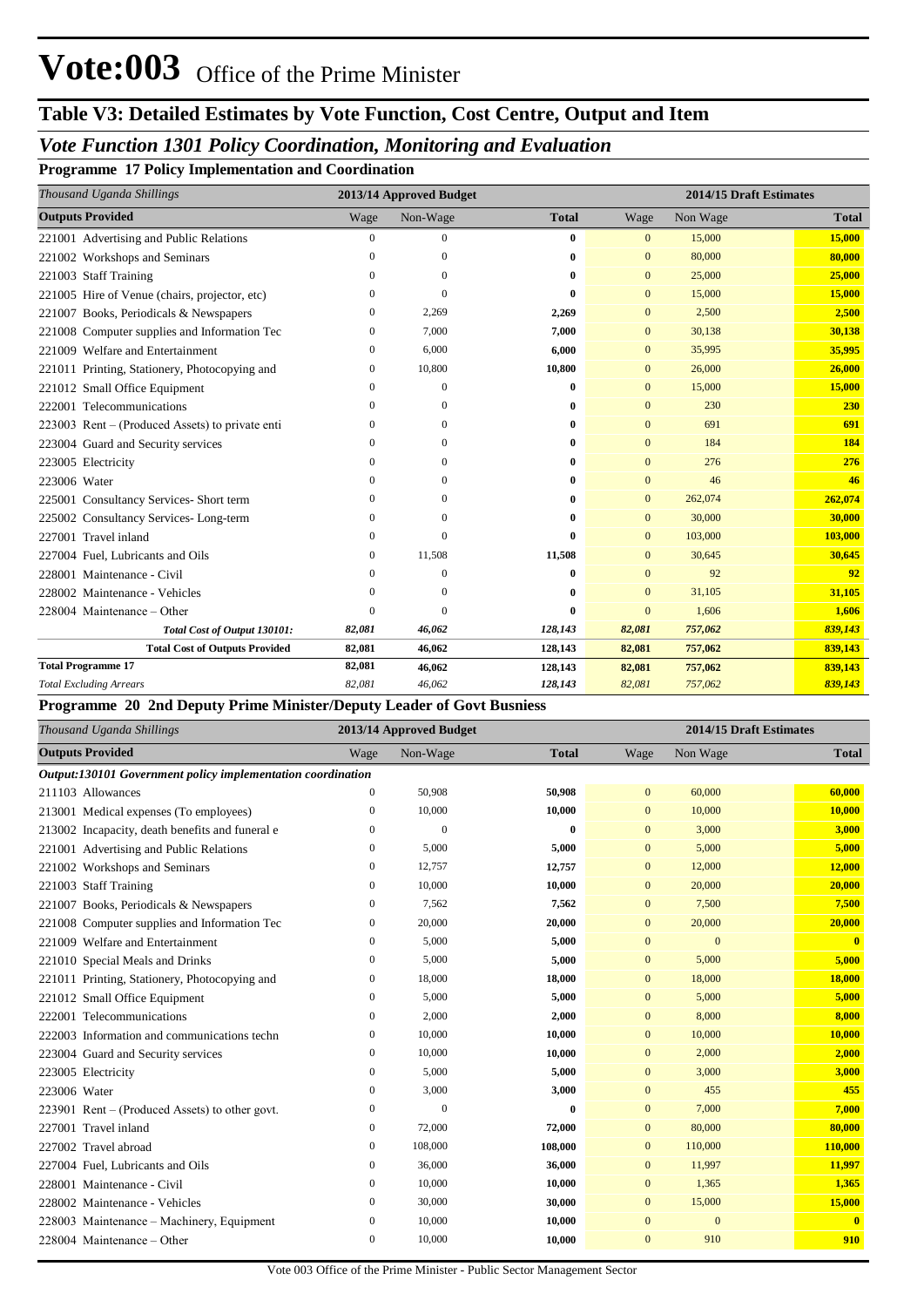## **Table V3: Detailed Estimates by Vote Function, Cost Centre, Output and Item**

### *Vote Function 1301 Policy Coordination, Monitoring and Evaluation*

#### **Programme 20 2nd Deputy Prime Minister/Deputy Leader of Govt Busniess**

| Thousand Uganda Shillings      |                                       |      | 2013/14 Approved Budget |              |                       | 2014/15 Draft Estimates |              |  |  |
|--------------------------------|---------------------------------------|------|-------------------------|--------------|-----------------------|-------------------------|--------------|--|--|
| <b>Outputs Provided</b>        |                                       | Wage | Non-Wage                | <b>Total</b> | Wage                  | Non Wage                | <b>Total</b> |  |  |
|                                | Total Cost of Output 130101:          | 0    | 455,227                 | 455,227      | $\boldsymbol{\theta}$ | 415,227                 | 415,227      |  |  |
|                                | <b>Total Cost of Outputs Provided</b> |      | 455,227                 | 455,227      | $\mathbf{0}$          | 415,227                 | 415,227      |  |  |
| <b>Total Programme 20</b>      |                                       | 0    | 455,227                 | 455,227      | $\mathbf{0}$          | 415,227                 | 415,227      |  |  |
| <b>Total Excluding Arrears</b> |                                       |      | 455.227                 | 455,227      | $\theta$              | 415.227                 | 415,227      |  |  |

#### *Development Budget Estimates*

#### **Project 0931 National Integrated M&E Strategy**

| Thousand Uganda Shillings                                    |         | 2013/14 Approved Budget |              | 2014/15 Draft Estimates |                       |                       |
|--------------------------------------------------------------|---------|-------------------------|--------------|-------------------------|-----------------------|-----------------------|
| <b>Outputs Provided</b>                                      | GoU     | External Fin.           | <b>Total</b> | GoU                     | External Fin.         | <b>Total</b>          |
| Output:130106 Functioning National Monitoring and Evaluation |         |                         |              |                         |                       |                       |
| 211103 Allowances                                            | 25,321  | $\mathbf{0}$            | 25,321       | $\overline{0}$          | $\overline{0}$        | $\mathbf{0}$          |
| 221001 Advertising and Public Relations                      | 4,320   | $\Omega$                | 4,320        | $\overline{0}$          | $\mathbf{0}$          | $\mathbf{0}$          |
| 221002 Workshops and Seminars                                | 37,917  | $\Omega$                | 37,917       | $\overline{0}$          | $\mathbf{0}$          | $\mathbf{0}$          |
| 221010 Special Meals and Drinks                              | 12,768  | $\Omega$                | 12,768       | $\Omega$                | $\overline{0}$        | $\mathbf{0}$          |
| 221011 Printing, Stationery, Photocopying and                | 25,515  | 0                       | 25,515       | $\overline{0}$          | $\mathbf{0}$          | $\mathbf{0}$          |
| 221012 Small Office Equipment                                | 4,800   | $\Omega$                | 4,800        | $\overline{0}$          | $\mathbf{0}$          | $\mathbf{0}$          |
| Telecommunications<br>222001                                 | 4,800   | $\Omega$                | 4,800        | $\Omega$                | $\Omega$              | $\mathbf{0}$          |
| 222003 Information and communications techn                  | 17,892  | 0                       | 17,892       | 0                       | $\mathbf{0}$          | $\mathbf{0}$          |
| 225001 Consultancy Services-Short term                       | 160,000 | $\Omega$                | 160,000      | $\Omega$                | $\mathbf{0}$          | $\mathbf{0}$          |
| 225002 Consultancy Services-Long-term                        | 135,630 | $\Omega$                | 135,630      | 0                       | $\mathbf{0}$          | $\mathbf{0}$          |
| 227004 Fuel, Lubricants and Oils                             | 27,216  | $\Omega$                | 27,216       | $\overline{0}$          | $\mathbf{0}$          | $\mathbf{0}$          |
| Total Cost of Output 130106:                                 | 456,179 | 0                       | 456,179      | $\boldsymbol{\theta}$   | $\boldsymbol{\theta}$ | $\boldsymbol{\theta}$ |
| <b>Total Cost of Outputs Provided</b>                        | 456,179 | $\bf{0}$                | 456,179      | $\bf{0}$                | $\bf{0}$              | $\mathbf{0}$          |
| <b>Total Project 0931</b>                                    | 456,179 | $\bf{0}$                | 456,179      | $\mathbf{0}$            | $\bf{0}$              | $\mathbf{0}$          |
| <b>Total Excluding Taxes and Arrears</b>                     | 456,179 | 0                       | 456,179      | 0                       | $\boldsymbol{\theta}$ |                       |

#### **Project 1006 Support to Information and National Guidance**

| Thousand Uganda Shillings                       |              | 2013/14 Approved Budget |              |                | 2014/15 Draft Estimates |              |  |
|-------------------------------------------------|--------------|-------------------------|--------------|----------------|-------------------------|--------------|--|
| <b>Outputs Provided</b>                         |              | GoU External Fin.       | <b>Total</b> |                | GoU External Fin.       | <b>Total</b> |  |
| Output:130104 National guidance                 |              |                         |              |                |                         |              |  |
| 211103 Allowances                               | $\mathbf{0}$ | $\mathbf{0}$            | $\bf{0}$     | 10,768         | $\overline{0}$          | 10,768       |  |
| 213001 Medical expenses (To employees)          | $\Omega$     | $\theta$                | 0            | 5,700          | $\overline{0}$          | 5,700        |  |
| 213002 Incapacity, death benefits and funeral e | $\Omega$     | $\Omega$                | 0            | 3.000          | $\Omega$                | 3,000        |  |
| 221001 Advertising and Public Relations         | 30,000       | $\Omega$                | 30,000       | 15,700         | $\overline{0}$          | 15,700       |  |
| 221002 Workshops and Seminars                   | 21,302       | $\Omega$                | 21,302       | 55,302         | $\overline{0}$          | 55,302       |  |
| 221003 Staff Training                           | 30,000       | $\Omega$                | 30,000       | 20,500         | $\overline{0}$          | 20,500       |  |
| 221005 Hire of Venue (chairs, projector, etc)   | $\mathbf{0}$ | $\Omega$                | $\bf{0}$     | 21,593         | $\overline{0}$          | 21,593       |  |
| 221007 Books, Periodicals & Newspapers          | 8,000        | $\Omega$                | 8,000        | 26,500         | $\overline{0}$          | 26,500       |  |
| 221008 Computer supplies and Information Tec    | 31,000       | $\Omega$                | 31,000       | 20,000         | $\overline{0}$          | 20,000       |  |
| 221009 Welfare and Entertainment                | $\mathbf{0}$ | $\theta$                | $\bf{0}$     | 12,400         | $\boldsymbol{0}$        | 12,400       |  |
| 221010 Special Meals and Drinks                 | $\Omega$     | $\Omega$                | 0            | 6,000          | $\Omega$                | 6,000        |  |
| 221011 Printing, Stationery, Photocopying and   | 21,600       | $\Omega$                | 21,600       | 20,000         | $\mathbf{0}$            | 20,000       |  |
| 221012 Small Office Equipment                   | 20,000       | $\Omega$                | 20,000       | 10,000         | $\overline{0}$          | 10,000       |  |
| 222001 Telecommunications                       | $\mathbf{0}$ | $\Omega$                | 0            | 158            | $\mathbf{0}$            | 158          |  |
| 222003 Information and communications techn     | $\Omega$     | $\Omega$                | 0            | 950            | $\overline{0}$          | 950          |  |
| 223003 Rent – (Produced Assets) to private enti | $\mathbf{0}$ | $\mathbf{0}$            | 0            | 475            | $\overline{0}$          | 475          |  |
| 223004 Guard and Security services              | $\mathbf{0}$ | $\theta$                | $\bf{0}$     | 1,267          | $\overline{0}$          | 1,267        |  |
| 223005 Electricity                              | $\Omega$     | $\Omega$                | 0            | 1.900          | $\Omega$                | 1,900        |  |
| 223006 Water                                    | $\Omega$     | $\Omega$                | 0            | 317            | $\overline{0}$          | 317          |  |
| 224002 General Supply of Goods and Services     | 10,000       | $\overline{0}$          | 10,000       | $\overline{0}$ | $\overline{0}$          | $\mathbf{0}$ |  |
| 225001 Consultancy Services- Short term         | 20,000       | $\Omega$                | 20,000       | 95,000         | $\mathbf{0}$            | 95,000       |  |
| 225002 Consultancy Services-Long-term           | 30,000       | $\theta$                | 30,000       | 60,000         | $\overline{0}$          | 60,000       |  |
| 227001 Travel inland                            | 18,000       | $\theta$                | 18,000       | 161,570        | $\overline{0}$          | 161,570      |  |
| 227002 Travel abroad                            | $\theta$     | $\Omega$                | $\bf{0}$     | 50,000         | $\overline{0}$          | 50,000       |  |
| 227004 Fuel, Lubricants and Oils                | 46,800       | $\theta$                | 46,800       | 12,434         | $\mathbf{0}$            | 12,434       |  |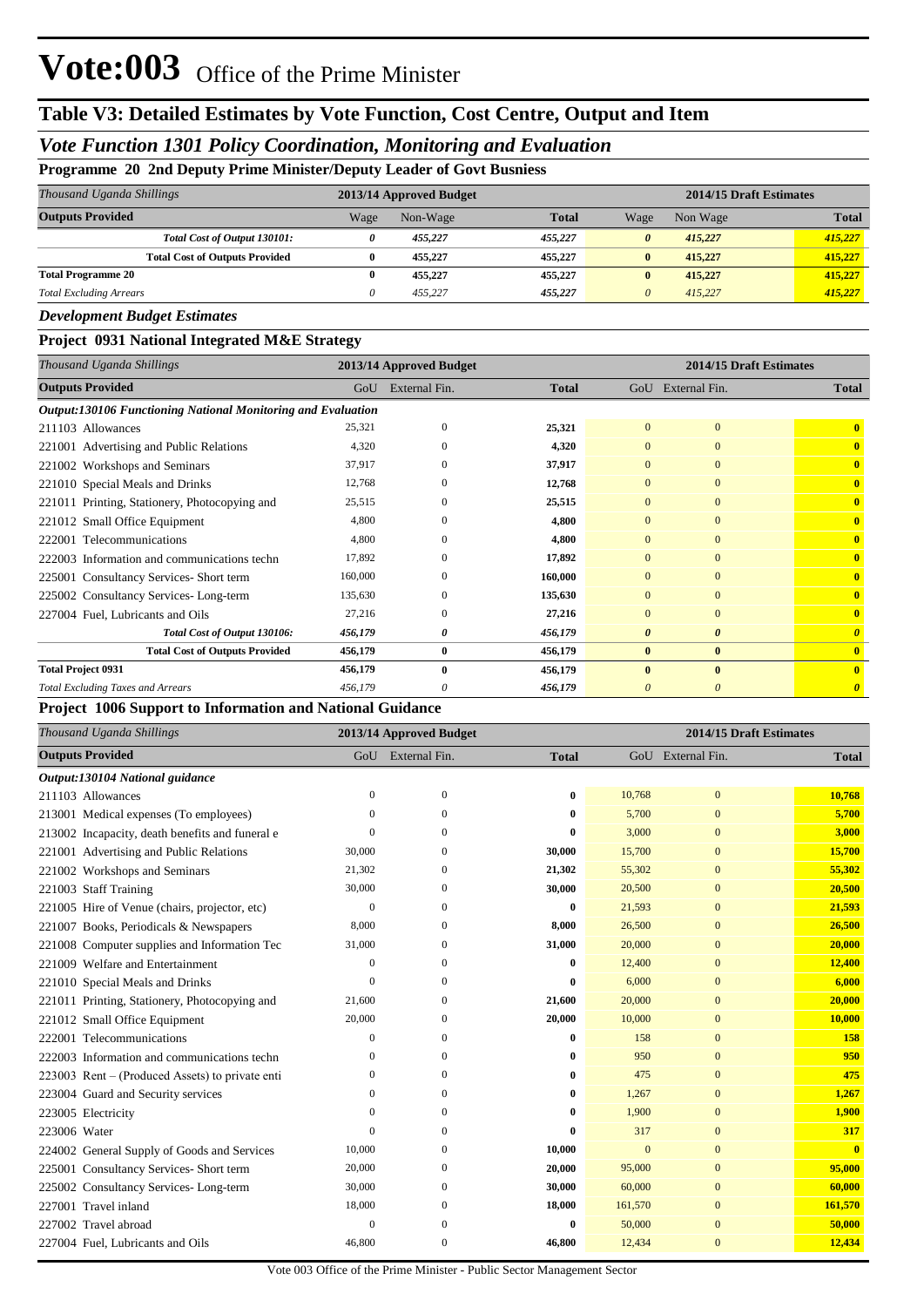## *Vote Function 1301 Policy Coordination, Monitoring and Evaluation*

**Project 1006 Support to Information and National Guidance**

| Thousand Uganda Shillings                                              |                  | 2013/14 Approved Budget |              |                       | 2014/15 Draft Estimates   |                         |
|------------------------------------------------------------------------|------------------|-------------------------|--------------|-----------------------|---------------------------|-------------------------|
| <b>Outputs Provided</b>                                                | GoU              | External Fin.           | <b>Total</b> |                       | GoU External Fin.         | <b>Total</b>            |
| 228001 Maintenance - Civil                                             | $\overline{0}$   | $\boldsymbol{0}$        | 0            | 1,933                 | $\mathbf{0}$              | 1,933                   |
| 228002 Maintenance - Vehicles                                          | 30,000           | $\mathbf{0}$            | 30,000       | 22,601                | $\mathbf{0}$              | 22,601                  |
| 228004 Maintenance – Other                                             | $\mathbf{0}$     | $\Omega$                | 0            | 633                   | $\mathbf{0}$              | 633                     |
| Total Cost of Output 130104:                                           | 316,702          | 0                       | 316,702      | 636,702               | 0                         | 636,702                 |
| Output:130105 Dissemination of Public Information                      |                  |                         |              |                       |                           |                         |
| 211103 Allowances                                                      | $\mathbf{0}$     | $\mathbf{0}$            | $\bf{0}$     | 28,334                | $\mathbf{0}$              | 28,334                  |
| 213001 Medical expenses (To employees)                                 | $\Omega$         | $\Omega$                | 0            | 8,000                 | $\mathbf{0}$              | 8,000                   |
| 213002 Incapacity, death benefits and funeral e                        | $\overline{0}$   | $\Omega$                | 0            | 7,000                 | $\mathbf{0}$              | 7,000                   |
| 221001 Advertising and Public Relations                                | 50,000           | $\Omega$                | 50,000       | 20,000                | $\mathbf{0}$              | 20,000                  |
| 221002 Workshops and Seminars                                          | $\overline{0}$   | $\Omega$                | 0            | 40,000                | $\mathbf{0}$              | 40,000                  |
| 221003 Staff Training                                                  | 30,000           | $\Omega$                | 30,000       | 30,000                | $\mathbf{0}$              | 30,000                  |
| 221005 Hire of Venue (chairs, projector, etc)                          | $\boldsymbol{0}$ | $\Omega$                | 0            | 20,000                | $\mathbf{0}$              | 20,000                  |
| 221007 Books, Periodicals & Newspapers                                 | 40,000           | $\Omega$                | 40,000       | 20,000                | $\mathbf{0}$              | 20,000                  |
| 221008 Computer supplies and Information Tec                           | 36,000           | $\Omega$                | 36,000       | 25,000                | $\mathbf{0}$              | 25,000                  |
| 221009 Welfare and Entertainment                                       | 30,000           | $\Omega$                | 30,000       | 12,000                | $\mathbf{0}$              | 12,000                  |
| 221010 Special Meals and Drinks                                        | $\boldsymbol{0}$ | $\Omega$                | 0            | 8,000                 | $\mathbf{0}$              | 8,000                   |
| 221011 Printing, Stationery, Photocopying and                          | 40,500           | $\Omega$                | 40,500       | 63,000                | $\mathbf{0}$              | 63,000                  |
| 221012 Small Office Equipment                                          | 10,688           | $\Omega$                | 10,688       | 15,000                | $\bf{0}$                  | 15,000                  |
| 222001 Telecommunications                                              | $\mathbf{0}$     | $\Omega$                | 0            | 2,991                 | $\mathbf{0}$              | 2,991                   |
| 222003 Information and communications techn                            | $\Omega$         | $\Omega$                | 0            | 3,794                 | $\mathbf{0}$              | 3,794                   |
| 223003 Rent – (Produced Assets) to private enti                        | $\mathbf{0}$     | $\Omega$                | $\bf{0}$     | 8,972                 | $\mathbf{0}$              | 8,972                   |
| 223004 Guard and Security services                                     | $\Omega$         | $\Omega$                | $\bf{0}$     | 2,392                 | $\bf{0}$                  | 2,392                   |
| 223005 Electricity                                                     | $\Omega$         | $\Omega$                | 0            | 359                   | $\mathbf{0}$              | 359                     |
| 223006 Water                                                           | $\Omega$         | $\Omega$                | 0            | 598                   | $\mathbf{0}$              | 598                     |
| 224002 General Supply of Goods and Services                            | 10,000           | $\Omega$                | 10,000       | $\mathbf{0}$          | $\mathbf{0}$              | $\overline{\mathbf{0}}$ |
| 225001 Consultancy Services- Short term                                | 60,000           | $\Omega$                | 60,000       | 150,000               | $\bf{0}$                  | 150,000                 |
| 225002 Consultancy Services-Long-term                                  | 100,000          | $\Omega$                | 100,000      | $\mathbf{0}$          | $\mathbf{0}$              | $\mathbf{0}$            |
| 227001 Travel inland                                                   | 27,000           | $\Omega$                | 27,000       | 192,244               | $\mathbf{0}$              | 192,244                 |
| 227002 Travel abroad                                                   | 50,127           | $\Omega$                | 50,127       | 100,000               | $\mathbf{0}$              | 100,000                 |
| 227004 Fuel, Lubricants and Oils                                       | 73,800           | $\Omega$                | 73,800       | 8,837                 | $\mathbf{0}$              | 8,837                   |
| 228001 Maintenance - Civil                                             | $\overline{0}$   | $\Omega$                | 0            | 2,120                 | $\bf{0}$                  | 2,120                   |
| 228002 Maintenance - Vehicles                                          | 40,000           | $\Omega$                | 40,000       | 29,355                | $\mathbf{0}$              | 29,355                  |
| 228004 Maintenance - Other                                             | $\boldsymbol{0}$ | 0                       | 0            | 120                   | $\mathbf{0}$              | <b>120</b>              |
| Total Cost of Output 130105:                                           | 598,115          | 0                       | 598,115      | 798,115               | $\boldsymbol{\theta}$     | 798,115                 |
| <b>Total Cost of Outputs Provided</b>                                  | 914,817          | 0                       | 914,817      | 1,434,817             | $\bf{0}$                  | 1,434,817               |
| <b>Outputs Funded</b>                                                  | GoU              | External Fin.           | Total        |                       | GoU External Fin.         | <b>Total</b>            |
| Output:130151 Transfers to government units                            |                  |                         |              |                       |                           |                         |
| 263104 Transfers to other govt. units                                  | 1,000,000        | $\boldsymbol{0}$        | 1,000,000    | $\mathbf{0}$          | $\boldsymbol{0}$          | $\bf{0}$                |
| Total Cost of Output 130151:                                           | 1,000,000        | 0                       | 1,000,000    | $\boldsymbol{\theta}$ | $\boldsymbol{\theta}$     | $\boldsymbol{\theta}$   |
| <b>Total Cost of Outputs Funded</b>                                    | 1,000,000        | 0                       | 1,000,000    | $\bf{0}$              | $\bf{0}$                  | $\mathbf{0}$            |
| <b>Capital Purchases</b>                                               | GoU              | External Fin.           | <b>Total</b> |                       | GoU External Fin.         | <b>Total</b>            |
| Output:130175 Purchase of Motor Vehicles and Other Transport Equipment |                  |                         |              |                       |                           |                         |
| 231004 Transport equipment                                             | $\mathbf{0}$     | $\boldsymbol{0}$        | $\bf{0}$     | 480,000               | $\boldsymbol{0}$          | 480,000                 |
| Total Cost of Output 130175:                                           | 0                | 0                       | 0            | 480,000               | 0                         | 480,000                 |
| <b>Total Cost of Capital Purchases</b>                                 | $\bf{0}$         | $\bf{0}$                | 0            | 480,000               | $\bf{0}$                  | 480,000                 |
| <b>Total Project 1006</b>                                              | 1,914,817        | $\bf{0}$                | 1,914,817    | 1,914,817             | $\bf{0}$                  | 1,914,817               |
| <b>Total Excluding Taxes and Arrears</b>                               | 1,914,817        | 0                       | 1,914,817    | 1,914,817             | $\boldsymbol{\mathit{0}}$ | 1,914,817               |
| <b>Project 1077 Support to Public Sector Management</b>                |                  |                         |              |                       |                           |                         |
| Thousand Uganda Shillings                                              |                  | 2013/14 Approved Budget |              |                       | 2014/15 Draft Estimates   |                         |
| <b>Outputs Provided</b>                                                | GoU              | External Fin.           | <b>Total</b> |                       | GoU External Fin.         | <b>Total</b>            |
| Output:130101 Government policy implementation coordination            |                  |                         |              |                       |                           |                         |
| 211103 Allowances                                                      | 60,912           | $\boldsymbol{0}$        | 60,912       | $\mathbf{0}$          | $\boldsymbol{0}$          | $\mathbf{0}$            |
| 221001 Advertising and Public Relations                                | 15,000           | $\boldsymbol{0}$        | 15,000       | $\mathbf{0}$          | $\mathbf{0}$              | $\overline{\mathbf{0}}$ |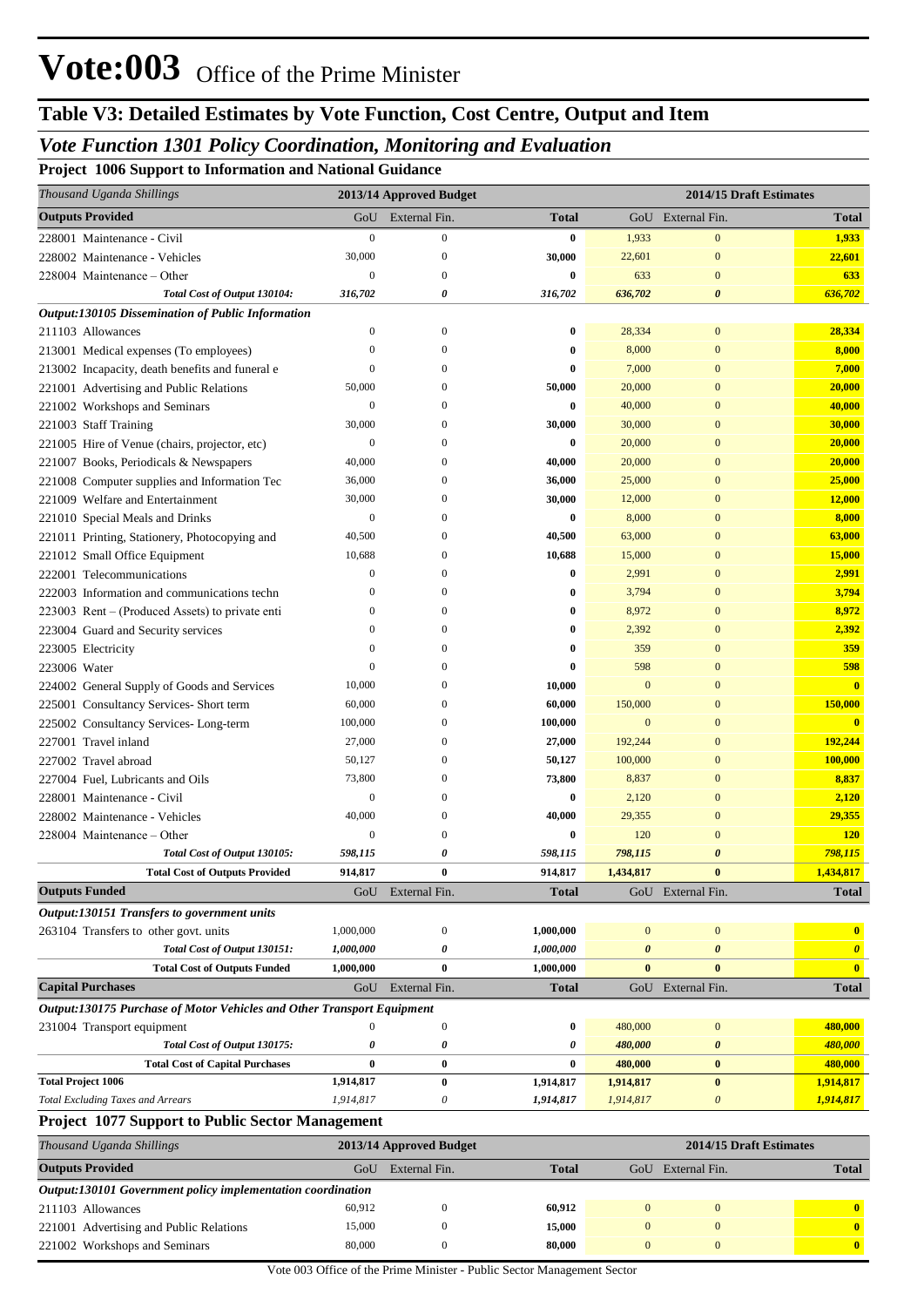#### *Vote Function 1301 Policy Coordination, Monitoring and Evaluation*

**Project 1077 Support to Public Sector Management**

| Thousand Uganda Shillings                     | 2013/14 Approved Budget |               |              | 2014/15 Draft Estimates |               |                       |  |
|-----------------------------------------------|-------------------------|---------------|--------------|-------------------------|---------------|-----------------------|--|
| <b>Outputs Provided</b>                       | GoU                     | External Fin. | <b>Total</b> | GoU                     | External Fin. | <b>Total</b>          |  |
| 221003 Staff Training                         | 15,000                  | $\mathbf{0}$  | 15,000       | $\Omega$                | $\mathbf{0}$  | $\mathbf{0}$          |  |
| 221005 Hire of Venue (chairs, projector, etc) | 15,000                  | $\Omega$      | 15,000       | $\Omega$                | $\mathbf{0}$  | $\mathbf{0}$          |  |
| 221007 Books, Periodicals & Newspapers        | 5,000                   | $\Omega$      | 5,000        | $\Omega$                | $\mathbf{0}$  | $\overline{0}$        |  |
| 221008 Computer supplies and Information Tec  | 30,000                  | $\Omega$      | 30,000       | $\mathbf{0}$            | $\mathbf{0}$  | $\overline{0}$        |  |
| 221009 Welfare and Entertainment              | 30,000                  | $\Omega$      | 30,000       | $\mathbf{0}$            | $\mathbf{0}$  | $\overline{0}$        |  |
| 221011 Printing, Stationery, Photocopying and | 23,000                  | $\Omega$      | 23,000       | $\Omega$                | $\mathbf{0}$  | $\overline{0}$        |  |
| 221012 Small Office Equipment                 | 15,000                  | $\Omega$      | 15,000       | $\Omega$                | $\Omega$      | $\overline{0}$        |  |
| 224002 General Supply of Goods and Services   | 92,074                  | $\Omega$      | 92,074       | $\Omega$                | $\mathbf{0}$  | $\overline{0}$        |  |
| 225001 Consultancy Services-Short term        | 170,000                 | $\Omega$      | 170,000      | $\Omega$                | $\mathbf{0}$  | $\mathbf{0}$          |  |
| 227001 Travel inland                          | 100,000                 | $\Omega$      | 100,000      | $\Omega$                | $\mathbf{0}$  | $\mathbf{0}$          |  |
| 227004 Fuel, Lubricants and Oils              | 30,000                  | $\Omega$      | 30,000       | $\Omega$                | $\mathbf{0}$  | $\overline{0}$        |  |
| 228002 Maintenance - Vehicles                 | 30,000                  | $\Omega$      | 30,000       | $\Omega$                | $\mathbf{0}$  | $\overline{0}$        |  |
| Total Cost of Output 130101:                  | 710,986                 | 0             | 710,986      | 0                       | $\theta$      | $\boldsymbol{\theta}$ |  |
| <b>Total Cost of Outputs Provided</b>         | 710,986                 | $\bf{0}$      | 710,986      | $\bf{0}$                | $\bf{0}$      | $\mathbf{0}$          |  |
| <b>Total Project 1077</b>                     | 710,986                 | $\mathbf{0}$  | 710,986      | $\mathbf{0}$            | $\mathbf{0}$  | $\mathbf{0}$          |  |
| <b>Total Excluding Taxes and Arrears</b>      | 710,986                 | 0             | 710,986      | 0                       | 0             | $\boldsymbol{\theta}$ |  |

#### **Project 1084 Coordination of the Avian Flue Project**

| Thousand Uganda Shillings                                   | 2013/14 Approved Budget |               |              | 2014/15 Draft Estimates |                       |                       |  |
|-------------------------------------------------------------|-------------------------|---------------|--------------|-------------------------|-----------------------|-----------------------|--|
| <b>Outputs Provided</b>                                     | GoU                     | External Fin. | <b>Total</b> |                         | GoU External Fin.     | <b>Total</b>          |  |
| Output:130101 Government policy implementation coordination |                         |               |              |                         |                       |                       |  |
| 211103 Allowances                                           | 26,474                  | $\Omega$      | 26,474       | $\Omega$                | $\mathbf{0}$          | $\mathbf{0}$          |  |
| 221002 Workshops and Seminars                               | 24,944                  | $\left($      | 24,944       | $\overline{0}$          | $\mathbf{0}$          | $\mathbf{0}$          |  |
| 221011 Printing, Stationery, Photocopying and               | 9,983                   | $\Omega$      | 9,983        | $\Omega$                | $\Omega$              | $\mathbf{0}$          |  |
| 222003 Information and communications techn                 | 15,364                  | $\left($      | 15,364       | $\overline{0}$          | $\mathbf{0}$          | $\mathbf{0}$          |  |
| 227001 Travel inland                                        | 20,340                  | $\Omega$      | 20,340       | $\overline{0}$          | $\Omega$              | $\mathbf{0}$          |  |
| 227004 Fuel, Lubricants and Oils                            | 15,906                  | $\theta$      | 15,906       | $\overline{0}$          | $\mathbf{0}$          | $\mathbf{0}$          |  |
| 228002 Maintenance - Vehicles                               | 9,125                   | $\left($      | 9,125        | $\overline{0}$          | $\Omega$              | $\mathbf{0}$          |  |
| Total Cost of Output 130101:                                | 122,137                 | 0             | 122,137      | $\boldsymbol{\theta}$   | $\boldsymbol{\theta}$ | $\theta$              |  |
| <b>Total Cost of Outputs Provided</b>                       | 122,137                 | $\bf{0}$      | 122,137      | $\bf{0}$                | $\bf{0}$              | $\mathbf{0}$          |  |
| <b>Total Project 1084</b>                                   | 122,137                 | $\mathbf{0}$  | 122,137      | $\mathbf{0}$            | $\mathbf{0}$          | $\mathbf{0}$          |  |
| <b>Total Excluding Taxes and Arrears</b>                    | 122,137                 | 0             | 122,137      | 0                       | $\boldsymbol{\theta}$ | $\boldsymbol{\theta}$ |  |

#### **Project 1294 Government Evaluation Facility Project**

| Thousand Uganda Shillings                                    |            | 2013/14 Approved Budget |              | 2014/15 Draft Estimates |                         |              |  |
|--------------------------------------------------------------|------------|-------------------------|--------------|-------------------------|-------------------------|--------------|--|
| <b>Outputs Provided</b>                                      | GoU        | External Fin.           | <b>Total</b> | GoU                     | External Fin.           | <b>Total</b> |  |
| Output:130106 Functioning National Monitoring and Evaluation |            |                         |              |                         |                         |              |  |
| 225001 Consultancy Services-Short term                       |            | 0                       | 0            | 416,179                 | $\mathbf{0}$            | 416,179      |  |
| Total Cost of Output 130106:                                 | 0          | 0                       | 0            | 416,179                 | $\theta$                | 416,179      |  |
| <b>Total Cost of Outputs Provided</b>                        | 0          | $\bf{0}$                | $\bf{0}$     | 416,179                 | $\bf{0}$                | 416,179      |  |
| <b>Total Project 1294</b>                                    | 0          | $\mathbf{0}$            | 0            | 416.179                 | $\mathbf{0}$            | 416,179      |  |
| <b>Total Excluding Taxes and Arrears</b>                     | 0          | $\theta$                | 0            | 416,179                 | $\theta$                | 416,179      |  |
| Thousand Uganda Shillings                                    |            | 2013/14 Approved Budget |              |                         | 2014/15 Draft Estimates |              |  |
|                                                              |            | GoU External Fin.       | <b>Total</b> |                         | GoU External Fin.       | <b>Total</b> |  |
| <b>Total Vote Function 01</b>                                | 13,818,639 | $\bf{0}$                | 13,818,639   | 14,386,515              |                         | 14,386,515   |  |
| <b>Total Excluding Taxes and Arrears</b>                     | 13,818,639 | 0                       | 13,818,639   | 14,386,515              |                         | 14,386,515   |  |

## *Vote Function 1302 Disaster Preparedness, Management and Refugees*

*Recurrent Budget Estimates*

|  | <b>Programme 18 Disaster Preparedness and Management</b> |  |
|--|----------------------------------------------------------|--|
|--|----------------------------------------------------------|--|

| Thousand Uganda Shillings                                      |         | 2013/14 Approved Budget |              |         |          | 2014/15 Draft Estimates |
|----------------------------------------------------------------|---------|-------------------------|--------------|---------|----------|-------------------------|
| <b>Outputs Provided</b>                                        | Wage    | Non-Wage                | <b>Total</b> | Wage    | Non Wage | <b>Total</b>            |
| Output:130201 Effective preparedness and response to disasters |         |                         |              |         |          |                         |
| 211101 General Staff Salaries                                  | 277,685 |                         | 277.685      | 277,685 |          | 277,685                 |
| 211103 Allowances                                              |         | 33.939                  | 33,939       |         | 249,147  | 249,147                 |

Vote 003 Office of the Prime Minister - Public Sector Management Sector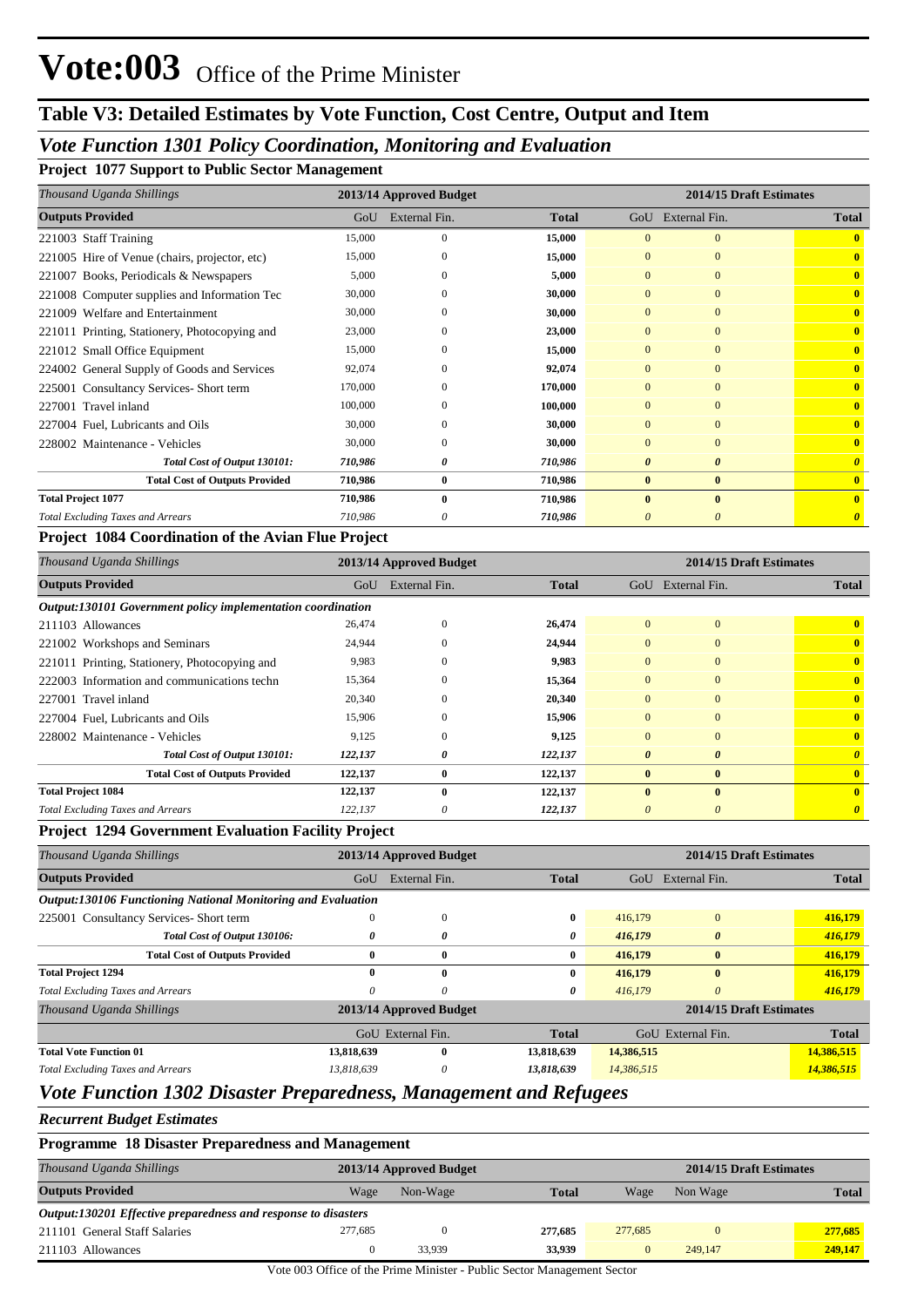# **Table V3: Detailed Estimates by Vote Function, Cost Centre, Output and Item**

# *Vote Function 1302 Disaster Preparedness, Management and Refugees*

**Programme 18 Disaster Preparedness and Management**

| Thousand Uganda Shillings                                                   |                  | 2013/14 Approved Budget |                     |                  |                       | 2014/15 Draft Estimates      |
|-----------------------------------------------------------------------------|------------------|-------------------------|---------------------|------------------|-----------------------|------------------------------|
| <b>Outputs Provided</b>                                                     | Wage             | Non-Wage                | Total               | Wage             | Non Wage              | <b>Total</b>                 |
| 213001 Medical expenses (To employees)                                      | $\boldsymbol{0}$ | 28,000                  | 28,000              | $\mathbf{0}$     | 5,000                 | 5,000                        |
| 221001 Advertising and Public Relations                                     | $\boldsymbol{0}$ | 20,000                  | 20,000              | $\bf{0}$         | 30,000                | 30,000                       |
| 221002 Workshops and Seminars                                               | $\boldsymbol{0}$ | 44,648                  | 44,648              | $\bf{0}$         | 195,000               | 195,000                      |
| 221003 Staff Training                                                       | $\mathbf{0}$     | $\boldsymbol{0}$        | $\bf{0}$            | $\mathbf{0}$     | 80,000                | 80,000                       |
| 221005 Hire of Venue (chairs, projector, etc)                               | $\boldsymbol{0}$ | 20,000                  | 20,000              | $\Omega$         | $\mathbf{0}$          | $\overline{\mathbf{0}}$      |
| 221007 Books, Periodicals & Newspapers                                      | $\boldsymbol{0}$ | 9,075                   | 9,075               | $\bf{0}$         | 10,000                | 10,000                       |
| 221008 Computer supplies and Information Tec                                | $\boldsymbol{0}$ | 20,000                  | 20,000              | $\bf{0}$         | $\mathbf{0}$          | $\mathbf{0}$                 |
| 221009 Welfare and Entertainment                                            | $\boldsymbol{0}$ | $\mathbf{0}$            | $\bf{0}$            | $\bf{0}$         | 10,000                | 10,000                       |
| 221010 Special Meals and Drinks                                             | $\boldsymbol{0}$ | $\Omega$                | $\bf{0}$            | $\boldsymbol{0}$ | 9,000                 | 9,000                        |
| 221011 Printing, Stationery, Photocopying and                               | $\boldsymbol{0}$ | 27,000                  | 27,000              | $\bf{0}$         | 42,000                | 42,000                       |
| 221012 Small Office Equipment                                               | $\boldsymbol{0}$ | 6,000                   | 6,000               | $\mathbf{0}$     | 12,000                | 12,000                       |
| 222001 Telecommunications                                                   | $\boldsymbol{0}$ | 4,000                   | 4,000               | $\mathbf{0}$     | 40,684                | 40,684                       |
| 222003 Information and communications techn                                 | $\boldsymbol{0}$ | $\boldsymbol{0}$        | $\bf{0}$            | $\boldsymbol{0}$ | 25,754                | 25,754                       |
| 223003 Rent – (Produced Assets) to private enti                             | $\boldsymbol{0}$ | 32,000                  | 32,000              | $\bf{0}$         | 121,212               | 121,212                      |
| 223004 Guard and Security services                                          | $\boldsymbol{0}$ | $\boldsymbol{0}$        | $\bf{0}$            | $\mathbf{0}$     | 39,323                | 39,323                       |
| 223005 Electricity                                                          | $\boldsymbol{0}$ | 10,000                  | 10,000              | $\bf{0}$         | 20,485                | 20,485                       |
| 223006 Water                                                                | $\boldsymbol{0}$ | 4,000                   | 4,000               | $\bf{0}$         | 46,081                | 46,081                       |
| 225001 Consultancy Services- Short term                                     | $\boldsymbol{0}$ | 100,000                 | 100,000             | $\boldsymbol{0}$ | 40,000                | 40,000                       |
| 225002 Consultancy Services-Long-term                                       | $\boldsymbol{0}$ | $\boldsymbol{0}$        | $\bf{0}$            | $\bf{0}$         | 200,000               | 200,000                      |
| 227001 Travel inland                                                        | $\boldsymbol{0}$ | 153,000                 | 153,000             | $\bf{0}$         | 133,800               | 133,800                      |
| 227002 Travel abroad                                                        | $\boldsymbol{0}$ | 18,000                  | 18,000              | $\mathbf{0}$     | 60,000                | 60,000                       |
| 227004 Fuel, Lubricants and Oils                                            | $\mathbf{0}$     | 45,000                  | 45,000              | $\boldsymbol{0}$ | 85,131                | 85,131                       |
| 228001 Maintenance - Civil                                                  | $\theta$         | $\mathbf{0}$            | $\bf{0}$            | $\mathbf{0}$     | 17,162                | 17,162                       |
| 228002 Maintenance - Vehicles                                               | $\theta$         | 0                       | $\bf{0}$            | $\mathbf{0}$     | 120,858               | 120,858                      |
| 228004 Maintenance – Other                                                  | $\boldsymbol{0}$ | $\Omega$                | $\bf{0}$            | $\bf{0}$         | 18,162                | 18,162                       |
| Total Cost of Output 130201:                                                | 277,685          | 574,661                 | 852,346             | 277,685          | 1,610,798             | 1,888,483                    |
| Output:130202 The clearance of mined and contaminated areas coordinated     |                  |                         |                     |                  |                       |                              |
| 227001 Travel inland                                                        | $\mathbf{0}$     | 54,000                  | 54,000              | $\overline{0}$   | $\mathbf{0}$          | $\mathbf{0}$                 |
| 227004 Fuel, Lubricants and Oils                                            | $\boldsymbol{0}$ | 18,000                  | 18,000              | $\bf{0}$         | $\mathbf{0}$          | $\mathbf{0}$                 |
| Total Cost of Output 130202:                                                | 0                | 72,000                  | 72,000              | 0                | $\boldsymbol{\theta}$ | $\boldsymbol{\theta}$        |
| Output:130203 IDPs returned and resettled, Refugees settled and repatriated | $\mathbf{0}$     | 100,000                 |                     | $\Omega$         | $\mathbf{0}$          |                              |
| 224002 General Supply of Goods and Services                                 | $\mathbf{0}$     | 2,000,000               | 100,000             | $\mathbf{0}$     | $\mathbf{0}$          | $\mathbf{0}$<br>$\mathbf{0}$ |
| 225002 Consultancy Services- Long-term                                      | $\boldsymbol{0}$ | 46,137                  | 2,000,000<br>46,137 | $\mathbf{0}$     | $\overline{0}$        | $\bf{0}$                     |
| 227001 Travel inland                                                        | 0                | 2,146,137               | 2,146,137           | 0                | $\boldsymbol{\theta}$ | $\boldsymbol{\theta}$        |
| Total Cost of Output 130203:<br>Output:130204 Relief to disaster victims    |                  |                         |                     |                  |                       |                              |
| 221008 Computer supplies and Information Tec                                | $\boldsymbol{0}$ | $\mathbf{0}$            | $\bf{0}$            | $\mathbf{0}$     | 153,550               | 153,550                      |
| 221011 Printing, Stationery, Photocopying and                               | $\boldsymbol{0}$ | $\mathbf{0}$            | $\bf{0}$            | $\mathbf{0}$     | 14,500                | 14,500                       |
| 221017 Subscriptions                                                        | $\boldsymbol{0}$ | $\mathbf{0}$            | 0                   | $\boldsymbol{0}$ | 81,950                | 81,950                       |
| 224002 General Supply of Goods and Services                                 | $\boldsymbol{0}$ | 3,000,000               | 3,000,000           | $\boldsymbol{0}$ | $\mathbf{0}$          | $\overline{0}$               |
| 224006 Agricultural Supplies                                                | $\boldsymbol{0}$ | $\boldsymbol{0}$        | 0                   | $\mathbf{0}$     | 4,200,000             | 4,200,000                    |
| 227001 Travel inland                                                        | $\boldsymbol{0}$ | 63,000                  | 63,000              | $\mathbf{0}$     | $\boldsymbol{0}$      | $\mathbf{0}$                 |
| 227004 Fuel, Lubricants and Oils                                            | $\boldsymbol{0}$ | 160,000                 | 160,000             | $\mathbf{0}$     | $\mathbf{0}$          | $\mathbf{0}$                 |
| 228002 Maintenance - Vehicles                                               | $\boldsymbol{0}$ | 65,000                  | 65,000              | $\mathbf{0}$     | $\boldsymbol{0}$      | $\mathbf{0}$                 |
| Total Cost of Output 130204:                                                | 0                | 3,288,000               | 3,288,000           | 0                | 4,450,000             | 4,450,000                    |
| <b>Total Cost of Outputs Provided</b>                                       | 277,685          | 6,080,798               | 6,358,483           | 277,685          | 6,060,798             | 6,338,483                    |
| <b>Total Programme 18</b>                                                   | 277,685          | 6,080,798               | 6,358,483           | 277,685          | 6,060,798             | 6,338,483                    |
| <b>Total Excluding Arrears</b>                                              | 277,685          | 6,080,798               | 6,358,483           | 277,685          | 6,060,798             | 6,338,483                    |
| <b>Programme 19 Refugees Management</b>                                     |                  |                         |                     |                  |                       |                              |
| Thousand Uganda Shillings                                                   |                  | 2013/14 Approved Budget |                     |                  |                       | 2014/15 Draft Estimates      |
| <b>Outputs Provided</b>                                                     | Wage             | Non-Wage                | <b>Total</b>        | Wage             | Non Wage              | <b>Total</b>                 |
| Output:130203 IDPs returned and resettled, Refugees settled and repatriated |                  |                         |                     |                  |                       |                              |
| 211101 General Staff Salaries                                               | 130,000          | $\boldsymbol{0}$        | 130,000             | 130,000          | $\boldsymbol{0}$      | 130,000                      |
| 211103 Allowances                                                           | $\boldsymbol{0}$ | 44,815                  | 44,815              | $\mathbf{0}$     | 20,000                | 20,000                       |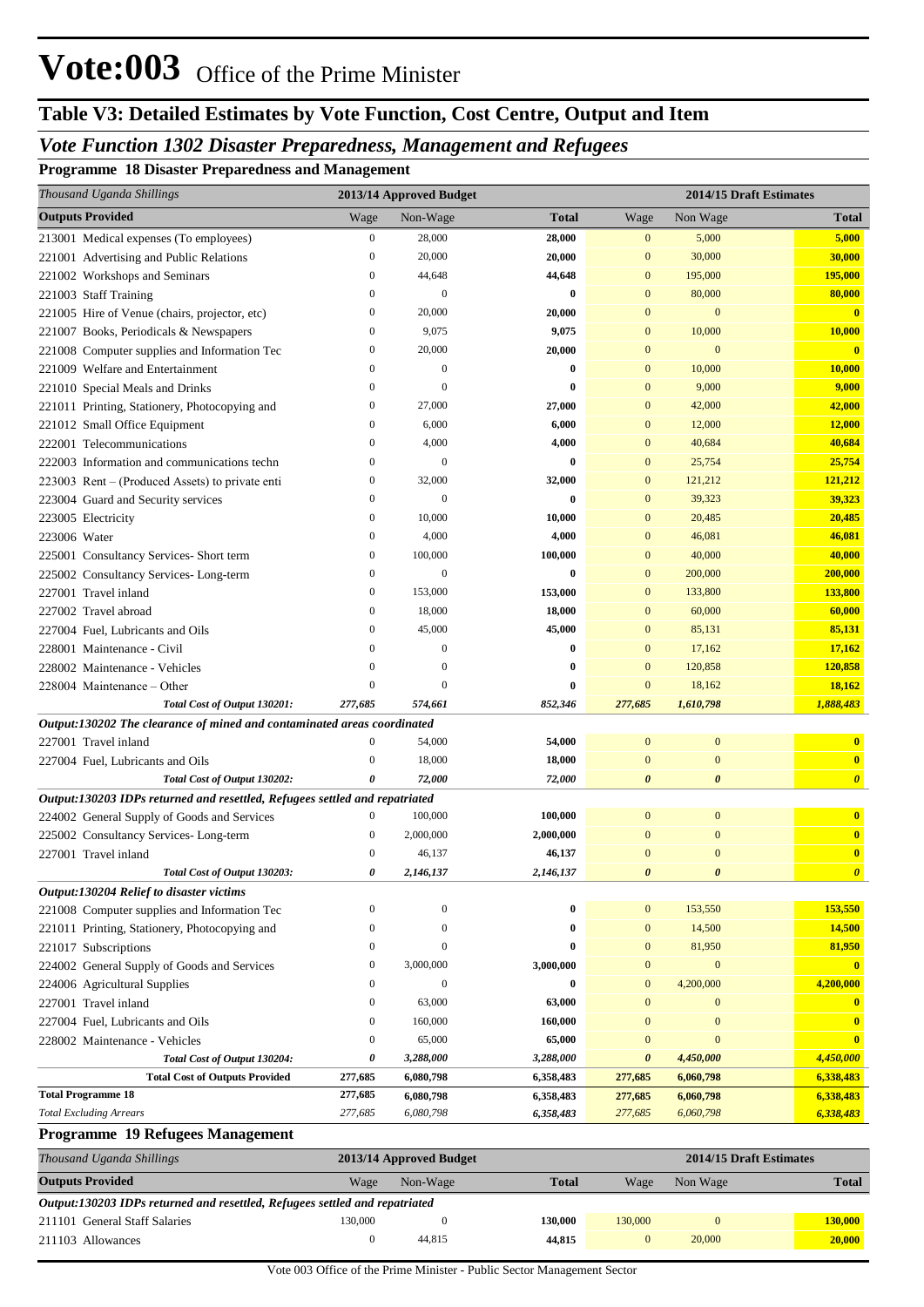# **Table V3: Detailed Estimates by Vote Function, Cost Centre, Output and Item**

## *Vote Function 1302 Disaster Preparedness, Management and Refugees*

#### **Programme 19 Refugees Management**

| Thousand Uganda Shillings                                      |                  | 2013/14 Approved Budget |              |                       |                  | 2014/15 Draft Estimates |
|----------------------------------------------------------------|------------------|-------------------------|--------------|-----------------------|------------------|-------------------------|
| <b>Outputs Provided</b>                                        | Wage             | Non-Wage                | <b>Total</b> | Wage                  | Non Wage         | <b>Total</b>            |
| 221003 Staff Training                                          | $\boldsymbol{0}$ | $\mathbf{0}$            | $\bf{0}$     | $\mathbf{0}$          | 10,000           | 10,000                  |
| 221007 Books, Periodicals & Newspapers                         | $\boldsymbol{0}$ | 4,084                   | 4,084        | $\mathbf{0}$          | 2,000            | 2,000                   |
| 221008 Computer supplies and Information Tec                   | $\boldsymbol{0}$ | 20,805                  | 20,805       | $\mathbf{0}$          | 20,000           | 20,000                  |
| 222001 Telecommunications                                      | $\boldsymbol{0}$ | $\boldsymbol{0}$        | $\bf{0}$     | $\mathbf{0}$          | 2,000            | 2,000                   |
| 223003 Rent – (Produced Assets) to private enti                | $\boldsymbol{0}$ | $\theta$                | 0            | $\mathbf{0}$          | 5,000            | 5,000                   |
| 223004 Guard and Security services                             | $\mathbf{0}$     | $\mathbf{0}$            | 0            | $\mathbf{0}$          | 4,000            | 4,000                   |
| 223006 Water                                                   | $\mathbf{0}$     | $\Omega$                | $\bf{0}$     | $\mathbf{0}$          | 1,000            | 1,000                   |
| 227001 Travel inland                                           | $\mathbf{0}$     | 54,400                  | 54,400       | $\mathbf{0}$          | 91,000           | 91,000                  |
| 227004 Fuel, Lubricants and Oils                               | $\boldsymbol{0}$ | 21,600                  | 21,600       | $\mathbf{0}$          | 38,000           | 38,000                  |
| 228001 Maintenance - Civil                                     | $\mathbf{0}$     | 38,000                  | 38,000       | $\mathbf{0}$          | 2,000            | 2,000                   |
| 228002 Maintenance - Vehicles                                  | $\mathbf{0}$     | 1,000                   | 1,000        | $\mathbf{0}$          | 2,000            | 2,000                   |
| 228004 Maintenance – Other                                     | $\mathbf{0}$     | 4,600                   | 4,600        | $\mathbf{0}$          | 2,304            | 2,304                   |
| Total Cost of Output 130203:                                   | 130,000          | 189,304                 | 319,304      | 130,000               | 199,304          | 329,304                 |
| Output:130206 Refugees and host community livelihoods improved |                  |                         |              |                       |                  |                         |
| 211103 Allowances                                              | $\boldsymbol{0}$ | 40,000                  | 40,000       | $\mathbf{0}$          | $\boldsymbol{0}$ | $\mathbf{0}$            |
| 221002 Workshops and Seminars                                  | $\boldsymbol{0}$ | 9,567                   | 9,567        | $\mathbf{0}$          | $\mathbf{0}$     | $\mathbf{0}$            |
| 222001 Telecommunications                                      | $\boldsymbol{0}$ | 3,000                   | 3,000        | $\Omega$              | $\mathbf{0}$     | $\mathbf{0}$            |
| 223006 Water                                                   | $\boldsymbol{0}$ | 95                      | 95           | $\Omega$              | $\mathbf{0}$     | $\mathbf{0}$            |
| 224001 Medical and Agricultural supplies                       | $\boldsymbol{0}$ | 250,000                 | 250,000      | $\Omega$              | $\mathbf{0}$     | $\mathbf{0}$            |
| 224006 Agricultural Supplies                                   | $\boldsymbol{0}$ | $\mathbf{0}$            | $\bf{0}$     | $\mathbf{0}$          | 80,000           | 80,000                  |
| 227001 Travel inland                                           | $\boldsymbol{0}$ | 40,000                  | 40,000       | $\mathbf{0}$          | 28,000           | 28,000                  |
| 227004 Fuel, Lubricants and Oils                               | $\boldsymbol{0}$ | 36,000                  | 36,000       | $\mathbf{0}$          | 10,663           | 10,663                  |
| 228001 Maintenance - Civil                                     | $\mathbf{0}$     | 110,000                 | 110,000      | $\mathbf{0}$          | $\boldsymbol{0}$ | $\mathbf{0}$            |
| 228004 Maintenance – Other                                     | $\mathbf{0}$     | $\mathbf{0}$            | 0            | $\mathbf{0}$          | 590,000          | 590,000                 |
| Total Cost of Output 130206:                                   | 0                | 488,663                 | 488,663      | $\boldsymbol{\theta}$ | 708,663          | 708,663                 |
| Output:130207 Grant of asylum and repatriation refugees        |                  |                         |              |                       |                  |                         |
| 211103 Allowances                                              | $\boldsymbol{0}$ | 80,000                  | 80,000       | $\mathbf{0}$          | $\boldsymbol{0}$ | $\overline{\mathbf{0}}$ |
| 221005 Hire of Venue (chairs, projector, etc)                  | $\boldsymbol{0}$ | $\mathbf{0}$            | 0            | $\mathbf{0}$          | 3,000            | 3,000                   |
| 221008 Computer supplies and Information Tec                   | $\boldsymbol{0}$ | $\Omega$                | 0            | $\mathbf{0}$          | 30,000           | 30,000                  |
| 221009 Welfare and Entertainment                               | $\boldsymbol{0}$ | $\mathbf{0}$            | 0            | $\mathbf{0}$          | 10,000           | 10,000                  |
| 221011 Printing, Stationery, Photocopying and                  | $\boldsymbol{0}$ | $\mathbf{0}$            | 0            | $\overline{0}$        | 40,000           | 40,000                  |
| 221017 Subscriptions                                           | $\mathbf{0}$     | $\theta$                | 0            | $\Omega$              | 30,000           | 30,000                  |
| 223005 Electricity                                             | $\mathbf{0}$     | 2,000                   | 2,000        | $\Omega$              | 7,000            | 7,000                   |
| 223006 Water                                                   | $\mathbf{0}$     | $\mathbf{0}$            | 0            | $\mathbf{0}$          | 400              | 400                     |
| 225001 Consultancy Services- Short term                        | $\Omega$         | 35,000                  | 35,000       | $\overline{0}$        | $\Omega$         | $\mathbf{0}$            |
| 227001 Travel inland                                           | $\boldsymbol{0}$ | 54,000                  | 54,000       | $\boldsymbol{0}$      | $\bf{0}$         | $\mathbf{0}$            |
| 227002 Travel abroad                                           | $\boldsymbol{0}$ | 72,000                  | 72,000       | $\bf{0}$              | 92,100           | 92,100                  |
| 227004 Fuel, Lubricants and Oils                               | $\boldsymbol{0}$ | 31,500                  | 31,500       | $\mathbf{0}$          | 40,000           | 40,000                  |
| 228002 Maintenance - Vehicles                                  | $\boldsymbol{0}$ | $\boldsymbol{0}$        | 0            | $\mathbf{0}$          | 22,000           | 22,000                  |
| Total Cost of Output 130207:                                   | 0                | 274,500                 | 274,500      | $\boldsymbol{\theta}$ | 274,500          | 274,500                 |
| <b>Total Cost of Outputs Provided</b>                          | 130,000          | 952,466                 | 1,082,466    | 130,000               | 1,182,466        | 1,312,466               |
| <b>Total Programme 19</b>                                      | 130,000          | 952,466                 | 1,082,466    | 130,000               | 1,182,466        | 1,312,466               |
| <b>Total Excluding Arrears</b>                                 | 130,000          | 952,466                 | 1,082,466    | 130,000               | 1,182,466        | 1,312,466               |

## *Development Budget Estimates*

#### **Project 0922 Humanitarian Assistance**

| Thousand Uganda Shillings                   |           | 2013/14 Approved Budget |              | 2014/15 Draft Estimates |               |              |  |
|---------------------------------------------|-----------|-------------------------|--------------|-------------------------|---------------|--------------|--|
| <b>Outputs Provided</b>                     | GoU       | External Fin.           | <b>Total</b> | GoU                     | External Fin. | <b>Total</b> |  |
| Output:130204 Relief to disaster victims    |           |                         |              |                         |               |              |  |
| 221001 Advertising and Public Relations     | 50,000    | $\mathbf{0}$            | 50,000       | $\Omega$                | $\mathbf{0}$  | $\mathbf{0}$ |  |
| 224002 General Supply of Goods and Services | 1.700.000 | $\theta$                | 1,700,000    | $\Omega$                | $\mathbf{0}$  | $\mathbf{0}$ |  |
| 227001 Travel inland                        | 172,000   | $\Omega$                | 172,000      | $\Omega$                | $\theta$      | $\mathbf{0}$ |  |
| 227004 Fuel, Lubricants and Oils            | 158,000   | $\Omega$                | 158,000      | $\Omega$                | $\Omega$      | $\mathbf{0}$ |  |
| 228002 Maintenance - Vehicles               | 26,165    | $\left($                | 26,165       | $\Omega$                | $\Omega$      | $\mathbf{0}$ |  |
| Total Cost of Output 130204:                | 2,106,165 | 0                       | 2,106,165    | $\theta$                | $\theta$      | $\theta$     |  |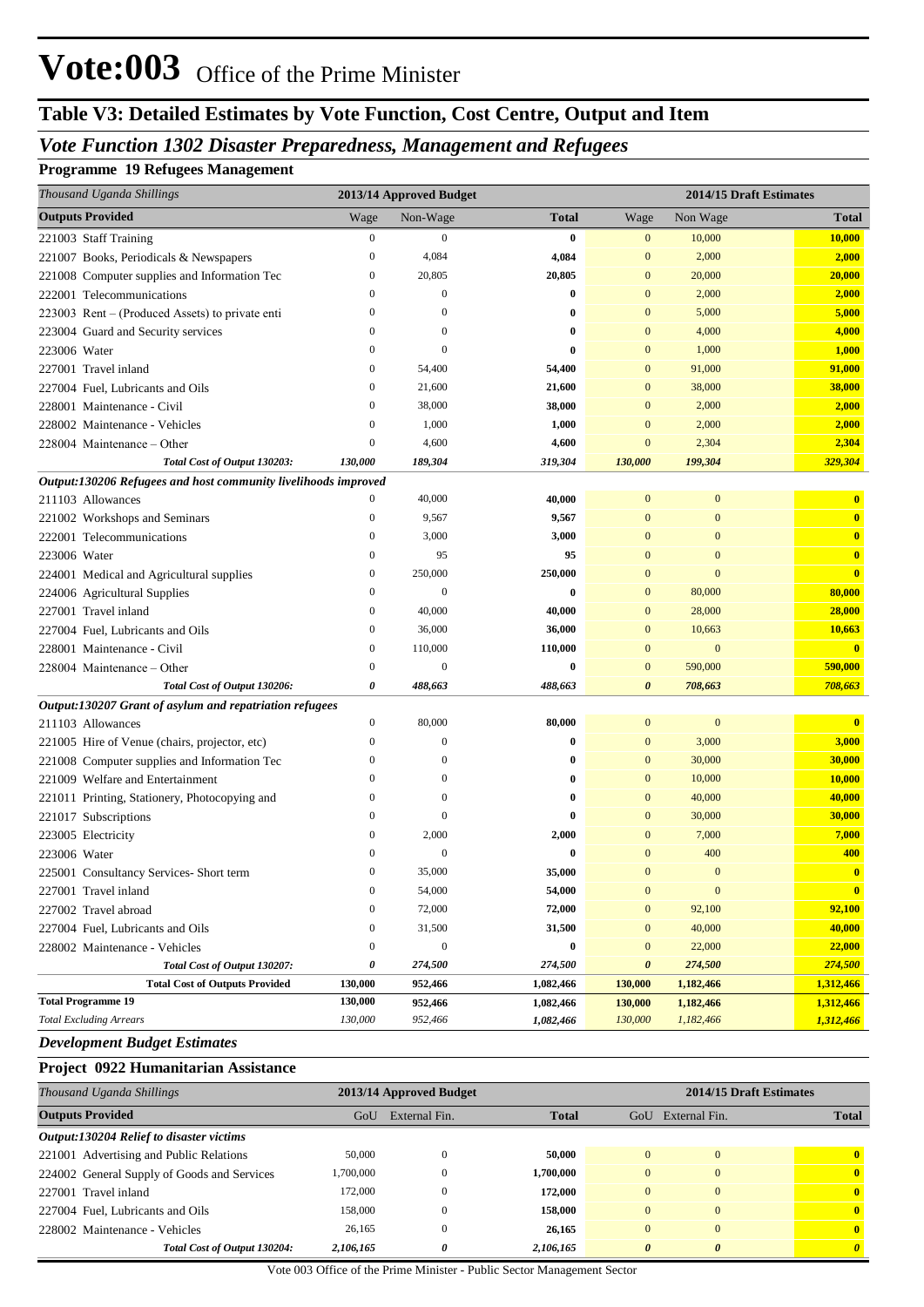## *Vote Function 1302 Disaster Preparedness, Management and Refugees*

### **Project 0922 Humanitarian Assistance**

| Thousand Uganda Shillings                                            | 2013/14 Approved Budget |                       | 2014/15 Draft Estimates |                       |                       |                       |
|----------------------------------------------------------------------|-------------------------|-----------------------|-------------------------|-----------------------|-----------------------|-----------------------|
| <b>Outputs Provided</b>                                              |                         | GoU External Fin.     | <b>Total</b>            |                       | GoU External Fin.     | <b>Total</b>          |
| Output:130205 IDPs livelihoods improved                              |                         |                       |                         |                       |                       |                       |
| 224002 General Supply of Goods and Services                          | 100,000                 | $\mathbf{0}$          | 100,000                 | $\Omega$              | $\Omega$              |                       |
| Total Cost of Output 130205:                                         | 100,000                 | 0                     | 100,000                 | $\boldsymbol{\theta}$ | $\boldsymbol{\theta}$ | $\theta$              |
| <b>Total Cost of Outputs Provided</b>                                | 2,206,165               | $\bf{0}$              | 2,206,165               | $\bf{0}$              | $\bf{0}$              | $\mathbf{0}$          |
| <b>Capital Purchases</b>                                             | GoU                     | External Fin.         | <b>Total</b>            | GoU                   | External Fin.         | <b>Total</b>          |
| Output:130271 Acquisition of Land by Government                      |                         |                       |                         |                       |                       |                       |
| 311101 Land                                                          | 8,000,000               | $\theta$              | 8,000,000               | 8,000,000             | $\overline{0}$        | 8,000,000             |
| Total Cost of Output 130271:                                         | 8,000,000               | 0                     | 8,000,000               | 8,000,000             | 0                     | 8,000,000             |
| Output:130272 Government Buildings and Administrative Infrastructure |                         |                       |                         |                       |                       |                       |
| 231002 Residential buildings (Depreciation)                          | $\Omega$                | $\mathbf{0}$          | 0                       | 2,206,248             | $\overline{0}$        | 2,206,248             |
| 231007 Other Fixed Assets (Depreciation)                             |                         | $\Omega$              | 0                       | 1,000,000             | $\Omega$              | 1,000,000             |
| Total Cost of Output 130272:                                         | 0                       | $\boldsymbol{\theta}$ | 0                       | 3,206,248             | $\boldsymbol{\theta}$ | 3,206,248             |
| Output:130273 Roads, Streets and Highways                            |                         |                       |                         |                       |                       |                       |
| 312206 Gross Tax                                                     | 1,022,653               | $\mathbf{0}$          | 1,022,653               | $\Omega$              | $\mathbf{0}$          | $\mathbf{0}$          |
| Total Cost of Output 130273:                                         | 1,022,653               | 0                     | 1,022,653               | $\boldsymbol{\theta}$ | $\boldsymbol{\theta}$ | $\boldsymbol{\theta}$ |
| <b>Output:130279 Acquisition of Other Capital Assets</b>             |                         |                       |                         |                       |                       |                       |
| 312302 Intangible Fixed Assets                                       | 1,000,000               | $\Omega$              | 1,000,000               | $\Omega$              | $\overline{0}$        |                       |
| Total Cost of Output 130279:                                         | 1,000,000               | 0                     | 1,000,000               | O                     | 0                     |                       |
| <b>Total Cost of Capital Purchases</b>                               | 10,022,653              | $\bf{0}$              | 10,022,653              | 11,206,248            | $\bf{0}$              | 11,206,248            |
| <b>Total Project 0922</b>                                            | 12,228,818              | $\bf{0}$              | 12,228,818              | 11,206,248            | $\bf{0}$              | 11,206,248            |
| <b>Total Excluding Taxes and Arrears</b>                             | 11,206,165              | 0                     | 11,206,165              | 11,206,248            | 0                     | 11,206,248            |

#### **Project 1234 Establishment and Capacity Building of Disaster Management Institutions**

| Thousand Uganda Shillings                                                  |              | 2013/14 Approved Budget |              | 2014/15 Draft Estimates |                       |                         |  |
|----------------------------------------------------------------------------|--------------|-------------------------|--------------|-------------------------|-----------------------|-------------------------|--|
| <b>Outputs Provided</b>                                                    |              | GoU External Fin.       | <b>Total</b> |                         | GoU External Fin.     | <b>Total</b>            |  |
| Output:130201 Effective preparedness and response to disasters             |              |                         |              |                         |                       |                         |  |
| 211103 Allowances                                                          | $\mathbf{0}$ | 80,000                  | 80,000       | $\mathbf{0}$            | $\mathbf{0}$          | $\mathbf{0}$            |  |
| 221002 Workshops and Seminars                                              | $\mathbf{0}$ | 100,000                 | 100,000      | $\Omega$                | $\mathbf{0}$          | $\mathbf{0}$            |  |
| 227001 Travel inland                                                       | $\Omega$     | 80,000                  | 80,000       | $\mathbf{0}$            | $\mathbf{0}$          | $\mathbf{0}$            |  |
| 227002 Travel abroad                                                       | $\Omega$     | 50,000                  | 50,000       | 0                       | $\Omega$              | $\overline{\mathbf{0}}$ |  |
| 227004 Fuel, Lubricants and Oils                                           | 0            | 60,000                  | 60.000       | $\mathbf{0}$            | $\mathbf{0}$          | $\overline{\mathbf{0}}$ |  |
| 321423 Conditional transfers to feeder roads m                             | $\Omega$     | 2,000,000               | 2,000,000    | 0                       | $\mathbf{0}$          | $\overline{\mathbf{0}}$ |  |
| Total Cost of Output 130201:                                               | 0            | 2,370,000               | 2,370,000    | $\boldsymbol{\theta}$   | $\boldsymbol{\theta}$ | $\boldsymbol{\theta}$   |  |
| Output:130206 Refugees and host community livelihoods improved             |              |                         |              |                         |                       |                         |  |
| 211103 Allowances                                                          | 33,096       | $\Omega$                | 33,096       | $\mathbf{0}$            | $\overline{0}$        | $\mathbf{0}$            |  |
| 227004 Fuel, Lubricants and Oils                                           | 10,000       | O                       | 10,000       | 0                       | $\mathbf{0}$          | $\mathbf{0}$            |  |
| 228003 Maintenance – Machinery, Equipment                                  | 340,000      | $\Omega$                | 340,000      | $\mathbf{0}$            | $\overline{0}$        | $\overline{\mathbf{0}}$ |  |
| Total Cost of Output 130206:                                               | 383,096      | 0                       | 383,096      | 0                       | $\boldsymbol{\theta}$ | $\boldsymbol{\theta}$   |  |
| <b>Total Cost of Outputs Provided</b>                                      | 383,096      | 2,370,000               | 2,753,096    | $\bf{0}$                | $\bf{0}$              | $\mathbf{0}$            |  |
| <b>Capital Purchases</b>                                                   | GoU          | External Fin.           | <b>Total</b> | GoU                     | External Fin.         | <b>Total</b>            |  |
| Output:130271 Acquisition of Land by Government                            |              |                         |              |                         |                       |                         |  |
| 312206 Gross Tax                                                           | 544,000      | $\mathbf{0}$            | 544,000      | $\mathbf{0}$            | $\mathbf{0}$          | $\mathbf{0}$            |  |
| Total Cost of Output 130271:                                               | 544,000      | 0                       | 544,000      | $\boldsymbol{\theta}$   | $\boldsymbol{\theta}$ | $\boldsymbol{\theta}$   |  |
| <b>Total Cost of Capital Purchases</b>                                     | 544,000      | $\bf{0}$                | 544,000      | $\bf{0}$                | $\bf{0}$              | $\mathbf{0}$            |  |
| <b>Total Project 1234</b>                                                  | 927,096      | 2,370,000               | 3,297,096    | $\mathbf{0}$            | $\bf{0}$              | $\mathbf{0}$            |  |
| <b>Total Excluding Taxes and Arrears</b>                                   | 383,096      | 2,370,000               | 2,753,096    | 0                       | $\theta$              | $\boldsymbol{\theta}$   |  |
| <b>Project 1235 Ressettlement of Landless Persons and Disaster Victims</b> |              |                         |              |                         |                       |                         |  |

| Thousand Uganda Shillings                                      | 2013/14 Approved Budget |               |              |          | 2014/15 Draft Estimates |              |
|----------------------------------------------------------------|-------------------------|---------------|--------------|----------|-------------------------|--------------|
| <b>Outputs Provided</b>                                        | GoU                     | External Fin. | <b>Total</b> | GoU      | External Fin.           | <b>Total</b> |
| Output:130201 Effective preparedness and response to disasters |                         |               |              |          |                         |              |
| 221001 Advertising and Public Relations                        | 20.161                  |               | 20.161       | 10,000   |                         | 10.000       |
| 221002 Workshops and Seminars                                  | $\theta$                |               | $\bf{0}$     | 370,000  |                         | 370,000      |
| 221003 Staff Training                                          | $\Omega$                |               | 0            | 20,000   |                         | 20,000       |
| 227001 Travel inland                                           | 180,000                 |               | 180,000      | $\Omega$ |                         | $\mathbf{0}$ |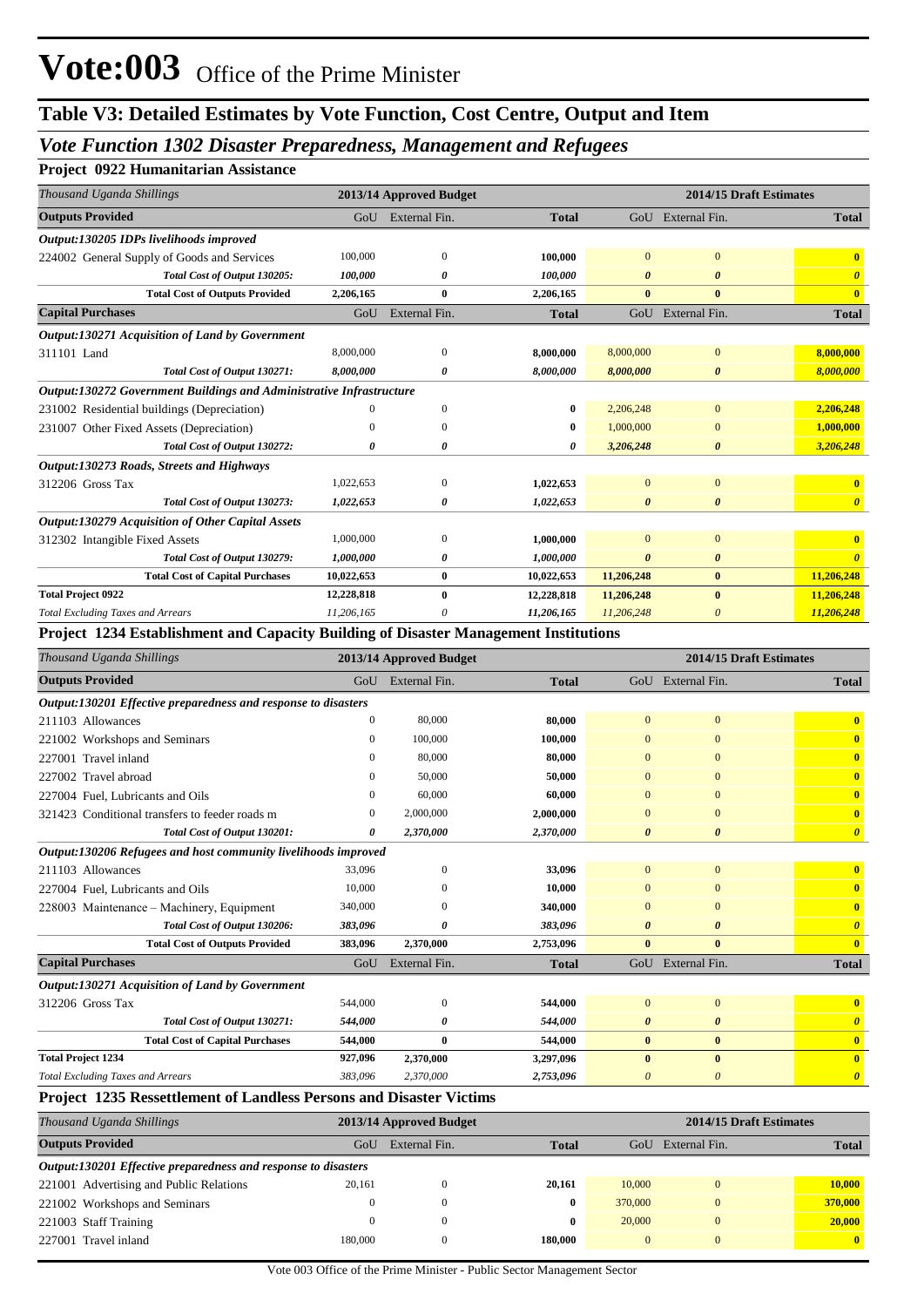### *Vote Function 1302 Disaster Preparedness, Management and Refugees*

**Project 1235 Ressettlement of Landless Persons and Disaster Victims**

| Thousand Uganda Shillings                                                   |                           | 2013/14 Approved Budget |              |                | 2014/15 Draft Estimates |                         |
|-----------------------------------------------------------------------------|---------------------------|-------------------------|--------------|----------------|-------------------------|-------------------------|
| <b>Outputs Provided</b>                                                     | GoU                       | External Fin.           | <b>Total</b> | GoU            | External Fin.           | <b>Total</b>            |
| 227004 Fuel, Lubricants and Oils                                            | 54,000                    | $\mathbf{0}$            | 54,000       | $\mathbf{0}$   | $\mathbf{0}$            | $\overline{\mathbf{0}}$ |
| 228002 Maintenance - Vehicles                                               | 20,000                    | $\mathbf{0}$            | 20,000       | $\overline{0}$ | $\mathbf{0}$            | $\bf{0}$                |
| Total Cost of Output 130201:                                                | 274,161                   | 0                       | 274,161      | 400,000        | $\boldsymbol{\theta}$   | 400,000                 |
| Output:130203 IDPs returned and resettled, Refugees settled and repatriated |                           |                         |              |                |                         |                         |
| 221011 Printing, Stationery, Photocopying and                               | 18,000                    | $\overline{0}$          | 18,000       | $\mathbf{0}$   | $\mathbf{0}$            | $\overline{\mathbf{0}}$ |
| 223007 Other Utilities- (fuel, gas, firewood, cha                           | 40,000                    | $\Omega$                | 40,000       | $\mathbf{0}$   | $\overline{0}$          | $\overline{\mathbf{0}}$ |
| 224002 General Supply of Goods and Services                                 | 200,000                   | $\mathbf{0}$            | 200,000      | $\mathbf{0}$   | $\mathbf{0}$            | $\bf{0}$                |
| 227001 Travel inland                                                        | 66,600                    | $\Omega$                | 66,600       | 300,000        | $\overline{0}$          | 300,000                 |
| Total Cost of Output 130203:                                                | 324,600                   | 0                       | 324,600      | 300,000        | 0                       | 300,000                 |
| <b>Output:130204 Relief to disaster victims</b>                             |                           |                         |              |                |                         |                         |
| 224006 Agricultural Supplies                                                | $\boldsymbol{0}$          | $\overline{0}$          | 0            | 400,000        | $\mathbf{0}$            | 400,000                 |
| Total Cost of Output 130204:                                                | $\theta$                  | 0                       | 0            | 400,000        | $\boldsymbol{\theta}$   | 400,000                 |
| <b>Total Cost of Outputs Provided</b>                                       | 598,761                   | $\bf{0}$                | 598,761      | 1,100,000      | $\mathbf{0}$            | 1,100,000               |
| <b>Capital Purchases</b>                                                    | GoU                       | External Fin.           | <b>Total</b> |                | GoU External Fin.       | <b>Total</b>            |
| Output:130272 Government Buildings and Administrative Infrastructure        |                           |                         |              |                |                         |                         |
| 231001 Non Residential buildings (Depreciatio                               | $\boldsymbol{0}$          | $\boldsymbol{0}$        | $\bf{0}$     | 600,000        | $\boldsymbol{0}$        | 600,000                 |
| Total Cost of Output 130272:                                                | 0                         | 0                       | 0            | 600,000        | $\boldsymbol{\theta}$   | 600,000                 |
| Output:130275 Purchase of Motor Vehicles and Other Transport Equipment      |                           |                         |              |                |                         |                         |
| 231004 Transport equipment                                                  | 830,000                   | $\boldsymbol{0}$        | 830,000      | 128,761        | $\mathbf{0}$            | 128,761                 |
| Total Cost of Output 130275:                                                | 830,000                   | 0                       | 830,000      | 128,761        | $\boldsymbol{\theta}$   | 128,761                 |
| <b>Total Cost of Capital Purchases</b>                                      | 830,000                   | $\bf{0}$                | 830,000      | 728,761        | $\bf{0}$                | 728,761                 |
| <b>Total Project 1235</b>                                                   | 1,428,761                 | $\bf{0}$                | 1,428,761    | 1,828,761      | $\bf{0}$                | 1,828,761               |
| <b>Total Excluding Taxes and Arrears</b>                                    | 1,428,761                 | 0                       | 1,428,761    | 1,828,761      | $\boldsymbol{\theta}$   | 1,828,761               |
| <b>Project 1293 Support to Refugee Settlement</b>                           |                           |                         |              |                |                         |                         |
| Thousand Uganda Shillings                                                   |                           | 2013/14 Approved Budget |              |                | 2014/15 Draft Estimates |                         |
| <b>Capital Purchases</b>                                                    | GoU                       | External Fin.           | <b>Total</b> |                | GoU External Fin.       | <b>Total</b>            |
| Output:130272 Government Buildings and Administrative Infrastructure        |                           |                         |              |                |                         |                         |
| 231002 Residential buildings (Depreciation)                                 | $\theta$                  | $\boldsymbol{0}$        | $\bf{0}$     | 183,000        | $\mathbf{0}$            | 183,000                 |
| Total Cost of Output 130272:                                                | 0                         | $\boldsymbol{\theta}$   | 0            | 183,000        | $\boldsymbol{\theta}$   | 183,000                 |
| <b>Total Cost of Capital Purchases</b>                                      | $\bf{0}$                  | $\bf{0}$                | $\bf{0}$     | 183,000        | $\bf{0}$                | 183,000                 |
| <b>Total Project 1293</b>                                                   | $\bf{0}$                  | $\bf{0}$                | $\bf{0}$     | 183,000        | $\bf{0}$                | 183,000                 |
| <b>Total Excluding Taxes and Arrears</b>                                    | $\boldsymbol{\mathit{0}}$ | $\theta$                | 0            | 183,000        | $\boldsymbol{\theta}$   | 183,000                 |
| Thousand Uganda Shillings                                                   |                           | 2013/14 Approved Budget |              |                | 2014/15 Draft Estimates |                         |
|                                                                             |                           | GoU External Fin.       | <b>Total</b> |                | GoU External Fin.       | <b>Total</b>            |
| <b>Total Vote Function 02</b>                                               | 22,025,625                | 2,370,000               | 24,395,625   | 20,868,958     |                         | 20,868,958              |
| <b>Total Excluding Taxes and Arrears</b>                                    | 20,458,972                | 2,370,000               | 22,828,972   | 20,868,958     |                         | 20,868,958              |
| <b>Vote Function 1303 Management of Special Programs</b>                    |                           |                         |              |                |                         |                         |
| <b>Recurrent Budget Estimates</b>                                           |                           |                         |              |                |                         |                         |

#### **Programme 04 Northern Uganda Rehabilitation**

| Thousand Uganda Shillings                                      |              | 2013/14 Approved Budget |              | 2014/15 Draft Estimates |              |              |  |
|----------------------------------------------------------------|--------------|-------------------------|--------------|-------------------------|--------------|--------------|--|
| <b>Outputs Provided</b>                                        | Wage         | Non-Wage                | <b>Total</b> | Wage                    | Non Wage     | <b>Total</b> |  |
| Output:130301 Implementation of PRDP coordinated and monitored |              |                         |              |                         |              |              |  |
| 211101 General Staff Salaries                                  | 123,822      | $\Omega$                | 123,822      | 123,822                 | $\mathbf{0}$ | 123,822      |  |
| 211103 Allowances                                              | $\mathbf{0}$ | 36,362                  | 36,362       | $\mathbf{0}$            | $\mathbf{0}$ | $\mathbf{0}$ |  |
| 221001 Advertising and Public Relations                        | $\mathbf{0}$ | 30,000                  | 30,000       | $\overline{0}$          | $\mathbf{0}$ | $\mathbf{0}$ |  |
| 221007 Books, Periodicals & Newspapers                         | $\mathbf{0}$ | 11,343                  | 11,343       | $\mathbf{0}$            | 8,000        | 8,000        |  |
| 221009 Welfare and Entertainment                               | $\Omega$     | $\Omega$                | $\bf{0}$     | $\Omega$                | 8,720        | 8,720        |  |
| 221010 Special Meals and Drinks                                | $\mathbf{0}$ | $\mathbf{0}$            | $\bf{0}$     | $\overline{0}$          | 15,000       | 15,000       |  |
| 222001 Telecommunications                                      | $\mathbf{0}$ | 20,000                  | 20,000       | $\mathbf{0}$            | 50,000       | 50,000       |  |
| 222002 Postage and Courier                                     | $\mathbf{0}$ | 10,000                  | 10,000       | $\Omega$                | $\Omega$     | $\mathbf{0}$ |  |
| 223004 Guard and Security services                             | $\mathbf{0}$ | $\mathbf{0}$            | $\bf{0}$     | $\Omega$                | 40,000       | 40,000       |  |
| 223005 Electricity                                             | $\mathbf{0}$ | $\mathbf{0}$            | $\bf{0}$     | $\mathbf{0}$            | 50,000       | 50,000       |  |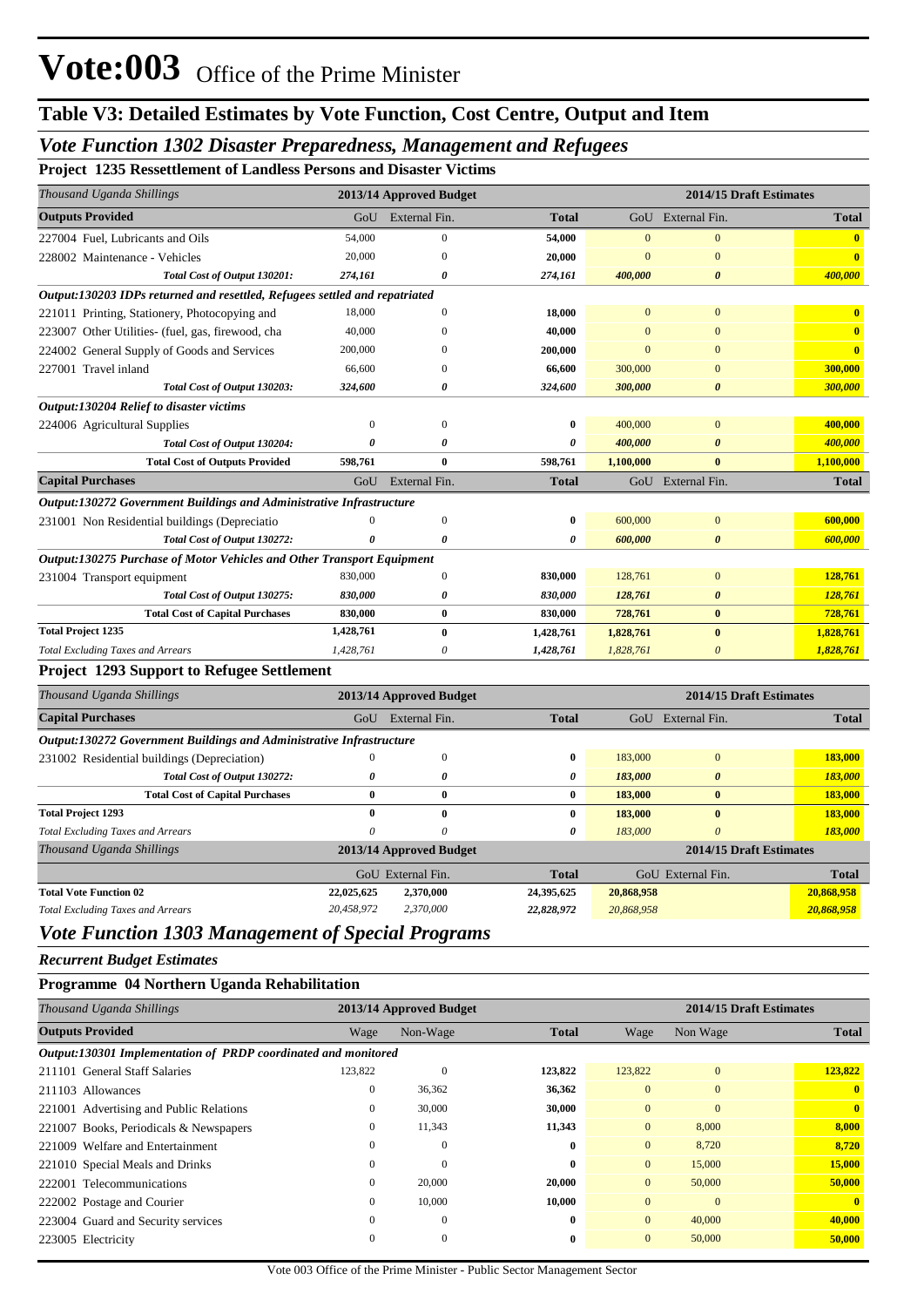## *Vote Function 1303 Management of Special Programs*

| Thousand Uganda Shillings                  |              | 2013/14 Approved Budget |              | 2014/15 Draft Estimates |                       |              |  |
|--------------------------------------------|--------------|-------------------------|--------------|-------------------------|-----------------------|--------------|--|
| <b>Outputs Provided</b>                    | Wage         | Non-Wage                | <b>Total</b> | Wage                    | Non Wage              | <b>Total</b> |  |
| 223006 Water                               | $\Omega$     | $\Omega$                | $\bf{0}$     | $\Omega$                | 10,000                | 10,000       |  |
| Maintenance - Civil<br>228001              | 0            | $\mathbf{0}$            | 0            | $\overline{0}$          | 20,000                | 20,000       |  |
| 228002 Maintenance - Vehicles              | $\mathbf{0}$ | 34,000                  | 34,000       | $\overline{0}$          | $\mathbf{0}$          | $\mathbf{0}$ |  |
| 228004 Maintenance – Other                 | $\theta$     | $\mathbf{0}$            | 0            | $\overline{0}$          | 20,000                | 20,000       |  |
| Total Cost of Output 130301:               | 123,822      | 141,705                 | 265,528      | 123,822                 | 221,720               | 345,542      |  |
| Output:130306 Pacification and development |              |                         |              |                         |                       |              |  |
| 211103 Allowances                          | $\mathbf{0}$ | 40,000                  | 40,000       | $\Omega$                | $\mathbf{0}$          | $\mathbf{0}$ |  |
| 227001 Travel inland                       | 0            | 20,000                  | 20,000       | $\mathbf{0}$            | $\mathbf{0}$          | $\mathbf{0}$ |  |
| 227004 Fuel, Lubricants and Oils           | $\Omega$     | 40,014                  | 40,014       | $\Omega$                | $\Omega$              | $\mathbf{0}$ |  |
| Total Cost of Output 130306:               | 0            | 100,014                 | 100,014      | $\boldsymbol{\theta}$   | $\boldsymbol{\theta}$ | $\theta$     |  |
| <b>Total Cost of Outputs Provided</b>      | 123,822      | 241,720                 | 365,542      | 123,822                 | 221,720               | 345,542      |  |
| <b>Total Programme 04</b>                  | 123,822      | 241,720                 | 365,542      | 123,822                 | 221,720               | 345,542      |  |
| <b>Total Excluding Arrears</b>             | 123,822      | 241,720                 | 365,542      | 123,822                 | 221,720               | 345,542      |  |

#### **Programme 06 Luwero-Rwenzori Triangle**

| Thousand Uganda Shillings                                                  |                  | 2013/14 Approved Budget |              |                       | 2014/15 Draft Estimates |                         |
|----------------------------------------------------------------------------|------------------|-------------------------|--------------|-----------------------|-------------------------|-------------------------|
| <b>Outputs Provided</b>                                                    | Wage             | Non-Wage                | <b>Total</b> | Wage                  | Non Wage                | <b>Total</b>            |
| Output:130302 Payment of gratuity and coordination of war debts' clearance |                  |                         |              |                       |                         |                         |
| 211101 General Staff Salaries                                              | 95,661           | $\mathbf{0}$            | 95,661       | 95,661                | $\overline{0}$          | 95,661                  |
| 211103 Allowances                                                          | $\mathbf{0}$     | 6,788                   | 6,788        | $\mathbf{0}$          | 70,000                  | 70,000                  |
| 221002 Workshops and Seminars                                              | $\mathbf{0}$     | $\mathbf{0}$            | $\bf{0}$     | $\mathbf{0}$          | 70,000                  | 70,000                  |
| 221003 Staff Training                                                      | $\mathbf{0}$     | 20,000                  | 20,000       | $\mathbf{0}$          | 61,000                  | 61,000                  |
| 221007 Books, Periodicals & Newspapers                                     | $\overline{0}$   | $\mathbf{0}$            | $\bf{0}$     | $\overline{0}$        | 5,000                   | 5,000                   |
| 221008 Computer supplies and Information Tec                               | $\mathbf{0}$     | 4,000                   | 4,000        | $\mathbf{0}$          | 40,000                  | 40,000                  |
| 221009 Welfare and Entertainment                                           | $\mathbf{0}$     | 4,000                   | 4,000        | $\mathbf{0}$          | $\overline{0}$          | $\mathbf{0}$            |
| 221011 Printing, Stationery, Photocopying and                              | 0                | 7,200                   | 7,200        | $\mathbf{0}$          | $\bf{0}$                | $\overline{\mathbf{0}}$ |
| 221012 Small Office Equipment                                              | $\mathbf{0}$     | 5,000                   | 5,000        | $\mathbf{0}$          | $\overline{0}$          | $\mathbf{0}$            |
| 222001 Telecommunications                                                  | $\mathbf{0}$     | 5,000                   | 5,000        | $\mathbf{0}$          | 38,402                  | 38,402                  |
| 223003 Rent – (Produced Assets) to private enti                            | $\mathbf{0}$     | 360,000                 | 360,000      | $\mathbf{0}$          | $\overline{0}$          | $\mathbf{0}$            |
| 223004 Guard and Security services                                         | $\mathbf{0}$     | $\mathbf{0}$            | 0            | $\mathbf{0}$          | 10,000                  | 10,000                  |
| 223005 Electricity                                                         | $\mathbf{0}$     | 2,000                   | 2,000        | $\mathbf{0}$          | 69,000                  | 69,000                  |
| 223006 Water                                                               | $\Omega$         | $\mathbf{0}$            | 0            | $\mathbf{0}$          | 8,700                   | 8,700                   |
| 223901 Rent – (Produced Assets) to other govt.                             | $\mathbf{0}$     | $\Omega$                | 0            | $\mathbf{0}$          | 220,000                 | 220,000                 |
| 224002 General Supply of Goods and Services                                | $\mathbf{0}$     | 240,000                 | 240,000      | $\mathbf{0}$          | $\overline{0}$          |                         |
| 227001 Travel inland                                                       | $\Omega$         | 4,500                   | 4,500        | $\overline{0}$        | 150,000                 | 150,000                 |
| 227004 Fuel, Lubricants and Oils                                           | $\mathbf{0}$     | 3,600                   | 3,600        | $\overline{0}$        | 60,000                  | 60,000                  |
| 228002 Maintenance - Vehicles                                              | $\mathbf{0}$     | 5,000                   | 5,000        | $\mathbf{0}$          | 40,000                  | 40,000                  |
| 228004 Maintenance – Other                                                 | $\mathbf{0}$     | $\mathbf{0}$            | $\mathbf{0}$ | $\overline{0}$        | 8,000                   | 8,000                   |
| 282104 Compensation to 3rd Parties                                         | $\boldsymbol{0}$ | 7,133,014               | 7,133,014    | $\overline{0}$        | 25,440,000              | 25,440,000              |
| Total Cost of Output 130302:                                               | 95,661           | 7,800,102               | 7,895,763    | 95,661                | 26,290,102              | 26,385,763              |
| Output:130306 Pacification and development                                 |                  |                         |              |                       |                         |                         |
| 224006 Agricultural Supplies                                               | $\boldsymbol{0}$ | $\boldsymbol{0}$        | $\bf{0}$     | $\mathbf{0}$          | 1,510,000               | 1,510,000               |
| Total Cost of Output 130306:                                               | 0                | 0                       | 0            | $\boldsymbol{\theta}$ | 1,510,000               | 1,510,000               |
| <b>Total Cost of Outputs Provided</b>                                      | 95,661           | 7,800,102               | 7,895,763    | 95,661                | 27,800,102              | 27,895,763              |
| <b>Total Programme 06</b>                                                  | 95,661           | 7,800,102               | 7,895,763    | 95,661                | 27,800,102              | 27,895,763              |
| <b>Total Excluding Arrears</b>                                             | 95,661           | 7,800,102               | 7,895,763    | 95,661                | 27,800,102              | 27,895,763              |

#### **Programme 07 Karamoja HQs**

| Thousand Uganda Shillings                                 |         | 2013/14 Approved Budget |              |         | 2014/15 Draft Estimates |              |  |  |  |
|-----------------------------------------------------------|---------|-------------------------|--------------|---------|-------------------------|--------------|--|--|--|
| <b>Outputs Provided</b>                                   | Wage    | Non-Wage                | <b>Total</b> | Wage    | Non Wage                | <b>Total</b> |  |  |  |
| Output:130305 Coordination of the implementation of KIDDP |         |                         |              |         |                         |              |  |  |  |
| 211101 General Staff Salaries                             | 108,337 |                         | 108,337      | 108,337 | $\Omega$                | 108.337      |  |  |  |
| 211103 Allowances                                         |         | 15.367                  | 15,367       |         | 14,000                  | 14,000       |  |  |  |
| 213001 Medical expenses (To employees)                    |         | 14,000                  | 14.000       |         | $\Omega$                | $\mathbf{0}$ |  |  |  |
| 221001 Advertising and Public Relations                   |         | 5,000                   | 5.000        |         | 5,000                   | 5,000        |  |  |  |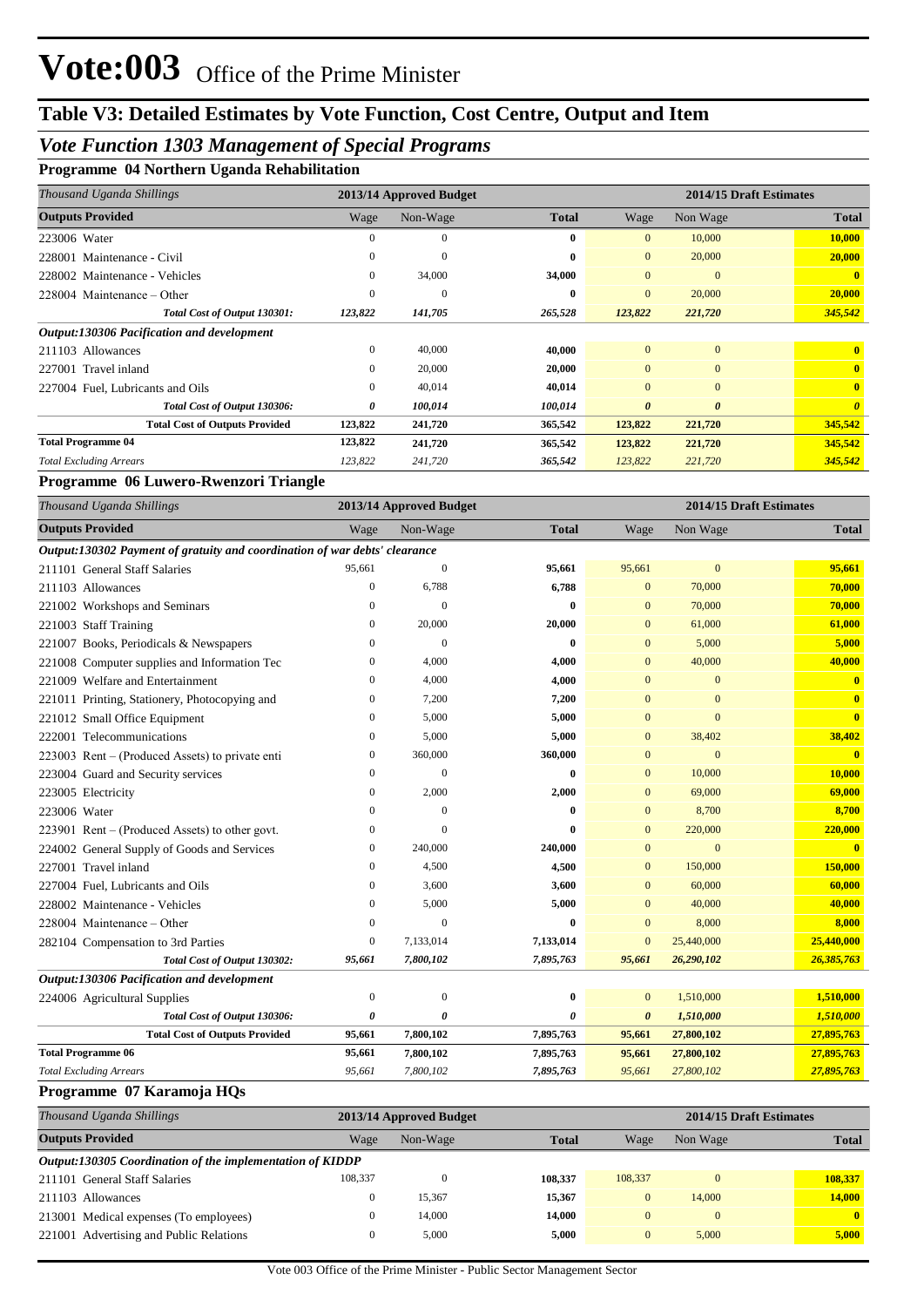# **Table V3: Detailed Estimates by Vote Function, Cost Centre, Output and Item**

## *Vote Function 1303 Management of Special Programs*

### **Programme 07 Karamoja HQs**

| Thousand Uganda Shillings                       |                | 2013/14 Approved Budget |              | 2014/15 Draft Estimates |              |              |  |
|-------------------------------------------------|----------------|-------------------------|--------------|-------------------------|--------------|--------------|--|
| <b>Outputs Provided</b>                         | Wage           | Non-Wage                | <b>Total</b> | Wage                    | Non Wage     | <b>Total</b> |  |
| 221002 Workshops and Seminars                   | 0              | 14,351                  | 14,351       | $\mathbf{0}$            | 82,000       | 82,000       |  |
| 221003 Staff Training                           | 0              | 56,000                  | 56,000       | $\mathbf{0}$            | 12,000       | 12,000       |  |
| 221005 Hire of Venue (chairs, projector, etc)   | 0              | 9,400                   | 9,400        | $\mathbf{0}$            | 4,000        | 4,000        |  |
| 221007 Books, Periodicals & Newspapers          | 0              | 34,029                  | 34,029       | $\mathbf{0}$            | 19,032       | 19,032       |  |
| 221008 Computer supplies and Information Tec    | 0              | 13,600                  | 13,600       | $\mathbf{0}$            | 13,600       | 13,600       |  |
| 221009 Welfare and Entertainment                | 0              | 7,280                   | 7,280        | $\mathbf{0}$            | 7,280        | 7,280        |  |
| 221010 Special Meals and Drinks                 | 0              | 2,000                   | 2,000        | $\mathbf{0}$            | 2,000        | 2,000        |  |
| 221011 Printing, Stationery, Photocopying and   | 0              | 3,780                   | 3,780        | $\mathbf{0}$            | $\mathbf{0}$ | $\mathbf{0}$ |  |
| 221012 Small Office Equipment                   | $\overline{0}$ | 4,500                   | 4,500        | $\mathbf{0}$            | 4,500        | 4,500        |  |
| 222001 Telecommunications                       | 0              | $\mathbf{0}$            | $\bf{0}$     | $\overline{0}$          | 4,000        | 4,000        |  |
| 222002 Postage and Courier                      | $\Omega$       | 3,500                   | 3,500        | $\mathbf{0}$            | 3,500        | 3,500        |  |
| 223001 Property Expenses                        | $\theta$       | 3                       | 3            | $\overline{0}$          | $\Omega$     | $\mathbf{0}$ |  |
| 223003 Rent – (Produced Assets) to private enti | 0              | 15,569                  | 15,569       | $\mathbf{0}$            | $\mathbf{0}$ | $\bf{0}$     |  |
| 223004 Guard and Security services              | 0              | 3.760                   | 3,760        | $\mathbf{0}$            | 3,760        | 3,760        |  |
| 223005 Electricity                              | $\Omega$       | 4,000                   | 4,000        | $\mathbf{0}$            | 4,000        | 4,000        |  |
| 223006 Water                                    | 0              | 1,944                   | 1,944        | $\overline{0}$          | 1,944        | 1,944        |  |
| 224002 General Supply of Goods and Services     | 0              | 57,591                  | 57,591       | $\mathbf{0}$            | $\mathbf{0}$ | $\mathbf{0}$ |  |
| 227001 Travel inland                            | 0              | 11.700                  | 11,700       | $\mathbf{0}$            | 11,700       | 11,700       |  |
| 227004 Fuel, Lubricants and Oils                | 0              | 13,860                  | 13,860       | $\mathbf{0}$            | 33,801       | 33,801       |  |
| 228001 Maintenance - Civil                      | 0              | $\mathbf{0}$            | 0            | $\overline{0}$          | 4,000        | 4,000        |  |
| 228002 Maintenance - Vehicles                   | 0              | 12,641                  | 12,641       | $\mathbf{0}$            | 72,000       | 72,000       |  |
| 228003 Maintenance – Machinery, Equipment       | 0              | $\mathbf{0}$            | 0            | $\overline{0}$          | 5,759        | 5,759        |  |
| 228004 Maintenance - Other                      | $\Omega$       | 4,000                   | 4,000        | $\overline{0}$          | $\mathbf{0}$ | $\mathbf{0}$ |  |
| Total Cost of Output 130305:                    | 108,337        | 307,876                 | 416,213      | 108,337                 | 307,876      | 416,213      |  |
| <b>Total Cost of Outputs Provided</b>           | 108,337        | 307,876                 | 416,213      | 108,337                 | 307,876      | 416,213      |  |
| <b>Total Programme 07</b>                       | 108,337        | 307,876                 | 416,213      | 108,337                 | 307,876      | 416,213      |  |
| <b>Total Excluding Arrears</b>                  | 108,337        | 307,876                 | 416,213      | 108,337                 | 307,876      | 416,213      |  |

#### **Programme 21 Teso Affairs**

| Thousand Uganda Shillings                                      |          | 2013/14 Approved Budget |              | 2014/15 Draft Estimates |                         |                |  |
|----------------------------------------------------------------|----------|-------------------------|--------------|-------------------------|-------------------------|----------------|--|
| <b>Outputs Provided</b>                                        | Wage     | Non-Wage                | <b>Total</b> | Wage                    | Non Wage                | <b>Total</b>   |  |
| Output:130301 Implementation of PRDP coordinated and monitored |          |                         |              |                         |                         |                |  |
| 211101 General Staff Salaries                                  | 32,283   | $\mathbf{0}$            | 32,283       | 32,283                  | $\mathbf{0}$            | 32,283         |  |
| 211103 Allowances                                              | 0        | 16,969                  | 16,969       | $\mathbf{0}$            | 14,969                  | 14,969         |  |
| 222001 Telecommunications                                      | $\Omega$ | $\Omega$                | 0            | $\Omega$                | 4,000                   | 4,000          |  |
| 222003 Information and communications techn                    | 0        | 0                       | 0            | $\Omega$                | 5,000                   | 5,000          |  |
| 223004 Guard and Security services                             | $\Omega$ | $\mathbf{0}$            | 0            | $\mathbf{0}$            | 2,500                   | 2,500          |  |
| 223005 Electricity                                             | $\Omega$ | $\Omega$                | 0            | $\Omega$                | 12,000                  | 12,000         |  |
| 223006 Water                                                   | 0        | $\Omega$                | 0            | $\Omega$                | 1,000                   | 1,000          |  |
| 223901 Rent – (Produced Assets) to other govt.                 | 0        | $\Omega$                | 0            | $\mathbf{0}$            | 22,500                  | 22,500         |  |
| Travel inland<br>227001                                        | 0        | 36,000                  | 36,000       | $\Omega$                | $\Omega$                | $\overline{0}$ |  |
| 227004 Fuel, Lubricants and Oils                               | 0        | 18,000                  | 18,000       | $\mathbf{0}$            | 20,000                  | 20,000         |  |
| 228001 Maintenance - Civil                                     | $\Omega$ | $\Omega$                | 0            | $\Omega$                | 4,000                   | 4,000          |  |
| 228002 Maintenance - Vehicles                                  | 0        | 20,000                  | 20,000       | $\Omega$                | 1,000                   | 1,000          |  |
| 228004 Maintenance - Other                                     | 0        | 0                       | 0            | $\mathbf{0}$            | 4,000                   | 4,000          |  |
| Total Cost of Output 130301:                                   | 32,283   | 90,969                  | 123,252      | 32,283                  | 90,969                  | 123,252        |  |
| <b>Total Cost of Outputs Provided</b>                          | 32,283   | 90,969                  | 123,252      | 32,283                  | 90,969                  | 123,252        |  |
| <b>Total Programme 21</b>                                      | 32,283   | 90,969                  | 123,252      | 32,283                  | 90,969                  | 123,252        |  |
| <b>Total Excluding Arrears</b>                                 | 32,283   | 90,969                  | 123,252      | 32,283                  | 90,969                  | 123,252        |  |
| Programme 22 Bunyoro Affairs                                   |          |                         |              |                         |                         |                |  |
| Thousand Uganda Shillings                                      |          | 2013/14 Approved Budget |              |                         | 2014/15 Draft Estimates |                |  |

| <b>Outputs Provided</b>                                        | Wage   | Non-Wage | <b>Total</b> | Wage | Non Wage | <b>Total</b> |
|----------------------------------------------------------------|--------|----------|--------------|------|----------|--------------|
| Output:130301 Implementation of PRDP coordinated and monitored |        |          |              |      |          |              |
| 211101 General Staff Salaries                                  | 32,000 |          | 32,000       |      |          |              |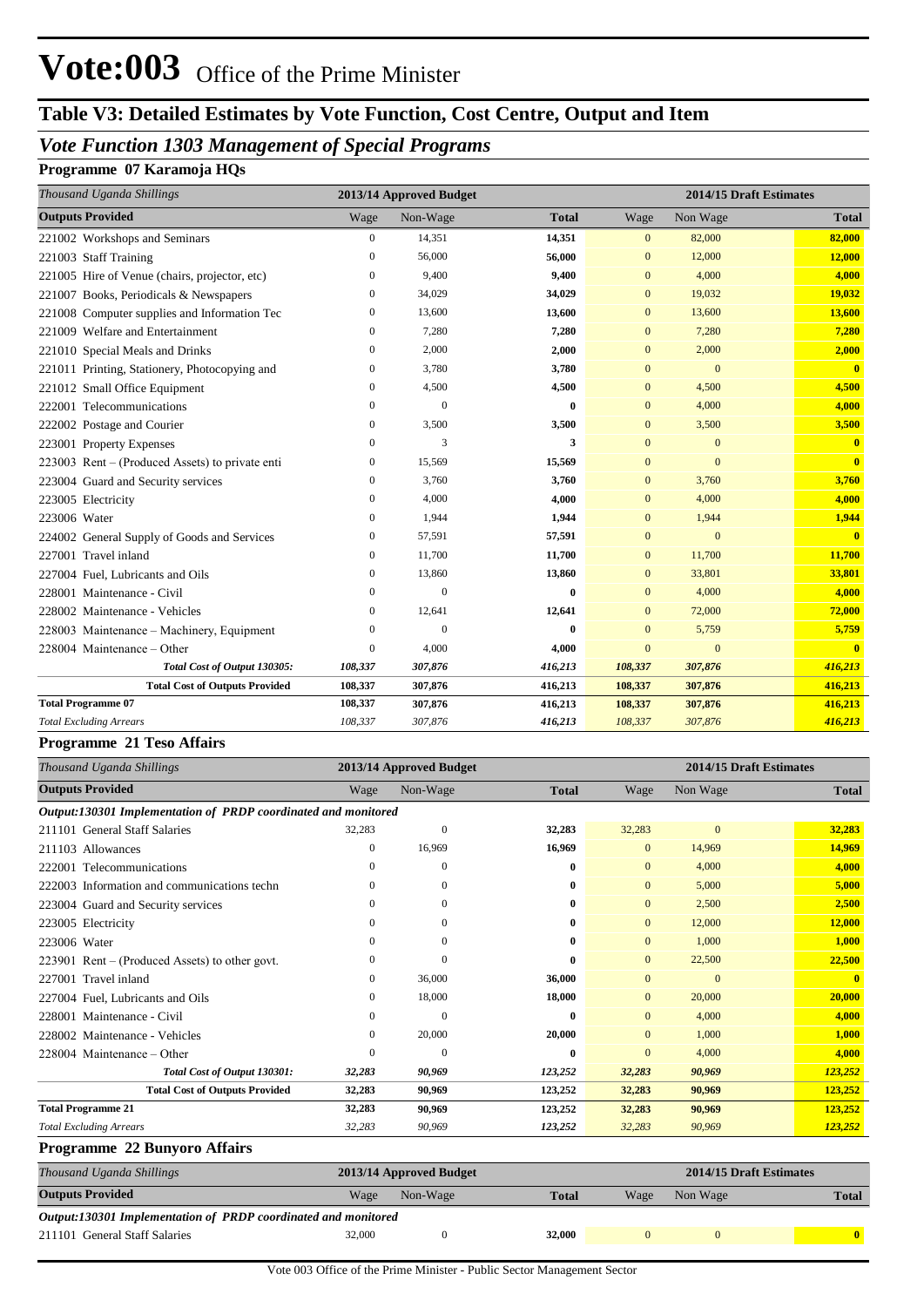# **Table V3: Detailed Estimates by Vote Function, Cost Centre, Output and Item**

## *Vote Function 1303 Management of Special Programs*

#### **Programme 22 Bunyoro Affairs**

| Thousand Uganda Shillings                        |              | 2013/14 Approved Budget |              |                       | 2014/15 Draft Estimates |                         |
|--------------------------------------------------|--------------|-------------------------|--------------|-----------------------|-------------------------|-------------------------|
| <b>Outputs Provided</b>                          | Wage         | Non-Wage                | <b>Total</b> | Wage                  | Non Wage                | <b>Total</b>            |
| 211103 Allowances                                | 0            | 16,969                  | 16,969       | $\mathbf{0}$          | $\overline{0}$          | $\bf{0}$                |
| Travel inland<br>227001                          | $\Omega$     | 36,000                  | 36,000       | $\Omega$              | $\Omega$                | $\overline{\mathbf{0}}$ |
| 227004 Fuel, Lubricants and Oils                 | 0            | 18,000                  | 18,000       | $\Omega$              | $\Omega$                | $\mathbf{0}$            |
| 228002 Maintenance - Vehicles                    | $\Omega$     | 20,000                  | 20,000       | $\Omega$              | $\Omega$                | $\overline{\mathbf{0}}$ |
| Total Cost of Output 130301:                     | 32,000       | 90,969                  | 122,969      | $\boldsymbol{\theta}$ | $\boldsymbol{\theta}$   | $\boldsymbol{\theta}$   |
| Output:130306 Pacification and development       |              |                         |              |                       |                         |                         |
| 211101 General Staff Salaries                    | $\Omega$     | $\mathbf{0}$            | 0            | 32,000                | $\mathbf{0}$            | 32,000                  |
| 211103 Allowances                                | $\Omega$     | 0                       | 0            | $\mathbf{0}$          | 10,969                  | 10,969                  |
| 221008 Computer supplies and Information Tec     | $\theta$     | $\mathbf{0}$            | 0            | $\mathbf{0}$          | 630                     | 630                     |
| 222001 Telecommunications                        | $\Omega$     | 0                       | 0            | $\mathbf{0}$          | 2,500                   | 2,500                   |
| 223003 Rent – (Produced Assets) to private enti- | $\mathbf{0}$ | $\Omega$                | 0            | $\mathbf{0}$          | 9,870                   | 9,870                   |
| 223004 Guard and Security services               | $\Omega$     | 0                       | 0            | $\mathbf{0}$          | 3,000                   | 3,000                   |
| 223005 Electricity                               | $\Omega$     | $\Omega$                | 0            | $\mathbf{0}$          | 4,000                   | 4,000                   |
| 223006 Water                                     | $\Omega$     | 0                       | 0            | $\Omega$              | 600                     | 600                     |
| 227001 Travel inland                             | $\Omega$     | 0                       | 0            | $\Omega$              | 31,400                  | 31,400                  |
| 227004 Fuel, Lubricants and Oils                 | $\Omega$     | 0                       | 0            | $\mathbf{0}$          | 14,000                  | 14,000                  |
| 228001 Maintenance - Civil                       | $\Omega$     | 0                       | 0            | $\mathbf{0}$          | 1,000                   | 1,000                   |
| 228002 Maintenance - Vehicles                    | $\Omega$     | $\Omega$                | 0            | $\mathbf{0}$          | 12,000                  | 12,000                  |
| 228004 Maintenance – Other                       | $\Omega$     | 0                       | 0            | $\Omega$              | 1,000                   | 1,000                   |
| Total Cost of Output 130306:                     | 0            | 0                       | 0            | 32,000                | 90,969                  | 122,969                 |
| <b>Total Cost of Outputs Provided</b>            | 32,000       | 90,969                  | 122,969      | 32,000                | 90,969                  | 122,969                 |
| <b>Total Programme 22</b>                        | 32,000       | 90,969                  | 122,969      | 32,000                | 90,969                  | 122,969                 |
| <b>Total Excluding Arrears</b>                   | 32,000       | 90,969                  | 122,969      | 32,000                | 90,969                  | 122,969                 |

### *Development Budget Estimates*

#### **Project 0022 Support to LRDP**

| Thousand Uganda Shillings                                |              | 2013/14 Approved Budget |              | 2014/15 Draft Estimates |                       |              |  |
|----------------------------------------------------------|--------------|-------------------------|--------------|-------------------------|-----------------------|--------------|--|
| <b>Outputs Provided</b>                                  |              | GoU External Fin.       | <b>Total</b> |                         | GoU External Fin.     | <b>Total</b> |  |
| Output:130304 Coordination of the implementation of LRDP |              |                         |              |                         |                       |              |  |
| 211103 Allowances                                        | 94,996       | $\mathbf{0}$            | 94,996       | 195,996                 | $\mathbf{0}$          | 195,996      |  |
| 221001 Advertising and Public Relations                  | $\theta$     | $\Omega$                | $\bf{0}$     | 15,000                  | $\Omega$              | 15,000       |  |
| 221002 Workshops and Seminars                            | 190,225      | $\Omega$                | 190,225      | 140,224                 | $\overline{0}$        | 140,224      |  |
| 221003 Staff Training                                    | $\Omega$     | $\Omega$                | $\bf{0}$     | 15,000                  | $\overline{0}$        | 15,000       |  |
| 221005 Hire of Venue (chairs, projector, etc)            | $\theta$     | $\Omega$                | $\bf{0}$     | 20,480                  | $\overline{0}$        | 20,480       |  |
| 221007 Books, Periodicals & Newspapers                   | 3,200        |                         | 3,200        | 3,200                   | $\mathbf{0}$          | 3,200        |  |
| 221008 Computer supplies and Information Tec             | 12,000       | $\Omega$                | 12,000       | 12,000                  | $\overline{0}$        | 12,000       |  |
| 221009 Welfare and Entertainment                         | $\mathbf{0}$ | $\mathbf{0}$            | $\bf{0}$     | 20,000                  | $\overline{0}$        | 20,000       |  |
| 221010 Special Meals and Drinks                          | $\mathbf{0}$ | $\Omega$                | $\bf{0}$     | 5,000                   | $\mathbf{0}$          | 5,000        |  |
| 221011 Printing, Stationery, Photocopying and            | 27,900       | $\Omega$                | 27,900       | 27,900                  | $\overline{0}$        | 27,900       |  |
| 221012 Small Office Equipment                            | 50,000       | $\Omega$                | 50,000       | 25,000                  | $\Omega$              | 25,000       |  |
| 222001 Telecommunications                                | 14,000       | $\mathbf{0}$            | 14,000       | 14,000                  | $\overline{0}$        | 14,000       |  |
| 223004 Guard and Security services                       | $\Omega$     | $\Omega$                | $\bf{0}$     | 20,000                  | $\Omega$              | 20,000       |  |
| 224001 Medical and Agricultural supplies                 | 530,000      | 0                       | 530,000      | $\mathbf{0}$            | $\overline{0}$        |              |  |
| 227001 Travel inland                                     | 223,200      | $\mathbf{0}$            | 223,200      | 203,200                 | $\Omega$              | 203,200      |  |
| 227002 Travel abroad                                     | $\mathbf{0}$ | $\mathbf{0}$            | $\bf{0}$     | 70,000                  | $\mathbf{0}$          | 70,000       |  |
| 227004 Fuel, Lubricants and Oils                         | 30,600       | $\Omega$                | 30,600       | 100,000                 | $\mathbf{0}$          | 100,000      |  |
| 228001 Maintenance - Civil                               | $\Omega$     | $\Omega$                | $\mathbf{0}$ | 18,000                  | $\mathbf{0}$          | 18,000       |  |
| 228002 Maintenance - Vehicles                            | 40,000       | $\Omega$                | 40,000       | 80,000                  | $\overline{0}$        | 80,000       |  |
| 228003 Maintenance – Machinery, Equipment                | 21,000       | $\Omega$                | 21,000       | $\overline{0}$          | $\Omega$              | $\mathbf{0}$ |  |
| 228004 Maintenance - Other                               | $\Omega$     | $\overline{0}$          | $\bf{0}$     | 16,000                  | $\overline{0}$        | 16,000       |  |
| Total Cost of Output 130304:                             | 1,237,121    | 0                       | 1,237,121    | 1,001,000               | 0                     | 1,001,000    |  |
| Output:130306 Pacification and development               |              |                         |              |                         |                       |              |  |
| 224006 Agricultural Supplies                             | $\mathbf{0}$ | $\Omega$                | $\bf{0}$     | 600,000                 | $\mathbf{0}$          | 600,000      |  |
| Total Cost of Output 130306:                             | 0            | 0                       | 0            | 600,000                 | $\boldsymbol{\theta}$ | 600,000      |  |
| <b>Total Cost of Outputs Provided</b>                    | 1,237,121    | $\bf{0}$                | 1,237,121    | 1,601,000               | $\bf{0}$              | 1,601,000    |  |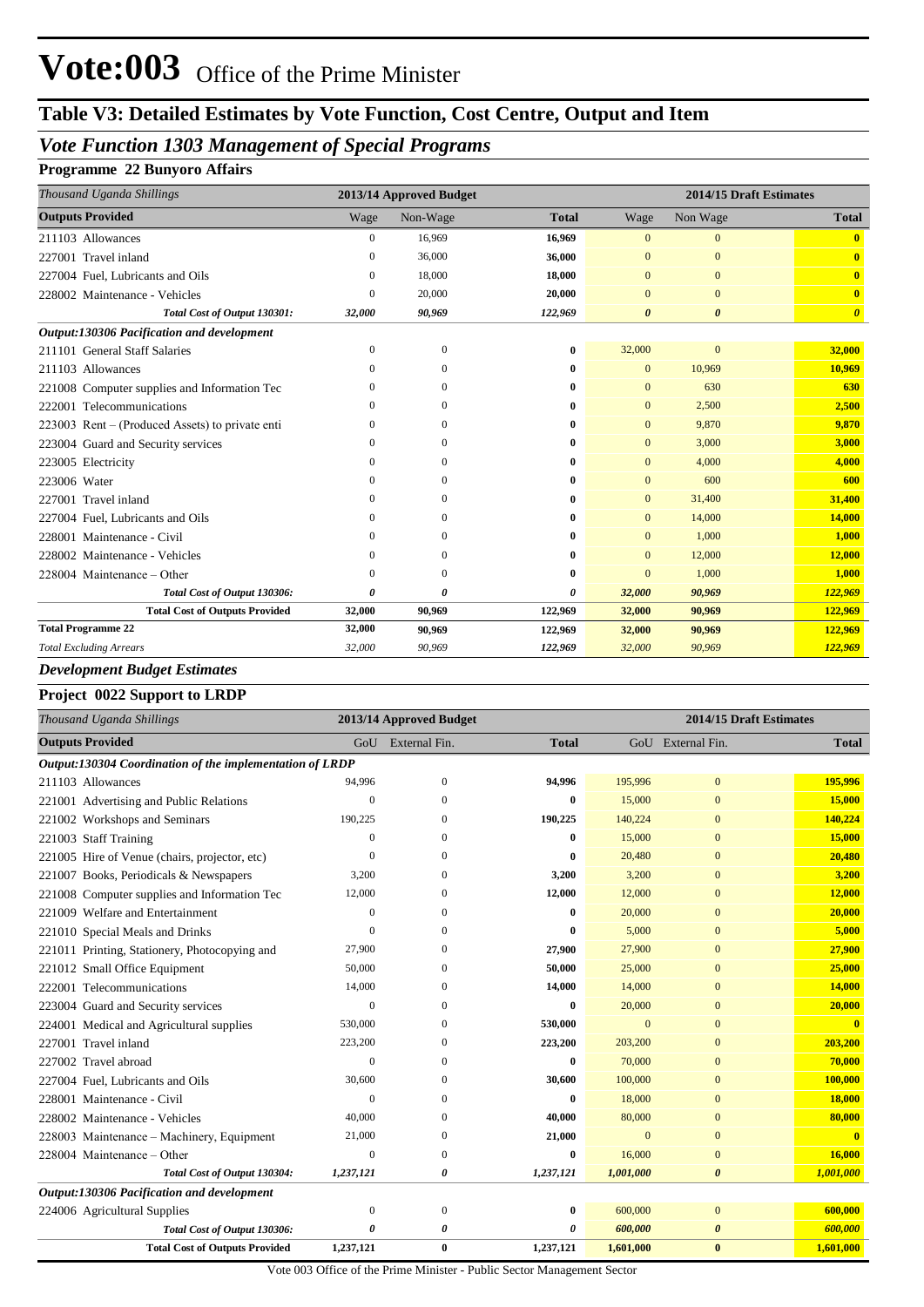## *Vote Function 1303 Management of Special Programs*

## **Project 0022 Support to LRDP**

| Thousand Uganda Shillings                                            |            | 2013/14 Approved Budget |              |                       | 2014/15 Draft Estimates |          |              |
|----------------------------------------------------------------------|------------|-------------------------|--------------|-----------------------|-------------------------|----------|--------------|
| <b>Outputs Funded</b>                                                | GoU        | External Fin.           | <b>Total</b> |                       | GoU External Fin.       |          | <b>Total</b> |
| <b>Output:130351 Transfers to Government units</b>                   |            |                         |              |                       |                         |          |              |
| 263101 LG Conditional grants                                         | 7,581,233  | $\Omega$                | 7,581,233    | 7,131,233             | $\mathbf{0}$            |          | 7,131,233    |
| income enhancement grants to 16 participating LGs                    | $\theta$   | 0                       | 0            | 6,331,233             | $\theta$                | $\theta$ | 6,331,233    |
| Grants for 60 micro-projects and cottage industries                  | $\theta$   | 0                       | 0            | 800,000               | $\boldsymbol{\theta}$   | $\theta$ | 800,000      |
| Total Cost of Output 130351:                                         | 7,581,233  | 0                       | 7,581,233    | 7,131,233             | $\boldsymbol{\theta}$   |          | 7,131,233    |
| <b>Total Cost of Outputs Funded</b>                                  | 7,581,233  | $\bf{0}$                | 7,581,233    | 7,131,233             | $\bf{0}$                |          | 7,131,233    |
| <b>Capital Purchases</b>                                             | GoU        | External Fin.           | <b>Total</b> |                       | GoU External Fin.       |          | <b>Total</b> |
| Output:130372 Government Buildings and Administrative Infrastructure |            |                         |              |                       |                         |          |              |
| 231001 Non Residential buildings (Depreciatio                        | 960,000    | $\Omega$                | 960,000      | 600,121               | $\mathbf{0}$            |          | 600,121      |
| 281504 Monitoring, Supervision & Appraisal o                         | 4,000      | $\Omega$                | 4,000        | $\Omega$              | $\mathbf{0}$            |          |              |
| Total Cost of Output 130372:                                         | 964,000    | 0                       | 964,000      | 600,121               | $\boldsymbol{\theta}$   |          | 600,121      |
| Output:130374 Major Bridges                                          |            |                         |              |                       |                         |          |              |
| 312206 Gross Tax                                                     | 3,000,000  | $\Omega$                | 3,000,000    | $\Omega$              | $\mathbf{0}$            |          |              |
| Total Cost of Output 130374:                                         | 3,000,000  | 0                       | 3,000,000    | $\boldsymbol{\theta}$ | $\boldsymbol{\theta}$   |          | $\theta$     |
| Output:130377 Purchase of Specialised Machinery & Equipment          |            |                         |              |                       |                         |          |              |
| 231005 Machinery and equipment                                       |            | $\Omega$                | $\mathbf{0}$ | 450,000               | $\mathbf{0}$            |          | 450,000      |
| Total Cost of Output 130377:                                         | 0          | 0                       | 0            | 450,000               | $\boldsymbol{\theta}$   |          | 450,000      |
| <b>Total Cost of Capital Purchases</b>                               | 3,964,000  | 0                       | 3,964,000    | 1,050,121             | $\bf{0}$                |          | 1,050,121    |
| <b>Total Project 0022</b>                                            | 12,782,354 | $\bf{0}$                | 12,782,354   | 9,782,354             | $\bf{0}$                |          | 9,782,354    |
| <b>Total Excluding Taxes and Arrears</b>                             | 9,782,354  | 0                       | 9,782,354    | 9,782,354             | $\theta$                |          | 9,782,354    |

#### **Project 0932 Post-war Recovery, and Presidential Pledges**

| Thousand Uganda Shillings                                      |              | 2013/14 Approved Budget |              |                | 2014/15 Draft Estimates |                         |
|----------------------------------------------------------------|--------------|-------------------------|--------------|----------------|-------------------------|-------------------------|
| <b>Outputs Provided</b>                                        |              | GoU External Fin.       | <b>Total</b> |                | GoU External Fin.       | <b>Total</b>            |
| Output:130301 Implementation of PRDP coordinated and monitored |              |                         |              |                |                         |                         |
| 211103 Allowances                                              | 44,335       | $\mathbf{0}$            | 44,335       | 139,982        | $\mathbf{0}$            | 139,982                 |
| 213001 Medical expenses (To employees)                         | 10,000       | $\mathbf{0}$            | 10,000       | $\mathbf{0}$   | $\mathbf{0}$            | $\bf{0}$                |
| 221002 Workshops and Seminars                                  | 42,000       | $\mathbf{0}$            | 42,000       | 231,735        | $\overline{0}$          | 231,735                 |
| 221003 Staff Training                                          | 45,000       | $\Omega$                | 45,000       | 50,000         | $\overline{0}$          | 50,000                  |
| 221005 Hire of Venue (chairs, projector, etc)                  | 5,000        | $\overline{0}$          | 5,000        | $\mathbf{0}$   | $\overline{0}$          | $\bf{0}$                |
| 221007 Books, Periodicals & Newspapers                         | 10,000       | $\mathbf{0}$            | 10,000       | $\mathbf{0}$   | $\mathbf{0}$            | $\bf{0}$                |
| 221008 Computer supplies and Information Tec                   | 11,000       | $\mathbf{0}$            | 11,000       | $\mathbf{0}$   | $\overline{0}$          | $\overline{\mathbf{0}}$ |
| 221009 Welfare and Entertainment                               | 1,000        | $\Omega$                | 1,000        | $\mathbf{0}$   | $\overline{0}$          | $\bf{0}$                |
| 221010 Special Meals and Drinks                                | 3,000        | $\overline{0}$          | 3,000        | $\overline{0}$ | $\overline{0}$          | $\bf{0}$                |
| 221011 Printing, Stationery, Photocopying and                  | 59,400       | $\mathbf{0}$            | 59,400       | $\mathbf{0}$   | $\mathbf{0}$            | $\bf{0}$                |
| 221012 Small Office Equipment                                  | 1,000        | $\Omega$                | 1,000        | $\mathbf{0}$   | $\overline{0}$          | $\bf{0}$                |
| 222002 Postage and Courier                                     | 1,000        | $\mathbf{0}$            | 1,000        | $\mathbf{0}$   | $\overline{0}$          | $\overline{\mathbf{0}}$ |
| 223001 Property Expenses                                       | 12,000       | $\mathbf{0}$            | 12,000       | $\mathbf{0}$   | $\overline{0}$          | $\bf{0}$                |
| 223005 Electricity                                             | 5,000        | $\Omega$                | 5,000        | $\theta$       | $\overline{0}$          | $\bf{0}$                |
| 223006 Water                                                   | 5,000        | $\mathbf{0}$            | 5,000        | $\mathbf{0}$   | $\overline{0}$          | $\bf{0}$                |
| 224001 Medical and Agricultural supplies                       | 207,000      | $\mathbf{0}$            | 207,000      | $\overline{0}$ | $\boldsymbol{0}$        | $\bf{0}$                |
| 227001 Travel inland                                           | $\mathbf{0}$ | $\mathbf{0}$            | $\bf{0}$     | 100,000        | $\mathbf{0}$            | 100,000                 |
| 227004 Fuel, Lubricants and Oils                               | $\mathbf{0}$ | $\mathbf{0}$            | 0            | 100,000        | $\mathbf{0}$            | 100,000                 |
| 228002 Maintenance - Vehicles                                  | $\mathbf{0}$ | $\mathbf{0}$            | $\bf{0}$     | 130,000        | $\mathbf{0}$            | 130,000                 |
| Total Cost of Output 130301:                                   | 461,735      | 0                       | 461,735      | 751,717        | $\boldsymbol{\theta}$   | 751,717                 |
| Output:130306 Pacification and development                     |              |                         |              |                |                         |                         |
| 211103 Allowances                                              | 271,106      | $\mathbf{0}$            | 271,106      | $\mathbf{0}$   | $\mathbf{0}$            | $\bf{0}$                |
| 221001 Advertising and Public Relations                        | 8,000        | $\overline{0}$          | 8,000        | $\mathbf{0}$   | $\mathbf{0}$            | $\bf{0}$                |
| 221002 Workshops and Seminars                                  | 60,781       | $\mathbf{0}$            | 60,781       | $\overline{0}$ | $\mathbf{0}$            | $\overline{\mathbf{0}}$ |
| 221005 Hire of Venue (chairs, projector, etc)                  | 108,000      | $\mathbf{0}$            | 108,000      | $\mathbf{0}$   | $\overline{0}$          | $\bf{0}$                |
| 221007 Books, Periodicals & Newspapers                         | 34,000       | $\mathbf{0}$            | 34,000       | $\mathbf{0}$   | $\boldsymbol{0}$        | $\bf{0}$                |
| 221011 Printing, Stationery, Photocopying and                  | 50,400       | $\mathbf{0}$            | 50,400       | $\overline{0}$ | $\overline{0}$          | $\bf{0}$                |
| 223003 Rent – (Produced Assets) to private enti                | $\mathbf{0}$ | $\Omega$                | 0            | 160,000        | $\overline{0}$          | 160,000                 |
| 224001 Medical and Agricultural supplies                       | 1,553,000    | $\overline{0}$          | 1,553,000    | $\overline{0}$ | $\boldsymbol{0}$        | $\mathbf{0}$            |
| 224006 Agricultural Supplies                                   | $\mathbf{0}$ | $\mathbf{0}$            | $\bf{0}$     | 2,448,500      | $\mathbf{0}$            | 2,448,500               |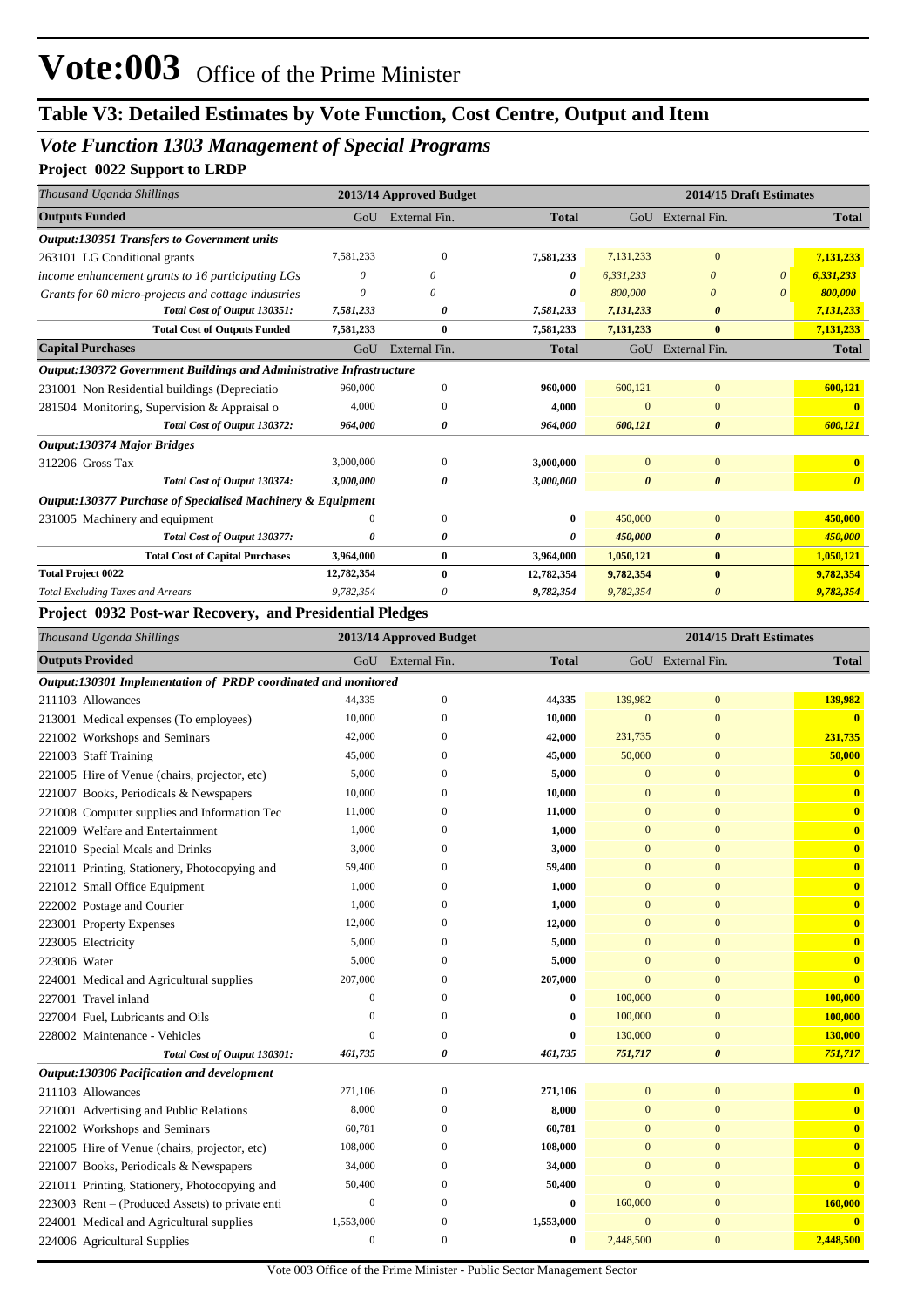## *Vote Function 1303 Management of Special Programs*

**Project 0932 Post-war Recovery, and Presidential Pledges**

| Thousand Uganda Shillings                                               | 2013/14 Approved Budget |                       |              |                       | 2014/15 Draft Estimates |                       |                       |
|-------------------------------------------------------------------------|-------------------------|-----------------------|--------------|-----------------------|-------------------------|-----------------------|-----------------------|
| <b>Outputs Provided</b>                                                 | GoU                     | External Fin.         | <b>Total</b> |                       | GoU External Fin.       |                       | <b>Total</b>          |
| 227001 Travel inland                                                    | $\boldsymbol{0}$        | $\mathbf{0}$          | $\bf{0}$     | 80,446                | $\boldsymbol{0}$        |                       | 80,446                |
| 227004 Fuel, Lubricants and Oils                                        | 376,000                 | $\mathbf{0}$          | 376,000      | $\mathbf{0}$          | $\mathbf{0}$            |                       | $\mathbf{0}$          |
| Total Cost of Output 130306:                                            | 2,461,287               | 0                     | 2,461,287    | 2,688,946             | $\boldsymbol{\theta}$   |                       | 2,688,946             |
| <b>Output:130307 Restocking Programme</b>                               |                         |                       |              |                       |                         |                       |                       |
| 224002 General Supply of Goods and Services                             | 20,000,000              | $\theta$              | 20,000,000   | $\overline{0}$        | $\theta$                |                       |                       |
| 224006 Agricultural Supplies                                            | $\mathbf{0}$            | $\Omega$              | $\bf{0}$     | 20,000,000            | $\overline{0}$          |                       | 20,000,000            |
| Total Cost of Output 130307:                                            | 20,000,000              | 0                     | 20,000,000   | 20,000,000            | $\boldsymbol{\theta}$   |                       | 20,000,000            |
| <b>Total Cost of Outputs Provided</b>                                   | 22,923,022              | $\bf{0}$              | 22,923,022   | 23,440,663            | $\bf{0}$                |                       | 23,440,663            |
| <b>Outputs Funded</b>                                                   | GoU                     | External Fin.         | <b>Total</b> |                       | GoU External Fin.       |                       | <b>Total</b>          |
| <b>Output:130351 Transfers to Government units</b>                      |                         |                       |              |                       |                         |                       |                       |
| 263104 Transfers to other govt. units                                   | 1,723,000               | $\overline{0}$        | 1,723,000    | 1,070,000             | $\mathbf{0}$            |                       | 1,070,000             |
| o/w Transfers to NUYDC                                                  | $\theta$                | $\theta$              | 0            | 800,000               | $\theta$                | $\boldsymbol{\theta}$ | 800,000               |
| o/w Transfers to woment and youth groups                                | $\boldsymbol{\theta}$   | $\theta$              | 0            | 270,000               | $\boldsymbol{\theta}$   | $\theta$              | 270,000               |
| 263106 Other Current grants                                             | 130,435                 | $\Omega$              | 130,435      | $\overline{0}$        | $\Omega$                |                       |                       |
| Total Cost of Output 130351:                                            | 1,853,435               | 0                     | 1,853,435    | 1,070,000             | $\theta$                |                       | 1,070,000             |
| <b>Total Cost of Outputs Funded</b>                                     | 1,853,435               | $\bf{0}$              | 1,853,435    | 1,070,000             | $\mathbf{0}$            |                       | 1,070,000             |
| <b>Capital Purchases</b>                                                | GoU                     | External Fin.         | <b>Total</b> |                       | GoU External Fin.       |                       | <b>Total</b>          |
| Output:130372 Government Buildings and Administrative Infrastructure    |                         |                       |              |                       |                         |                       |                       |
| 231001 Non Residential buildings (Depreciatio                           | $\overline{0}$          | $\boldsymbol{0}$      | 0            | 700,000               | $\mathbf{0}$            |                       | 700,000               |
| 231002 Residential buildings (Depreciation)                             | 1,842,621               | $\overline{0}$        | 1,842,621    | 1,992,000             | $\mathbf{0}$            |                       | 1,992,000             |
| Total Cost of Output 130372:                                            | 1,842,621               | 0                     | 1,842,621    | 2,692,000             | $\boldsymbol{\theta}$   |                       | 2,692,000             |
| Output:130375 Purchase of Motor Vehicles and Other Transport Equipment  |                         |                       |              |                       |                         |                       |                       |
| 231004 Transport equipment                                              | 810,000                 | $\mathbf{0}$          | 810,000      | 980,000               | $\overline{0}$          |                       | 980,000               |
| Total Cost of Output 130375:                                            | 810,000                 | 0                     | 810,000      | 980,000               | $\boldsymbol{\theta}$   |                       | 980,000               |
| Output:130376 Purchase of Office and ICT Equipment, including Software  |                         |                       |              |                       |                         |                       |                       |
| 231005 Machinery and equipment                                          | 195,374                 | $\mathbf{0}$          | 195,374      | $\overline{0}$        | $\mathbf{0}$            |                       | $\mathbf{0}$          |
| Total Cost of Output 130376:                                            | 195,374                 | $\boldsymbol{\theta}$ | 195,374      | $\boldsymbol{\theta}$ | $\boldsymbol{\theta}$   |                       | $\boldsymbol{\theta}$ |
| Output:130377 Purchase of Specialised Machinery & Equipment             |                         |                       |              |                       |                         |                       |                       |
| 231005 Machinery and equipment                                          | 2,300,000               | $\boldsymbol{0}$      | 2,300,000    | 1,536,000             | $\mathbf{0}$            |                       | 1,536,000             |
| 281504 Monitoring, Supervision & Appraisal o                            | 94,211                  | $\mathbf{0}$          | 94,211       | 300,000               | $\mathbf{0}$            |                       | 300,000               |
| Total Cost of Output 130377:                                            | 2,394,211               | $\boldsymbol{\theta}$ | 2,394,211    | 1,836,000             | $\boldsymbol{\theta}$   |                       | 1,836,000             |
| Output:130378 Purchase of Office and Residential Furniture and Fittings |                         |                       |              |                       |                         |                       |                       |
| 312206 Gross Tax                                                        | 3,127,000               | $\overline{0}$        | 3,127,000    | $\overline{0}$        | $\overline{0}$          |                       |                       |
| Total Cost of Output 130378:                                            | 3,127,000               | 0                     | 3,127,000    | $\boldsymbol{\theta}$ | $\boldsymbol{\theta}$   |                       | $\boldsymbol{\theta}$ |
| <b>Total Cost of Capital Purchases</b>                                  | 8,369,206               | $\bf{0}$              | 8,369,206    | 5,508,000             | $\bf{0}$                |                       | 5,508,000             |
| <b>Total Project 0932</b>                                               | 33,145,663              | $\bf{0}$              | 33,145,663   | 30,018,663            | $\bf{0}$                |                       | 30,018,663            |
| <b>Total Excluding Taxes and Arrears</b>                                | 30,018,663              | 0                     | 30,018,663   | 30,018,663            | $\boldsymbol{\theta}$   |                       | 30,018,663            |

#### oject 107<mark>8 Karam</mark>oja Intergrated Development Program

| Thousand Uganda Shillings                                 |              | 2013/14 Approved Budget |              | 2014/15 Draft Estimates |                  |              |  |
|-----------------------------------------------------------|--------------|-------------------------|--------------|-------------------------|------------------|--------------|--|
| <b>Outputs Provided</b>                                   | GoU          | External Fin.           | <b>Total</b> | GoU                     | External Fin.    | <b>Total</b> |  |
| Output:130305 Coordination of the implementation of KIDDP |              |                         |              |                         |                  |              |  |
| 211102 Contract Staff Salaries (Incl. Casuals, T.         | $\theta$     | $\Omega$                | $\bf{0}$     | 54,000                  | $\overline{0}$   | 54,000       |  |
| 211103 Allowances                                         | 16,013       | $\theta$                | 16,013       | 200,013                 | $\mathbf{0}$     | 200,013      |  |
| 213001 Medical expenses (To employees)                    | 19,000       | $\mathbf{0}$            | 19,000       | $\mathbf{0}$            | $\overline{0}$   |              |  |
| 221001 Advertising and Public Relations                   | 20,000       | $\Omega$                | 20,000       | 20,487                  | $\overline{0}$   | 20,487       |  |
| 221002 Workshops and Seminars                             | 46,000       | $\left($                | 46,000       | 300,000                 | $\mathbf{0}$     | 300,000      |  |
| 221003 Staff Training                                     | $\mathbf{0}$ | $\Omega$                | $\bf{0}$     | 50,000                  | $\mathbf{0}$     | 50,000       |  |
| 221005 Hire of Venue (chairs, projector, etc)             | 13,000       | $\Omega$                | 13,000       | 13,000                  | $\mathbf{0}$     | 13,000       |  |
| 221007 Books, Periodicals & Newspapers                    | 3,200        | $\theta$                | 3,200        | 20,000                  | $\mathbf{0}$     | 20,000       |  |
| 221008 Computer supplies and Information Tec              | 8,000        | $\mathbf{0}$            | 8,000        | 2,000                   | $\mathbf{0}$     | 2,000        |  |
| 221009 Welfare and Entertainment                          | 7,000        | $\Omega$                | 7,000        | $\mathbf{0}$            | $\mathbf{0}$     | $\mathbf{0}$ |  |
| 221010 Special Meals and Drinks                           | 1,000        | $\Omega$                | 1,000        | $\mathbf{0}$            | $\overline{0}$   | $\mathbf{0}$ |  |
| 221011 Printing, Stationery, Photocopying and             | 19,800       | $\theta$                | 19,800       | 12,000                  | $\boldsymbol{0}$ | 12,000       |  |
| 221012 Small Office Equipment                             | 6,000        | $\overline{0}$          | 6,000        | $\Omega$                | $\overline{0}$   | $\mathbf{0}$ |  |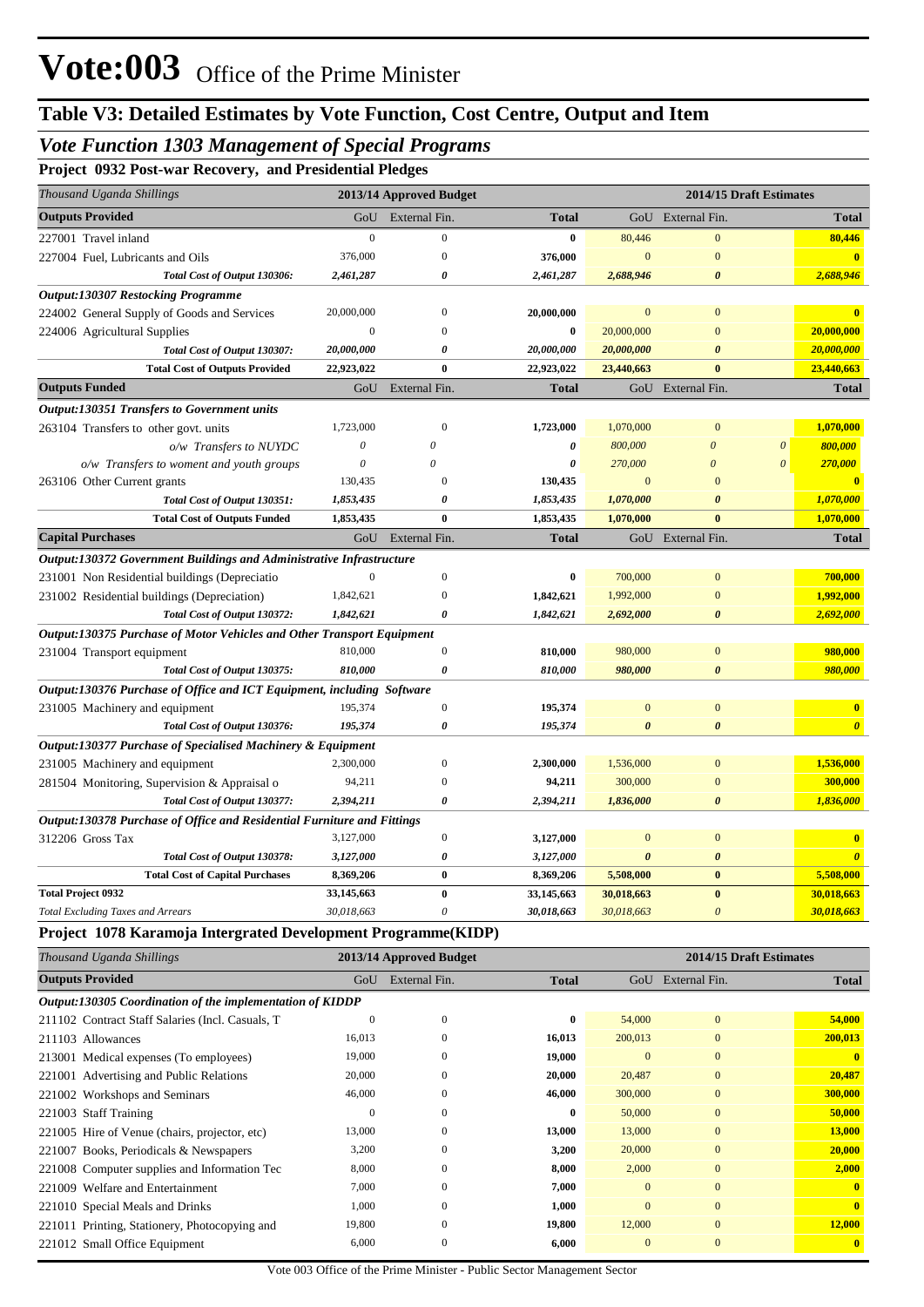# *Vote Function 1303 Management of Special Programs*

**Project 1078 Karamoja Intergrated Development Programme(KIDP)**

| Thousand Uganda Shillings                                                    |                   | 2013/14 Approved Budget          |                   |                       | 2014/15 Draft Estimates              |                         |
|------------------------------------------------------------------------------|-------------------|----------------------------------|-------------------|-----------------------|--------------------------------------|-------------------------|
| <b>Outputs Provided</b>                                                      | GoU               | External Fin.                    | Total             |                       | GoU External Fin.                    | <b>Total</b>            |
| 222001 Telecommunications                                                    | 5,000             | $\boldsymbol{0}$                 | 5,000             | 30,000                | $\mathbf{0}$                         | 30,000                  |
| 222002 Postage and Courier                                                   | 4,000             | $\mathbf{0}$                     | 4,000             | $\mathbf{0}$          | $\mathbf{0}$                         | $\bf{0}$                |
| 222003 Information and communications techn                                  | $\boldsymbol{0}$  | $\Omega$                         | 0                 | 38,000                | $\overline{0}$                       | 38,000                  |
| 223003 Rent – (Produced Assets) to private enti                              | $\theta$          | 0                                | 0                 | 200,000               | $\Omega$                             | 200,000                 |
| 223004 Guard and Security services                                           | 32,000            | $\Omega$                         | 32,000            | 60,000                | $\Omega$                             | 60,000                  |
| 223005 Electricity                                                           | $\boldsymbol{0}$  | $\Omega$                         | 0                 | 50,000                | $\boldsymbol{0}$                     | 50,000                  |
| 223006 Water                                                                 | $\theta$          | O                                | 0                 | 8,000                 | $\overline{0}$                       | 8,000                   |
| 224001 Medical and Agricultural supplies                                     | 203,562           | $\Omega$                         | 203,562           | $\mathbf{0}$          | $\boldsymbol{0}$                     | $\mathbf{0}$            |
| 227001 Travel inland                                                         | 13,500            | $\Omega$                         | 13,500            | 331,500               | $\overline{0}$                       | 331,500                 |
| 227002 Travel abroad                                                         | 40,500            | $\Omega$                         | 40,500            | 46,000                | $\boldsymbol{0}$                     | 46,000                  |
| 227004 Fuel, Lubricants and Oils                                             | 147,600           | 0                                | 147,600           | 137,000               | $\boldsymbol{0}$                     | 137,000                 |
| 228001 Maintenance - Civil                                                   | $\boldsymbol{0}$  | $\Omega$                         | 0                 | 25,000                | $\boldsymbol{0}$                     | 25,000                  |
| 228002 Maintenance - Vehicles                                                | 48,000            | $\Omega$                         | 48,000            | 188,560               | $\boldsymbol{0}$                     | 188,560                 |
| 228003 Maintenance - Machinery, Equipment                                    | 6,000             | $\Omega$                         | 6,000             | $\mathbf{0}$          | $\boldsymbol{0}$                     | $\bf{0}$                |
| 228004 Maintenance - Other                                                   | $\boldsymbol{0}$  | $\Omega$                         | 0                 | 30,000                | $\boldsymbol{0}$                     | 30,000                  |
| 321423 Conditional transfers to feeder roads m                               | 144,000           | 0                                | 144,000           | $\mathbf{0}$          | $\overline{0}$                       | $\bf{0}$                |
| Total Cost of Output 130305:                                                 | 803,175           | 0                                | 803,175           | 1,815,560             | 0                                    | 1,815,560               |
| Output:130306 Pacification and development                                   |                   |                                  |                   |                       |                                      |                         |
| 211103 Allowances                                                            | 209,000           | $\boldsymbol{0}$                 | 209,000           | $\mathbf{0}$          | $\boldsymbol{0}$                     | $\bf{0}$                |
| 221001 Advertising and Public Relations                                      | 8,000             | $\Omega$                         | 8,000             | $\mathbf{0}$          | $\boldsymbol{0}$                     | $\bf{0}$                |
| 221002 Workshops and Seminars                                                | 91,065            | $\Omega$                         | 91,065            | $\Omega$              | $\boldsymbol{0}$                     | $\bf{0}$                |
| 221011 Printing, Stationery, Photocopying and                                | 4,500             | $\Omega$                         | 4,500             | $\overline{0}$        | $\boldsymbol{0}$                     | $\bf{0}$                |
| 224001 Medical and Agricultural supplies                                     | 1,700,060         | $\Omega$                         | 1,700,060         | $\mathbf{0}$          | $\Omega$                             | $\bf{0}$                |
| 224002 General Supply of Goods and Services                                  | 3,200,000         | $\Omega$                         | 3,200,000         | $\mathbf{0}$          | $\boldsymbol{0}$                     | $\overline{\mathbf{0}}$ |
| 224006 Agricultural Supplies                                                 | $\boldsymbol{0}$  | $\Omega$                         | 0                 | 10,644,584            | $\boldsymbol{0}$                     | 10,644,584              |
| 225002 Consultancy Services-Long-term                                        | 1,346,909         | $\Omega$                         | 1,346,909         | $\mathbf{0}$          | $\boldsymbol{0}$                     | $\mathbf{0}$            |
| 225003 Taxes on (Professional) Services                                      | $\boldsymbol{0}$  | $\Omega$                         | 0                 | 1,195,538             | $\boldsymbol{0}$                     | 1,195,538               |
| 227001 Travel inland                                                         | 552,600           | $\Omega$                         | 552,600           | $\mathbf{0}$          | $\boldsymbol{0}$                     | $\mathbf{0}$            |
| 227004 Fuel, Lubricants and Oils                                             | 218,700           | $\Omega$                         | 218,700           | $\Omega$              | $\boldsymbol{0}$                     | $\bf{0}$                |
| 228002 Maintenance - Vehicles                                                | 23,000            | $\Omega$                         | 23,000            | $\mathbf{0}$          | $\boldsymbol{0}$                     | $\bf{0}$                |
| 228003 Maintenance - Machinery, Equipment                                    | 14,000            | $\Omega$                         | 14,000            | $\mathbf{0}$          | $\Omega$                             | $\bf{0}$                |
| 228004 Maintenance - Other                                                   | 66,920            | $\Omega$                         | 66,920            | $\mathbf{0}$          | $\Omega$                             | $\bf{0}$                |
| 321428 Conditional transfers to Rural water                                  | 1,217,500         | 0                                | 1,217,500         | $\mathbf{0}$          | $\mathbf{0}$                         | $\overline{\mathbf{0}}$ |
| Total Cost of Output 130306:                                                 | 8,652,254         | 0                                | 8,652,254         | 11,840,122            | $\boldsymbol{\theta}$                | 11,840,122              |
| <b>Total Cost of Outputs Provided</b><br><b>Capital Purchases</b>            | 9,455,429         | $\bf{0}$                         | 9,455,429         | 13,655,682            | $\bf{0}$                             | 13,655,682              |
|                                                                              | GoU               | External Fin.                    | <b>Total</b>      |                       | GoU External Fin.                    | <b>Total</b>            |
| Output:130372 Government Buildings and Administrative Infrastructure         |                   |                                  |                   |                       |                                      |                         |
| 231001 Non Residential buildings (Depreciatio                                | 2,407,000         | $\boldsymbol{0}$                 | 2,407,000         | $\mathbf{0}$          | $\boldsymbol{0}$                     |                         |
| 231002 Residential buildings (Depreciation)                                  | 584,000           | $\boldsymbol{0}$<br>$\mathbf{0}$ | 584,000           | 1,680,000             | $\boldsymbol{0}$                     | 1,680,000               |
| 281503 Engineering and Design Studies & Plan                                 | 79,000<br>200,000 | $\boldsymbol{0}$                 | 79,000<br>200,000 | $\bf{0}$<br>$\Omega$  | $\boldsymbol{0}$<br>$\boldsymbol{0}$ | $\overline{\mathbf{0}}$ |
| 281504 Monitoring, Supervision & Appraisal o<br>Total Cost of Output 130372: | 3,270,000         | 0                                | 3,270,000         | 1,680,000             | $\boldsymbol{\theta}$                | 1,680,000               |
| Output:130373 Roads, Streets and Highways                                    |                   |                                  |                   |                       |                                      |                         |
| 312206 Gross Tax                                                             | 2,500,000         | $\boldsymbol{0}$                 | 2,500,000         | $\boldsymbol{0}$      | $\boldsymbol{0}$                     | $\bf{0}$                |
| Total Cost of Output 130373:                                                 | 2,500,000         | 0                                | 2,500,000         | $\boldsymbol{\theta}$ | 0                                    | $\boldsymbol{\theta}$   |
| Output:130375 Purchase of Motor Vehicles and Other Transport Equipment       |                   |                                  |                   |                       |                                      |                         |
| 231004 Transport equipment                                                   | 479,856           | $\boldsymbol{0}$                 | 479,856           | 700,000               | $\boldsymbol{0}$                     | 700,000                 |
| Total Cost of Output 130375:                                                 | 479,856           | 0                                | 479,856           | 700,000               | 0                                    | 700,000                 |
| Output:130376 Purchase of Office and ICT Equipment, including Software       |                   |                                  |                   |                       |                                      |                         |
| 231005 Machinery and equipment                                               | 199,397           | $\boldsymbol{0}$                 | 199,397           | 6,000                 | $\boldsymbol{0}$                     | 6,000                   |
| Total Cost of Output 130376:                                                 | 199,397           | 0                                | 199,397           | 6,000                 | 0                                    | 6,000                   |
| Output:130377 Purchase of Specialised Machinery & Equipment                  |                   |                                  |                   |                       |                                      |                         |
| 231005 Machinery and equipment                                               | 2,717,000         | $\boldsymbol{0}$                 | 2,717,000         | $\mathbf{0}$          | $\boldsymbol{0}$                     |                         |
| Total Cost of Output 130377:                                                 | 2,717,000         | 0                                | 2,717,000         | $\boldsymbol{\theta}$ | 0                                    | $\boldsymbol{\theta}$   |
| <b>Total Cost of Capital Purchases</b>                                       | 9,166,253         | $\bf{0}$                         | 9,166,253         | 2,386,000             | $\boldsymbol{0}$                     | 2,386,000               |

Vote 003 Office of the Prime Minister - Public Sector Management Sector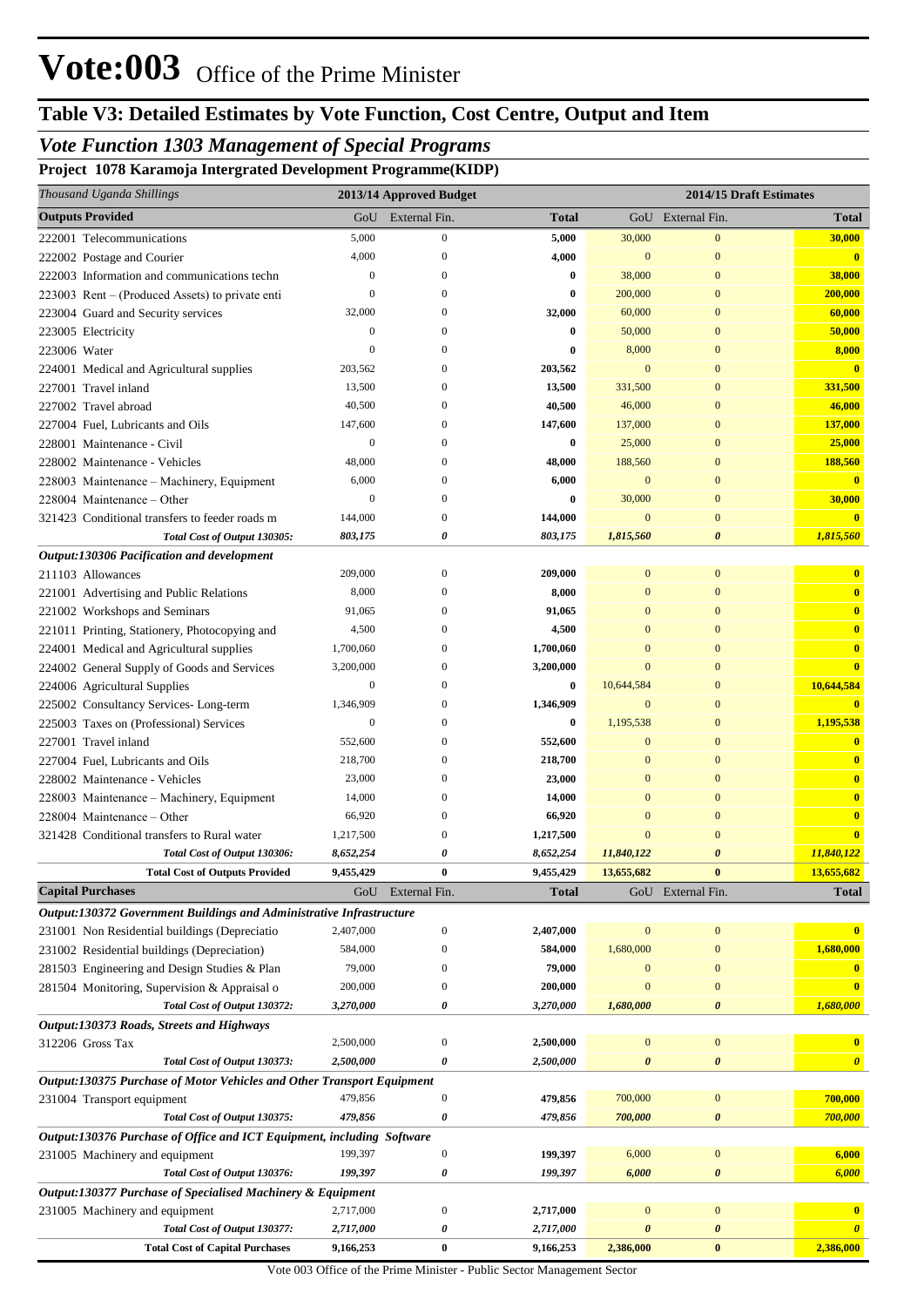## *Vote Function 1303 Management of Special Programs*

#### **Project 1078 Karamoja Intergrated Development Programme(KIDP)**

| Thousand Uganda Shillings                | 2013/14 Approved Budget |  |            | 2014/15 Draft Estimates |  |            |
|------------------------------------------|-------------------------|--|------------|-------------------------|--|------------|
| <b>Total Project 1078</b>                | 18,621,682              |  | 18.621.682 | 16,041,682              |  | 16,041,682 |
| <b>Total Excluding Taxes and Arrears</b> | 16.121.682              |  | 16.121.682 | 16,041,682              |  | 16,041,682 |

#### **Project 1112 Monitoring and Evaluation PRDP**

| Thousand Uganda Shillings                                      | 2014/15 Draft Estimates<br>2013/14 Approved Budget |               |              |              |                       |              |  |  |
|----------------------------------------------------------------|----------------------------------------------------|---------------|--------------|--------------|-----------------------|--------------|--|--|
| <b>Outputs Provided</b>                                        | GoU                                                | External Fin. | <b>Total</b> |              | GoU External Fin.     | <b>Total</b> |  |  |
| Output:130301 Implementation of PRDP coordinated and monitored |                                                    |               |              |              |                       |              |  |  |
| 211102 Contract Staff Salaries (Incl. Casuals, T               | 167,049                                            | $\mathbf{0}$  | 167,049      | 216,000      | $\mathbf{0}$          | 216,000      |  |  |
| 211103 Allowances                                              | 167,296                                            | $\theta$      | 167,296      | 100,000      | $\mathbf{0}$          | 100,000      |  |  |
| 221001 Advertising and Public Relations                        | $\Omega$                                           | 0             | 0            | 100,000      | $\mathbf{0}$          | 100,000      |  |  |
| 221002 Workshops and Seminars                                  | 213,018                                            | 0             | 213,018      | 200,000      | $\Omega$              | 200,000      |  |  |
| 221005 Hire of Venue (chairs, projector, etc)                  | $\theta$                                           | $\Omega$      | 0            | 50,000       | $\mathbf{0}$          | 50,000       |  |  |
| 221007 Books, Periodicals & Newspapers                         | $\Omega$                                           | $\Omega$      | 0            | 40,000       | $\mathbf{0}$          | 40,000       |  |  |
| 221008 Computer supplies and Information Tec                   | 50,000                                             | $\Omega$      | 50,000       | 50,000       | $\mathbf{0}$          | 50,000       |  |  |
| 221011 Printing, Stationery, Photocopying and                  | 270,000                                            | 0             | 270,000      | 200,000      | $\mathbf{0}$          | 200,000      |  |  |
| 222001 Telecommunications                                      | $\Omega$                                           | $\Omega$      | 0            | 10,000       | $\mathbf{0}$          | 10,000       |  |  |
| 227001 Travel inland                                           | 180,000                                            | $\Omega$      | 180,000      | 300,000      | $\mathbf{0}$          | 300,000      |  |  |
| 227004 Fuel, Lubricants and Oils                               | 90,000                                             | $\Omega$      | 90,000       | 64,000       | $\Omega$              | 64,000       |  |  |
| 228002 Maintenance - Vehicles                                  | 200,000                                            | $\mathbf{0}$  | 200,000      | 77,362       | $\mathbf{0}$          | 77,362       |  |  |
| Conditional transfers to feeder roads m<br>321423              | 100,000                                            | $\mathbf{0}$  | 100.000      | $\mathbf{0}$ | $\mathbf{0}$          | $\mathbf{0}$ |  |  |
| Total Cost of Output 130301:                                   | 1,437,362                                          | 0             | 1,437,362    | 1,407,362    | $\boldsymbol{\theta}$ | 1,407,362    |  |  |
| <b>Total Cost of Outputs Provided</b>                          | 1,437,362                                          | $\bf{0}$      | 1,437,362    | 1,407,362    | $\bf{0}$              | 1,407,362    |  |  |
| <b>Total Project 1112</b>                                      | 1,437,362                                          | $\bf{0}$      | 1,437,362    | 1,407,362    | $\bf{0}$              | 1,407,362    |  |  |
| <b>Total Excluding Taxes and Arrears</b>                       | 1,437,362                                          | 0             | 1,437,362    | 1,407,362    | $\theta$              | 1,407,362    |  |  |

#### **Project 1113 NUSAF2**

| Thousand Uganda Shillings                                      | 2013/14 Approved Budget |                   |              | 2014/15 Draft Estimates |                   |                         |
|----------------------------------------------------------------|-------------------------|-------------------|--------------|-------------------------|-------------------|-------------------------|
| <b>Outputs Provided</b>                                        |                         | GoU External Fin. | <b>Total</b> |                         | GoU External Fin. | <b>Total</b>            |
| Output:130301 Implementation of PRDP coordinated and monitored |                         |                   |              |                         |                   |                         |
| 211102 Contract Staff Salaries (Incl. Casuals, T               | $\boldsymbol{0}$        | 4,926,005         | 4,926,005    | $\overline{0}$          | 3,751,834         | 3,751,834               |
| 211103 Allowances                                              | $\mathbf{0}$            | 219,283           | 219,283      | $\bf{0}$                | 246,368           | 246,368                 |
| 212101 Social Security Contributions                           | $\boldsymbol{0}$        | 771,431           | 771,431      | $\mathbf{0}$            | $\overline{0}$    | $\bf{0}$                |
| 212201 Social Security Contributions                           | $\mathbf{0}$            | $\theta$          | $\bf{0}$     | $\overline{0}$          | 416,871           | 416,871                 |
| 213001 Medical expenses (To employees)                         | $\mathbf{0}$            | 256,074           | 256,074      | $\overline{0}$          | $\overline{0}$    | $\mathbf{0}$            |
| 213004 Gratuity Expenses                                       | $\mathbf{0}$            | 1,316,584         | 1,316,584    | $\mathbf{0}$            | 1,389,568         | 1,389,568               |
| 221001 Advertising and Public Relations                        | $\mathbf{0}$            | $\overline{0}$    | $\bf{0}$     | $\overline{0}$          | 25,000            | 25,000                  |
| 221002 Workshops and Seminars                                  | $\mathbf{0}$            | $\theta$          | 0            | $\mathbf{0}$            | 40,080            | 40,080                  |
| 221004 Recruitment Expenses                                    | $\mathbf{0}$            | 15,000            | 15,000       | $\mathbf{0}$            | $\mathbf{0}$      | $\overline{\mathbf{0}}$ |
| 221008 Computer supplies and Information Tec                   | $\boldsymbol{0}$        | 400,819           | 400,819      | $\mathbf{0}$            | 4,500             | 4,500                   |
| 221009 Welfare and Entertainment                               | $\mathbf{0}$            | $\theta$          | $\bf{0}$     | $\overline{0}$          | 26,869            | 26,869                  |
| 221010 Special Meals and Drinks                                | $\mathbf{0}$            | 30,000            | 30,000       | $\overline{0}$          | $\mathbf{0}$      | $\mathbf{0}$            |
| 221011 Printing, Stationery, Photocopying and                  | $\boldsymbol{0}$        | $\theta$          | $\bf{0}$     | $\mathbf{0}$            | 31,000            | 31,000                  |
| 221012 Small Office Equipment                                  | $\mathbf{0}$            | 86,437            | 86,437       | $\overline{0}$          | $\mathbf{0}$      | $\mathbf{0}$            |
| 221014 Bank Charges and other Bank related c                   | $\boldsymbol{0}$        | 15,000            | 15,000       | $\overline{0}$          | $\overline{0}$    | $\bf{0}$                |
| 221017 Subscriptions                                           | $\mathbf{0}$            | 10,000            | 10,000       | $\mathbf{0}$            | 7,002             | 7,002                   |
| 222001 Telecommunications                                      | $\mathbf{0}$            | 91,290            | 91,290       | $\mathbf{0}$            | 35,010            | 35,010                  |
| 222002 Postage and Courier                                     | $\mathbf{0}$            | 10,200            | 10,200       | $\mathbf{0}$            | $\mathbf{0}$      | $\overline{\mathbf{0}}$ |
| 222003 Information and communications techn                    | $\mathbf{0}$            | $\theta$          | $\bf{0}$     | $\overline{0}$          | 114,293           | 114,293                 |
| 223003 Rent – (Produced Assets) to private enti                | $\mathbf{0}$            | 330,000           | 330,000      | $\overline{0}$          | 285,682           | 285,682                 |
| 223005 Electricity                                             | $\mathbf{0}$            | 22,200            | 22,200       | $\mathbf{0}$            | 10,078            | 10,078                  |
| 223006 Water                                                   | $\boldsymbol{0}$        | 3,600             | 3,600        | $\mathbf{0}$            | 5,000             | 5,000                   |
| 225001 Consultancy Services- Short term                        | $\boldsymbol{0}$        | 1,021,490         | 1,021,490    | $\mathbf{0}$            | $\mathbf{0}$      | $\bf{0}$                |
| 225002 Consultancy Services-Long-term                          | $\boldsymbol{0}$        | $\theta$          | $\bf{0}$     | $\mathbf{0}$            | 2,311,893         | 2,311,893               |
| 227001 Travel inland                                           | $\boldsymbol{0}$        | 100,000           | 100,000      | $\mathbf{0}$            | 12,672            | 12,672                  |
| 227002 Travel abroad                                           | $\mathbf{0}$            | 25,000            | 25,000       | $\mathbf{0}$            | $\mathbf{0}$      | $\bf{0}$                |
| 227003 Carriage, Haulage, Freight and transpor                 | $\boldsymbol{0}$        | 25,200            | 25,200       | $\mathbf{0}$            | $\overline{0}$    | $\mathbf{0}$            |
| 227004 Fuel, Lubricants and Oils                               | $\mathbf{0}$            | 46,500            | 46,500       | $\mathbf{0}$            | 35,010            | 35,010                  |

Vote 003 Office of the Prime Minister - Public Sector Management Sector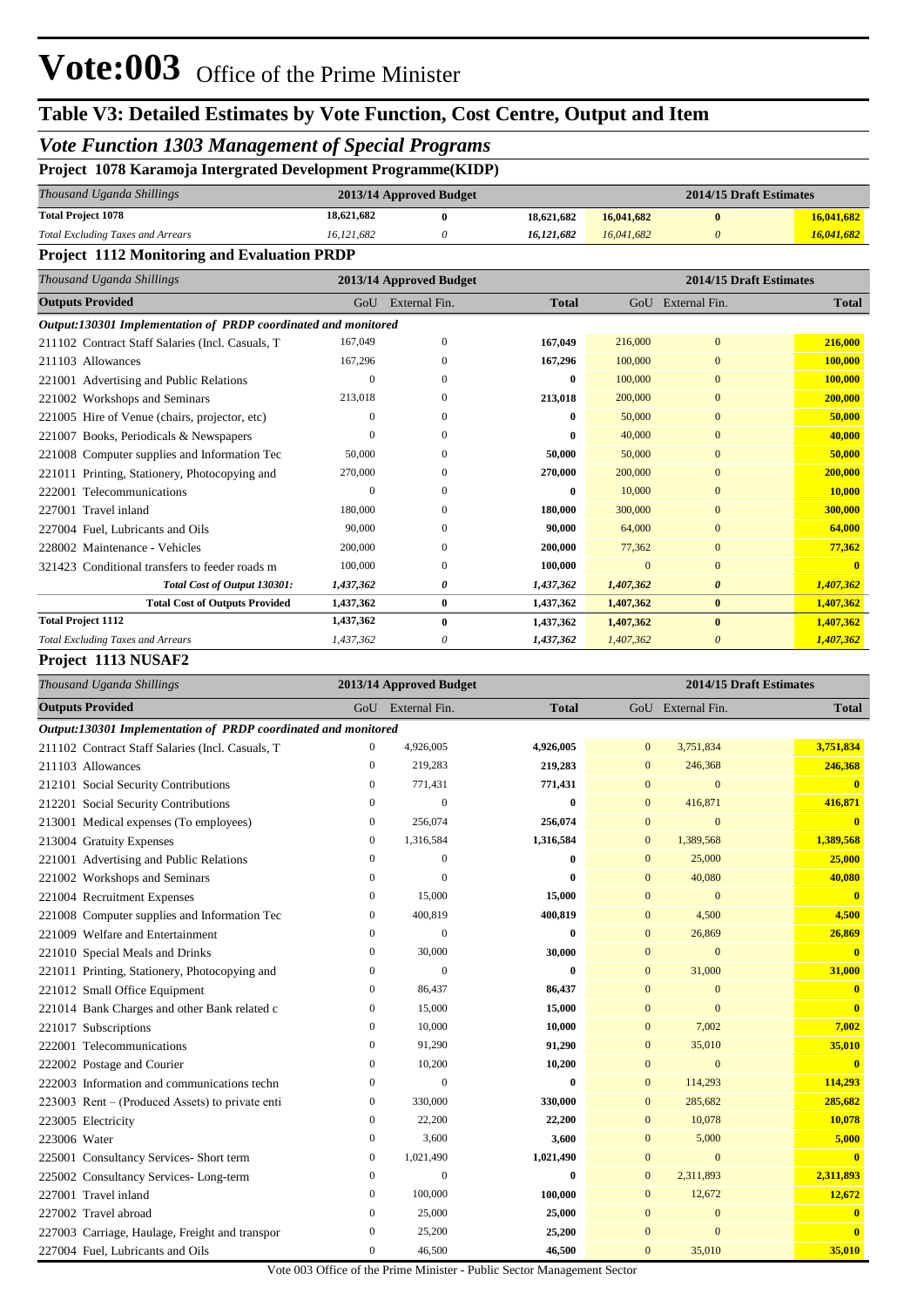## *Vote Function 1303 Management of Special Programs*

### **Project 1113 NUSAF2**

| Thousand Uganda Shillings                          | 2013/14 Approved Budget |               |              | 2014/15 Draft Estimates |               |          |              |
|----------------------------------------------------|-------------------------|---------------|--------------|-------------------------|---------------|----------|--------------|
| <b>Outputs Provided</b>                            | GoU                     | External Fin. | <b>Total</b> | GoU                     | External Fin. |          | <b>Total</b> |
| 228002 Maintenance - Vehicles                      | 0                       | 244,800       | 244,800      | $\mathbf{0}$            | 124,840       |          | 124,840      |
| $228004$ Maintenance – Other                       | $\mathbf{0}$            | 73,832        | 73,832       | $\mathbf{0}$            | $\mathbf{0}$  |          | $\mathbf{0}$ |
| Total Cost of Output 130301:                       | 0                       | 10,040,745    | 10,040,745   | $\boldsymbol{\theta}$   | 8,873,570     |          | 8,873,570    |
| <b>Total Cost of Outputs Provided</b>              | $\bf{0}$                | 10,040,745    | 10,040,745   | $\bf{0}$                | 8,873,570     |          | 8,873,570    |
| <b>Outputs Funded</b>                              | GoU                     | External Fin. | <b>Total</b> | GoU                     | External Fin. |          | <b>Total</b> |
| <b>Output:130351 Transfers to Government units</b> |                         |               |              |                         |               |          |              |
| 263101 LG Conditional grants                       | $\mathbf{0}$            | 31,608,175    | 31,608,175   | $\overline{0}$          | 44,866,430    |          | 44,866,430   |
| o/w Transfer of funds to community sub projects    | 0                       | 0             | 0            |                         | 44,866,430    | $\theta$ | 44,866,430   |
| Total Cost of Output 130351:                       | 0                       | 31,608,175    | 31,608,175   | $\boldsymbol{\theta}$   | 44,866,430    |          | 44,866,430   |
| <b>Total Cost of Outputs Funded</b>                | 0                       | 31,608,175    | 31,608,175   | $\bf{0}$                | 44,866,430    |          | 44,866,430   |
| <b>Total Project 1113</b>                          | $\bf{0}$                | 41,648,920    | 41,648,920   | $\bf{0}$                | 53,740,000    |          | 53,740,000   |
| <b>Total Excluding Taxes and Arrears</b>           | 0                       | 41,648,920    | 41,648,920   | $\theta$                | 53,740,000    |          | 53,740,000   |

#### **Project 1153 Karamoja Livelihoods Program (KALIP)**

| Thousand Uganda Shillings                                      | 2013/14 Approved Budget |                  |              |                  | 2014/15 Draft Estimates |                         |  |
|----------------------------------------------------------------|-------------------------|------------------|--------------|------------------|-------------------------|-------------------------|--|
| <b>Outputs Provided</b>                                        | GoU                     | External Fin.    | <b>Total</b> |                  | GoU External Fin.       | <b>Total</b>            |  |
| Output:130301 Implementation of PRDP coordinated and monitored |                         |                  |              |                  |                         |                         |  |
| 211102 Contract Staff Salaries (Incl. Casuals, T               | $\boldsymbol{0}$        | 800,763          | 800,763      | $\mathbf{0}$     | 271,746                 | 271,746                 |  |
| 211103 Allowances                                              | $\mathbf{0}$            | 124,848          | 124,848      | $\mathbf{0}$     | 105,000                 | 105,000                 |  |
| 212101 Social Security Contributions                           | $\overline{0}$          | 85,000           | 85,000       | $\mathbf{0}$     | $\mathbf{0}$            | $\mathbf{0}$            |  |
| 212201 Social Security Contributions                           | $\mathbf{0}$            | $\theta$         | $\bf{0}$     | $\overline{0}$   | 27,175                  | 27,175                  |  |
| 213001 Medical expenses (To employees)                         | $\boldsymbol{0}$        | 24,700           | 24,700       | $\mathbf{0}$     | $\boldsymbol{0}$        | $\mathbf{0}$            |  |
| 221001 Advertising and Public Relations                        | $\boldsymbol{0}$        | 82,500           | 82,500       | $\mathbf{0}$     | $\mathbf{0}$            | $\mathbf{0}$            |  |
| 221002 Workshops and Seminars                                  | $\mathbf{0}$            | 182,150          | 182,150      | $\mathbf{0}$     | 26,696                  | 26,696                  |  |
| 221003 Staff Training                                          | $\mathbf{0}$            | 45,000           | 45,000       | $\mathbf{0}$     | $\overline{0}$          | $\bf{0}$                |  |
| 221004 Recruitment Expenses                                    | $\mathbf{0}$            | 24,000           | 24,000       | $\overline{0}$   | $\overline{0}$          | $\mathbf{0}$            |  |
| 221007 Books, Periodicals & Newspapers                         | $\overline{0}$          | 4,320            | 4,320        | $\overline{0}$   | $\overline{0}$          | $\bf{0}$                |  |
| 221008 Computer supplies and Information Tec                   | $\boldsymbol{0}$        | 36,830           | 36,830       | $\mathbf{0}$     | $\boldsymbol{0}$        | $\bf{0}$                |  |
| 221009 Welfare and Entertainment                               | $\mathbf{0}$            | 8,000            | 8,000        | $\mathbf{0}$     | $\overline{0}$          | $\overline{\mathbf{0}}$ |  |
| 221011 Printing, Stationery, Photocopying and                  | $\boldsymbol{0}$        | 59,750           | 59,750       | $\mathbf{0}$     | 25,000                  | 25,000                  |  |
| 221012 Small Office Equipment                                  | $\mathbf{0}$            | 2,895            | 2,895        | $\overline{0}$   | $\overline{0}$          | $\mathbf{0}$            |  |
| 221014 Bank Charges and other Bank related c                   | $\mathbf{0}$            | 4,500            | 4,500        | $\overline{0}$   | 1,500                   | 1,500                   |  |
| 222001 Telecommunications                                      | $\boldsymbol{0}$        | 16,900           | 16,900       | $\boldsymbol{0}$ | 15,000                  | 15,000                  |  |
| 222002 Postage and Courier                                     | $\boldsymbol{0}$        | 750              | 750          | $\mathbf{0}$     | $\mathbf{0}$            | $\bf{0}$                |  |
| 222003 Information and communications techn                    | $\mathbf{0}$            | 39,000           | 39,000       | $\mathbf{0}$     | $\mathbf{0}$            | $\mathbf{0}$            |  |
| 223004 Guard and Security services                             | $\mathbf{0}$            | 12,400           | 12,400       | $\mathbf{0}$     | 1,550                   | 1,550                   |  |
| 223005 Electricity                                             | $\mathbf{0}$            | 5,400            | 5,400        | $\overline{0}$   | 1,000                   | 1,000                   |  |
| 223006 Water                                                   | $\mathbf{0}$            | 2,400            | 2,400        | $\overline{0}$   | $\mathbf{0}$            | $\bf{0}$                |  |
| 224002 General Supply of Goods and Services                    | $\boldsymbol{0}$        | 68,456           | 68,456       | $\mathbf{0}$     | $\mathbf{0}$            | $\mathbf{0}$            |  |
| 225001 Consultancy Services- Short term                        | $\mathbf{0}$            | $\mathbf{0}$     | $\bf{0}$     | $\mathbf{0}$     | 50,000                  | 50,000                  |  |
| 226001 Insurances                                              | $\mathbf{0}$            | 47,209           | 47,209       | $\mathbf{0}$     | 25,000                  | 25,000                  |  |
| 227001 Travel inland                                           | $\overline{0}$          | $\mathbf{0}$     | $\bf{0}$     | $\overline{0}$   | 60,000                  | 60,000                  |  |
| 227004 Fuel, Lubricants and Oils                               | $\boldsymbol{0}$        | 125,455          | 125,455      | $\mathbf{0}$     | 35,000                  | 35,000                  |  |
| 228001 Maintenance - Civil                                     | $\mathbf{0}$            | 65,886           | 65,886       | $\overline{0}$   | $\overline{0}$          | $\bf{0}$                |  |
| 228002 Maintenance - Vehicles                                  | $\boldsymbol{0}$        | 125,455          | 125,455      | $\mathbf{0}$     | 35,000                  | 35,000                  |  |
| 228003 Maintenance – Machinery, Equipment                      | $\mathbf{0}$            | 51,955           | 51,955       | $\mathbf{0}$     | $\mathbf{0}$            | $\bf{0}$                |  |
| 228004 Maintenance – Other                                     | $\mathbf{0}$            | 8,250            | 8,250        | $\overline{0}$   | $\overline{0}$          | $\bf{0}$                |  |
| 321423 Conditional transfers to feeder roads m                 | $\boldsymbol{0}$        | 182,150          | 182,150      | $\mathbf{0}$     | $\mathbf{0}$            | $\bf{0}$                |  |
| 321427 Conditional transfers to PAF monitorin                  | $\boldsymbol{0}$        | 387,500          | 387,500      | $\mathbf{0}$     | $\overline{0}$          | $\bf{0}$                |  |
| Total Cost of Output 130301:                                   | $\pmb{\theta}$          | 2,624,421        | 2,624,421    | $\theta$         | 679,667                 | 679,667                 |  |
| Output:130306 Pacification and development                     |                         |                  |              |                  |                         |                         |  |
| 224006 Agricultural Supplies                                   | $\boldsymbol{0}$        | $\boldsymbol{0}$ | $\bf{0}$     | $\overline{0}$   | 420,000                 | 420,000                 |  |
| 321428 Conditional transfers to Rural water                    | $\boldsymbol{0}$        | 8,852,269        | 8,852,269    | $\mathbf{0}$     | $\mathbf{0}$            | $\bf{0}$                |  |
| 321434 Conditional transfers to community dev                  | $\boldsymbol{0}$        | 758,575          | 758,575      | $\overline{0}$   | $\overline{0}$          | $\mathbf{0}$            |  |
| Total Cost of Output 130306:                                   | $\boldsymbol{\theta}$   | 9,610,844        | 9,610,844    | $\theta$         | 420,000                 | 420,000                 |  |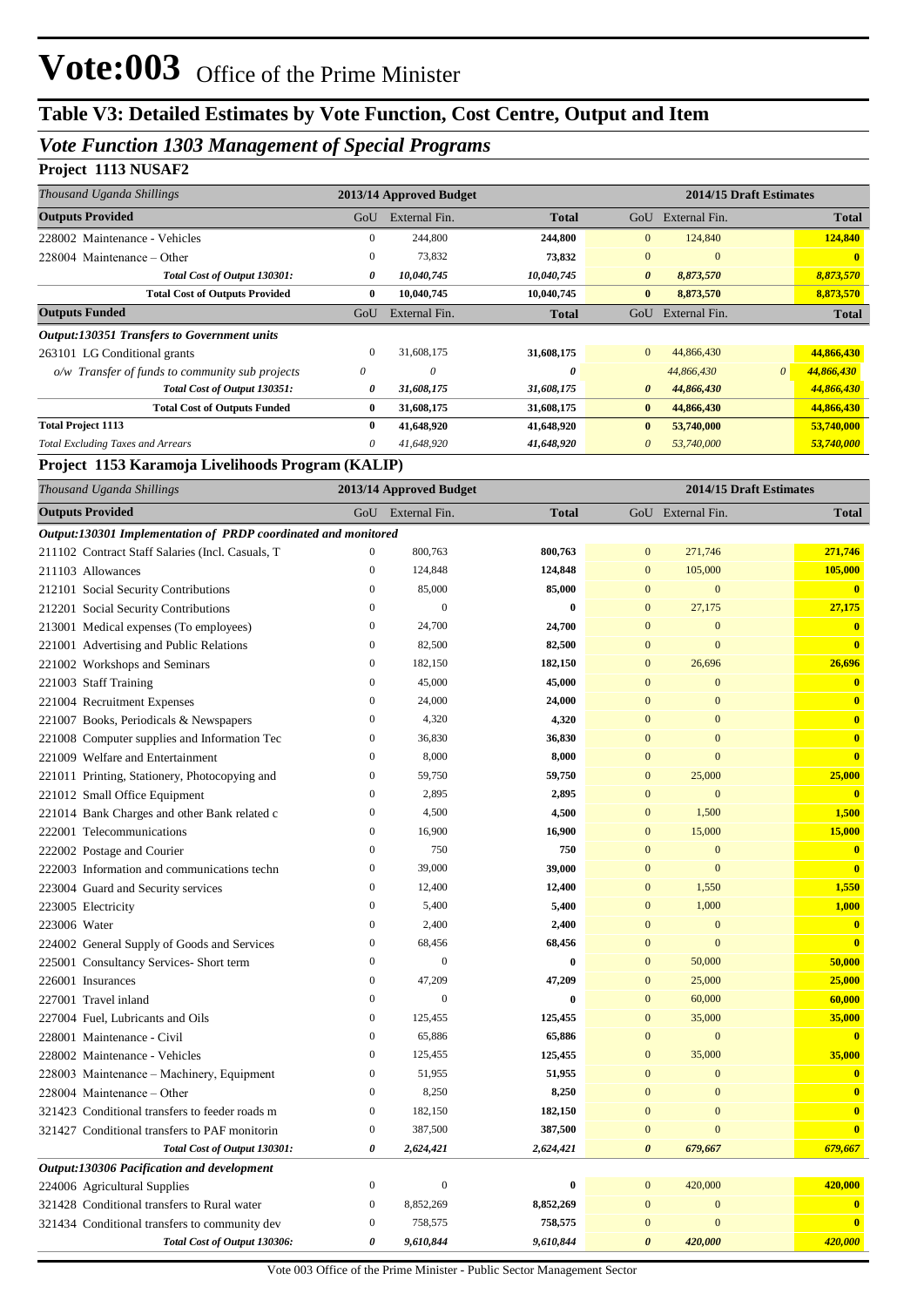## *Vote Function 1303 Management of Special Programs*

**Project 1153 Karamoja Livelihoods Program (KALIP)**

|                                                                        | -         |                         |              |                         |                       |                       |  |
|------------------------------------------------------------------------|-----------|-------------------------|--------------|-------------------------|-----------------------|-----------------------|--|
| Thousand Uganda Shillings                                              |           | 2013/14 Approved Budget |              | 2014/15 Draft Estimates |                       |                       |  |
| <b>Outputs Provided</b>                                                | GoU       | External Fin.           | <b>Total</b> | GoU                     | External Fin.         | <b>Total</b>          |  |
| <b>Total Cost of Outputs Provided</b>                                  | $\bf{0}$  | 12,235,265              | 12,235,265   | $\mathbf{0}$            | 1,099,667             | 1,099,667             |  |
| <b>Capital Purchases</b>                                               | GoU       | External Fin.           | <b>Total</b> | GoU                     | External Fin.         | <b>Total</b>          |  |
| <b>Output:130371 Acquisition of Land by Government</b>                 |           |                         |              |                         |                       |                       |  |
| 312206 Gross Tax                                                       | 2,500,000 | $\mathbf{0}$            | 2,500,000    | $\mathbf{0}$            | $\overline{0}$        | $\mathbf{0}$          |  |
| Total Cost of Output 130371:                                           | 2,500,000 | 0                       | 2,500,000    | $\boldsymbol{\theta}$   | $\boldsymbol{\theta}$ | $\boldsymbol{\theta}$ |  |
| Output:130372 Government Buildings and Administrative Infrastructure   |           |                         |              |                         |                       |                       |  |
| 231001 Non Residential buildings (Depreciatio                          | 0         | 877,968                 | 877,968      | $\overline{0}$          | 350,000               | 350,000               |  |
| Total Cost of Output 130372:                                           | 0         | 877,968                 | 877,968      | $\theta$                | 350,000               | 350,000               |  |
| Output:130376 Purchase of Office and ICT Equipment, including Software |           |                         |              |                         |                       |                       |  |
| 231005 Machinery and equipment                                         | $\Omega$  | 596,840                 | 596,840      | $\overline{0}$          | 130,333               | 130,333               |  |
| Total Cost of Output 130376:                                           | 0         | 596,840                 | 596,840      | $\theta$                | 130,333               | 130,333               |  |
| <b>Total Cost of Capital Purchases</b>                                 | 2,500,000 | 1,474,808               | 3,974,808    | $\bf{0}$                | 480,333               | 480,333               |  |
| <b>Total Project 1153</b>                                              | 2,500,000 | 13,710,073              | 16,210,073   | $\bf{0}$                | 1,580,000             | 1,580,000             |  |
| <b>Total Excluding Taxes and Arrears</b>                               | 0         | 13,710,073              | 13,710,073   | $\theta$                | 1,580,000             | 1,580,000             |  |

#### **Project 1154 Agriculture Livelihoods Recovery Program (ALREP)**

| Thousand Uganda Shillings                                      |                  | 2013/14 Approved Budget |              | 2014/15 Draft Estimates |                   |                         |
|----------------------------------------------------------------|------------------|-------------------------|--------------|-------------------------|-------------------|-------------------------|
| <b>Outputs Provided</b>                                        |                  | GoU External Fin.       | <b>Total</b> |                         | GoU External Fin. | <b>Total</b>            |
| Output:130301 Implementation of PRDP coordinated and monitored |                  |                         |              |                         |                   |                         |
| 211102 Contract Staff Salaries (Incl. Casuals, T               | $\mathbf{0}$     | 1,034,233               | 1,034,233    | $\mathbf{0}$            | 465,000           | 465,000                 |
| 211103 Allowances                                              | $\mathbf{0}$     | 119,840                 | 119,840      | $\boldsymbol{0}$        | $\mathbf{0}$      | $\mathbf{0}$            |
| 221001 Advertising and Public Relations                        | $\overline{0}$   | 15,890                  | 15,890       | $\mathbf{0}$            | $\overline{0}$    | $\mathbf{0}$            |
| 221002 Workshops and Seminars                                  | $\boldsymbol{0}$ | 123,149                 | 123,149      | $\mathbf{0}$            | 109,212           | 109,212                 |
| 221003 Staff Training                                          | $\overline{0}$   | 49,800                  | 49,800       | $\mathbf{0}$            | $\overline{0}$    | $\bf{0}$                |
| 221004 Recruitment Expenses                                    | $\boldsymbol{0}$ | 5,000                   | 5,000        | $\mathbf{0}$            | $\mathbf{0}$      | $\mathbf{0}$            |
| 221007 Books, Periodicals & Newspapers                         | $\mathbf{0}$     | 2,160                   | 2,160        | $\mathbf{0}$            | 500               | 500                     |
| 221008 Computer supplies and Information Tec                   | $\mathbf{0}$     | 34,960                  | 34,960       | $\mathbf{0}$            | 6,000             | 6,000                   |
| 221009 Welfare and Entertainment                               | $\mathbf{0}$     | 13,200                  | 13,200       | $\mathbf{0}$            | $\mathbf{0}$      | $\mathbf{0}$            |
| 221011 Printing, Stationery, Photocopying and                  | $\overline{0}$   | 47,500                  | 47,500       | $\mathbf{0}$            | 35,000            | 35,000                  |
| 221012 Small Office Equipment                                  | $\boldsymbol{0}$ | 15,250                  | 15,250       | $\mathbf{0}$            | $\boldsymbol{0}$  | $\mathbf{0}$            |
| 221014 Bank Charges and other Bank related c                   | $\overline{0}$   | 4,500                   | 4,500        | $\mathbf{0}$            | 1,550             | 1,550                   |
| 222001 Telecommunications                                      | $\boldsymbol{0}$ | 13,800                  | 13,800       | $\mathbf{0}$            | 1,600             | 1,600                   |
| 222002 Postage and Courier                                     | $\overline{0}$   | 460                     | 460          | $\mathbf{0}$            | 450               | 450                     |
| 222003 Information and communications techn                    | $\boldsymbol{0}$ | $\mathbf{0}$            | $\bf{0}$     | $\mathbf{0}$            | 6,000             | 6,000                   |
| 223004 Guard and Security services                             | $\mathbf{0}$     | 13,500                  | 13,500       | $\mathbf{0}$            | 4,000             | 4,000                   |
| 223005 Electricity                                             | $\boldsymbol{0}$ | 3,750                   | 3,750        | $\mathbf{0}$            | 800               | 800                     |
| 223006 Water                                                   | $\mathbf{0}$     | 3,220                   | 3,220        | $\overline{0}$          | $\bf{0}$          | $\mathbf{0}$            |
| 224002 General Supply of Goods and Services                    | $\mathbf{0}$     | 52,800                  | 52,800       | $\mathbf{0}$            | $\mathbf{0}$      | $\mathbf{0}$            |
| 224006 Agricultural Supplies                                   | $\mathbf{0}$     | $\boldsymbol{0}$        | $\bf{0}$     | $\mathbf{0}$            | 55,000            | 55,000                  |
| 225001 Consultancy Services- Short term                        | $\overline{0}$   | $\overline{0}$          | $\bf{0}$     | $\overline{0}$          | 35,000            | 35,000                  |
| 226001 Insurances                                              | $\boldsymbol{0}$ | 54,908                  | 54,908       | $\mathbf{0}$            | 30,000            | 30,000                  |
| 227001 Travel inland                                           | $\overline{0}$   | $\overline{0}$          | $\mathbf{0}$ | $\overline{0}$          | 65,000            | 65,000                  |
| 227004 Fuel, Lubricants and Oils                               | $\boldsymbol{0}$ | 125,104                 | 125,104      | $\mathbf{0}$            | 45,000            | 45,000                  |
| 228001 Maintenance - Civil                                     | $\mathbf{0}$     | 22,500                  | 22,500       | $\mathbf{0}$            | $\mathbf{0}$      | $\overline{\mathbf{0}}$ |
| 228002 Maintenance - Vehicles                                  | $\boldsymbol{0}$ | 125,104                 | 125,104      | $\mathbf{0}$            | 45,000            | 45,000                  |
| 228003 Maintenance – Machinery, Equipment                      | $\mathbf{0}$     | $\overline{0}$          | $\bf{0}$     | $\mathbf{0}$            | 15,000            | 15,000                  |
| 228004 Maintenance - Other                                     | $\boldsymbol{0}$ | 20,000                  | 20,000       | $\mathbf{0}$            | $\mathbf{0}$      | $\overline{\mathbf{0}}$ |
| 321427 Conditional transfers to PAF monitorin                  | $\mathbf{0}$     | 323,194                 | 323,194      | $\overline{0}$          | $\mathbf{0}$      | $\overline{\mathbf{0}}$ |
| 321449 Conditional Transfers to Sanitation &                   | $\boldsymbol{0}$ | 33,750                  | 33,750       | $\mathbf{0}$            | $\overline{0}$    | $\mathbf{0}$            |
| Total Cost of Output 130301:                                   | 0                | 2,257,572               | 2,257,572    | 0                       | 920,112           | 920,112                 |
| Output:130306 Pacification and development                     |                  |                         |              |                         |                   |                         |
| 224006 Agricultural Supplies                                   | $\boldsymbol{0}$ | $\boldsymbol{0}$        | $\bf{0}$     | $\mathbf{0}$            | 366,205           | 366,205                 |
| 321434 Conditional transfers to community dev                  | $\boldsymbol{0}$ | 4,025,735               | 4,025,735    | $\mathbf{0}$            | $\mathbf{0}$      | $\mathbf{0}$            |
| Total Cost of Output 130306:                                   | 0                | 4,025,735               | 4,025,735    | $\boldsymbol{\theta}$   | 366,205           | 366,205                 |
| <b>Total Cost of Outputs Provided</b>                          | $\bf{0}$         | 6,283,307               | 6,283,307    | $\mathbf{0}$            | 1,286,317         | 1,286,317               |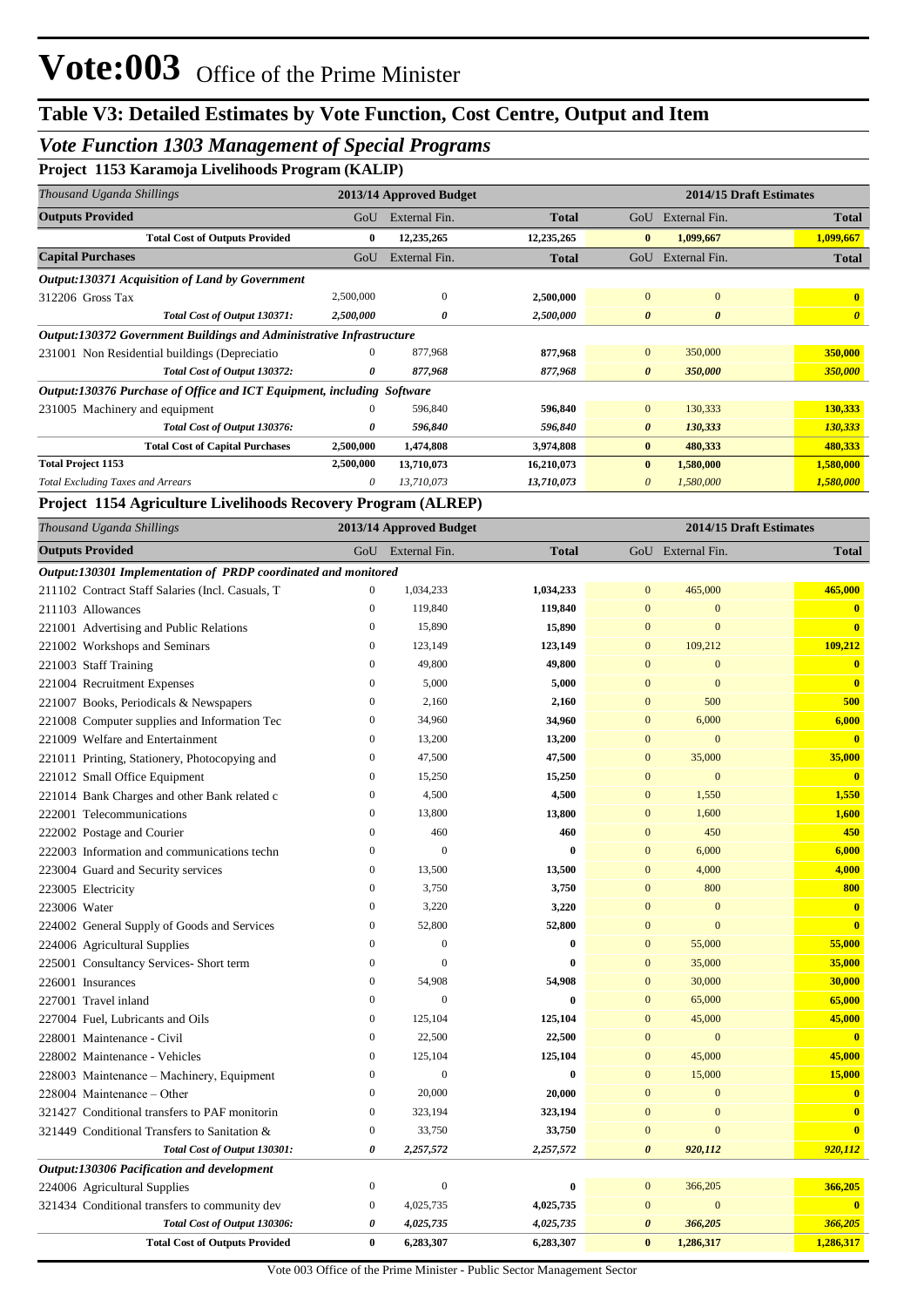## *Vote Function 1303 Management of Special Programs*

### **Project 1154 Agriculture Livelihoods Recovery Program (ALREP)**

| Thousand Uganda Shillings                                                   | 2013/14 Approved Budget |               |              | 2014/15 Draft Estimates |               |              |
|-----------------------------------------------------------------------------|-------------------------|---------------|--------------|-------------------------|---------------|--------------|
| <b>Capital Purchases</b>                                                    | GoU                     | External Fin. | <b>Total</b> | GoU                     | External Fin. | <b>Total</b> |
| <b>Output:130372 Government Buildings and Administrative Infrastructure</b> |                         |               |              |                         |               |              |
| 231001 Non Residential buildings (Depreciatio                               | 0                       | 4,298,964     | 4,298,964    | $\overline{0}$          | 1,275,232     | 1,275,232    |
| Total Cost of Output 130372:                                                | 0                       | 4,298,964     | 4,298,964    | $\boldsymbol{\theta}$   | 1,275,232     | 1,275,232    |
| Output:130376 Purchase of Office and ICT Equipment, including Software      |                         |               |              |                         |               |              |
| 231005 Machinery and equipment                                              | 0                       | 2,295,203     | 2,295,203    | $\mathbf{0}$            | 258.451       | 258,451      |
| 312206 Gross Tax                                                            | 3,720,000               | $\mathbf{0}$  | 3,720,000    | $\mathbf{0}$            | $\Omega$      |              |
| Total Cost of Output 130376:                                                | 3,720,000               | 2,295,203     | 6,015,203    | $\boldsymbol{\theta}$   | 258,451       | 258,451      |
| <b>Total Cost of Capital Purchases</b>                                      | 3,720,000               | 6,594,167     | 10,314,167   | $\mathbf{0}$            | 1,533,683     | 1,533,683    |
| <b>Total Project 1154</b>                                                   | 3,720,000               | 12,877,474    | 16,597,474   | $\bf{0}$                | 2,820,000     | 2,820,000    |
| <b>Total Excluding Taxes and Arrears</b>                                    | 0                       | 12,877,474    | 12,877,474   | $\theta$                | 2,820,000     | 2,820,000    |

#### **Project 1251 Support to Teso Development**

| Thousand Uganda Shillings                                               |                  | 2013/14 Approved Budget |              |                       | 2014/15 Draft Estimates |                         |
|-------------------------------------------------------------------------|------------------|-------------------------|--------------|-----------------------|-------------------------|-------------------------|
| <b>Outputs Provided</b>                                                 | GoU              | External Fin.           | <b>Total</b> |                       | GoU External Fin.       | <b>Total</b>            |
| Output:130301 Implementation of PRDP coordinated and monitored          |                  |                         |              |                       |                         |                         |
| 211102 Contract Staff Salaries (Incl. Casuals, T                        | $\boldsymbol{0}$ | $\mathbf{0}$            | $\bf{0}$     | 40,000                | $\mathbf{0}$            | 40,000                  |
| 211103 Allowances                                                       | 80,302           | $\mathbf{0}$            | 80,302       | 50,000                | $\mathbf{0}$            | 50,000                  |
| 221001 Advertising and Public Relations                                 | 10,000           | $\boldsymbol{0}$        | 10,000       | 30,000                | $\bf{0}$                | 30,000                  |
| 221002 Workshops and Seminars                                           | 53,254           | $\mathbf{0}$            | 53,254       | 200,000               | $\bf{0}$                | 200,000                 |
| 221003 Staff Training                                                   | $\boldsymbol{0}$ | $\theta$                | $\bf{0}$     | 10,000                | $\bf{0}$                | 10,000                  |
| 221007 Books, Periodicals & Newspapers                                  | 8,000            | $\theta$                | 8,000        | $\bf{0}$              | $\bf{0}$                | $\bf{0}$                |
| 221008 Computer supplies and Information Tec                            | 50,000           | $\boldsymbol{0}$        | 50,000       | $\bf{0}$              | $\bf{0}$                | $\mathbf{0}$            |
| 221011 Printing, Stationery, Photocopying and                           | 18,000           | $\mathbf{0}$            | 18,000       | $\bf{0}$              | $\bf{0}$                | $\overline{\mathbf{0}}$ |
| 221012 Small Office Equipment                                           | 5,000            | $\mathbf{0}$            | 5,000        | $\bf{0}$              | $\bf{0}$                | $\overline{\mathbf{0}}$ |
| 222001 Telecommunications                                               | 39,000           | $\mathbf{0}$            | 39,000       | $\bf{0}$              | $\bf{0}$                | $\bf{0}$                |
| 222002 Postage and Courier                                              | 10,000           | $\mathbf{0}$            | 10,000       | $\mathbf{0}$          | $\bf{0}$                | $\overline{\mathbf{0}}$ |
| 223003 Rent – (Produced Assets) to private enti                         | $\boldsymbol{0}$ | $\boldsymbol{0}$        | $\bf{0}$     | 50,000                | $\bf{0}$                | 50,000                  |
| 223005 Electricity                                                      | 5,000            | $\mathbf{0}$            | 5,000        | $\bf{0}$              | $\bf{0}$                | $\bf{0}$                |
| 223006 Water                                                            | 5,000            | $\mathbf{0}$            | 5,000        | $\bf{0}$              | $\bf{0}$                | $\bf{0}$                |
| 223901 Rent – (Produced Assets) to other govt.                          | 50,000           | $\mathbf{0}$            | 50,000       | $\bf{0}$              | $\bf{0}$                | $\overline{\mathbf{0}}$ |
| 224001 Medical and Agricultural supplies                                | 200,000          | $\boldsymbol{0}$        | 200,000      | $\bf{0}$              | $\bf{0}$                | $\bf{0}$                |
| 224002 General Supply of Goods and Services                             | 220,000          | $\mathbf{0}$            | 220,000      | $\mathbf{0}$          | $\bf{0}$                | $\overline{\mathbf{0}}$ |
| 224006 Agricultural Supplies                                            | $\boldsymbol{0}$ | $\mathbf{0}$            | $\bf{0}$     | 100,000               | $\bf{0}$                | 100,000                 |
| 227001 Travel inland                                                    | 18,000           | $\mathbf{0}$            | 18,000       | 118,556               | $\bf{0}$                | 118,556                 |
| 227002 Travel abroad                                                    | 9,000            | $\theta$                | 9,000        | 30,000                | $\bf{0}$                | 30,000                  |
| 227004 Fuel, Lubricants and Oils                                        | 18,000           | $\theta$                | 18,000       | 60,000                | $\bf{0}$                | 60,000                  |
| 228002 Maintenance - Vehicles                                           | 10,000           | $\theta$                | 10,000       | 40,000                | $\bf{0}$                | 40,000                  |
| 228003 Maintenance - Machinery, Equipment                               | 10,000           | $\mathbf{0}$            | 10,000       | $\mathbf{0}$          | $\mathbf{0}$            | $\bf{0}$                |
| 228004 Maintenance – Other                                              | 10,000           | $\mathbf{0}$            | 10,000       | $\mathbf{0}$          | $\mathbf{0}$            | $\bf{0}$                |
| Total Cost of Output 130301:                                            | 828,556          | 0                       | 828,556      | 728,556               | $\boldsymbol{\theta}$   | 728,556                 |
| <b>Total Cost of Outputs Provided</b>                                   | 828,556          | $\bf{0}$                | 828,556      | 728,556               | $\bf{0}$                | 728,556                 |
| <b>Capital Purchases</b>                                                | GoU              | External Fin.           | <b>Total</b> |                       | GoU External Fin.       | <b>Total</b>            |
| Output:130375 Purchase of Motor Vehicles and Other Transport Equipment  |                  |                         |              |                       |                         |                         |
| 231004 Transport equipment                                              | 500,000          | $\boldsymbol{0}$        | 500,000      | $\mathbf{0}$          | $\mathbf{0}$            | $\overline{\mathbf{0}}$ |
| Total Cost of Output 130375:                                            | 500,000          | $\boldsymbol{\theta}$   | 500,000      | 0                     | $\boldsymbol{\theta}$   | $\boldsymbol{\theta}$   |
| Output:130377 Purchase of Specialised Machinery & Equipment             |                  |                         |              |                       |                         |                         |
| 231005 Machinery and equipment                                          | 500,000          | $\mathbf{0}$            | 500,000      | 1,140,000             | $\bf{0}$                | 1,140,000               |
| 281504 Monitoring, Supervision & Appraisal o                            | $\boldsymbol{0}$ | $\theta$                | $\bf{0}$     | 60,000                | $\overline{0}$          | 60,000                  |
| Total Cost of Output 130377:                                            | 500,000          | $\theta$                | 500.000      | 1,200,000             | 0                       | 1,200,000               |
| Output:130378 Purchase of Office and Residential Furniture and Fittings |                  |                         |              |                       |                         |                         |
| 231006 Furniture and fittings (Depreciation)                            | 100,000          | $\boldsymbol{0}$        | 100,000      | $\boldsymbol{0}$      | $\boldsymbol{0}$        | $\bf{0}$                |
| Total Cost of Output 130378:                                            | 100,000          | 0                       | 100,000      | $\boldsymbol{\theta}$ | $\boldsymbol{\theta}$   | $\boldsymbol{\theta}$   |
| <b>Total Cost of Capital Purchases</b>                                  | 1,100,000        | $\bf{0}$                | 1,100,000    | 1,200,000             | $\bf{0}$                | 1,200,000               |
| <b>Total Project 1251</b>                                               | 1,928,556        | $\bf{0}$                | 1,928,556    | 1,928,556             | $\bf{0}$                | 1,928,556               |
| <b>Total Excluding Taxes and Arrears</b>                                | 1,928,556        | 0                       | 1,928,556    | 1,928,556             | $\boldsymbol{\theta}$   | 1,928,556               |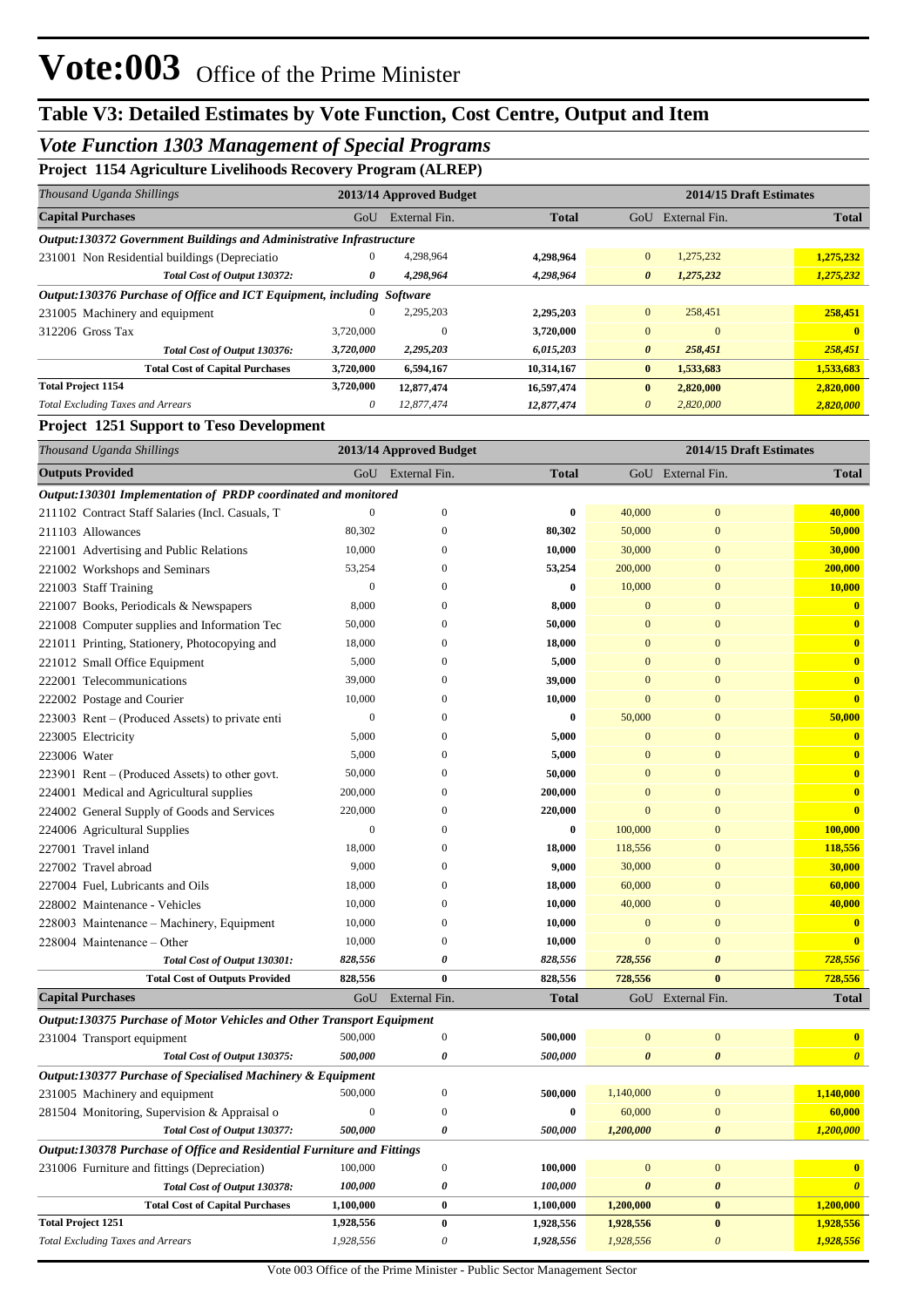## *Vote Function 1303 Management of Special Programs*

**Project 1252 Support to Bunyoro Development**

| Thousand Uganda Shillings                                               |                  | 2013/14 Approved Budget |              |                       | 2014/15 Draft Estimates |                         |
|-------------------------------------------------------------------------|------------------|-------------------------|--------------|-----------------------|-------------------------|-------------------------|
| <b>Outputs Provided</b>                                                 | GoU              | External Fin.           | <b>Total</b> |                       | GoU External Fin.       | <b>Total</b>            |
| Output:130301 Implementation of PRDP coordinated and monitored          |                  |                         |              |                       |                         |                         |
| 211102 Contract Staff Salaries (Incl. Casuals, T                        | $\theta$         | $\boldsymbol{0}$        | 0            | 21,000                | $\mathbf{0}$            | 21,000                  |
| 211103 Allowances                                                       | 6,692            | $\boldsymbol{0}$        | 6,692        | $\mathbf{0}$          | $\mathbf{0}$            | $\mathbf{0}$            |
| 221002 Workshops and Seminars                                           | 133,136          | $\boldsymbol{0}$        | 133,136      | 25,000                | $\boldsymbol{0}$        | 25,000                  |
| 221008 Computer supplies and Information Tec                            | 5,000            | $\boldsymbol{0}$        | 5,000        | $\mathbf{0}$          | $\boldsymbol{0}$        | $\mathbf{0}$            |
| 221009 Welfare and Entertainment                                        | $\boldsymbol{0}$ | $\mathbf{0}$            | 0            | 779                   | $\overline{0}$          | 779                     |
| 221011 Printing, Stationery, Photocopying and                           | 9,000            | $\mathbf{0}$            | 9,000        | $\mathbf{0}$          | $\overline{0}$          | $\overline{\mathbf{0}}$ |
| 221012 Small Office Equipment                                           | 5,000            | $\mathbf{0}$            | 5,000        | $\mathbf{0}$          | $\overline{0}$          | $\overline{\mathbf{0}}$ |
| 222001 Telecommunications                                               | 3,500            | $\mathbf{0}$            | 3,500        | $\mathbf{0}$          | $\overline{0}$          | $\overline{\mathbf{0}}$ |
| 223003 Rent – (Produced Assets) to private enti                         | 50,000           | $\mathbf{0}$            | 50,000       | $\mathbf{0}$          | $\overline{0}$          | $\bf{0}$                |
| 223005 Electricity                                                      | 4,000            | $\mathbf{0}$            | 4,000        | $\mathbf{0}$          | $\overline{0}$          | $\bf{0}$                |
| 223006 Water                                                            | 1,000            | $\mathbf{0}$            | 1,000        | $\Omega$              | $\overline{0}$          | $\bf{0}$                |
| 224006 Agricultural Supplies                                            | $\boldsymbol{0}$ | $\mathbf{0}$            | 0            | 159,167               | $\overline{0}$          | 159,167                 |
| 225001 Consultancy Services- Short term                                 | $\theta$         | $\mathbf{0}$            | $\bf{0}$     | 48,000                | $\overline{0}$          | 48,000                  |
| 227001 Travel inland                                                    | 49,500           | $\mathbf{0}$            | 49,500       | 19,000                | $\overline{0}$          | <b>19,000</b>           |
| 227002 Travel abroad                                                    | 45,450           | $\mathbf{0}$            | 45,450       | 30,000                | $\overline{0}$          | 30,000                  |
| 227004 Fuel, Lubricants and Oils                                        | 9,000            | $\mathbf{0}$            | 9,000        | 8,000                 | $\overline{0}$          | 8,000                   |
| 228002 Maintenance - Vehicles                                           | 8,000            | $\mathbf{0}$            | 8,000        | $\mathbf{0}$          | $\overline{0}$          | $\bf{0}$                |
| 321440 Other grants                                                     | 150,000          | $\mathbf{0}$            | 150,000      | $\Omega$              | $\overline{0}$          | $\overline{\mathbf{0}}$ |
| Total Cost of Output 130301:                                            | 479,278          | 0                       | 479,278      | 310,945               | $\boldsymbol{\theta}$   | 310,945                 |
| <b>Total Cost of Outputs Provided</b>                                   | 479,278          | $\bf{0}$                | 479,278      | 310,945               | $\mathbf{0}$            | 310,945                 |
| <b>Capital Purchases</b>                                                | GoU              | External Fin.           | <b>Total</b> |                       | GoU External Fin.       | <b>Total</b>            |
| Output:130375 Purchase of Motor Vehicles and Other Transport Equipment  |                  |                         |              |                       |                         |                         |
| 231004 Transport equipment                                              | 150,000          | $\boldsymbol{0}$        | 150,000      | $\mathbf{0}$          | $\boldsymbol{0}$        | $\bf{0}$                |
| Total Cost of Output 130375:                                            | 150,000          | 0                       | 150,000      | $\boldsymbol{\theta}$ | $\boldsymbol{\theta}$   | $\boldsymbol{\theta}$   |
| Output:130377 Purchase of Specialised Machinery & Equipment             |                  |                         |              |                       |                         |                         |
| 231005 Machinery and equipment                                          | $\boldsymbol{0}$ | $\boldsymbol{0}$        | 0            | 425,000               | $\boldsymbol{0}$        | 425,000                 |
| Total Cost of Output 130377:                                            | 0                | 0                       | 0            | 425,000               | $\boldsymbol{\theta}$   | 425,000                 |
| Output:130378 Purchase of Office and Residential Furniture and Fittings |                  |                         |              |                       |                         |                         |
| 231006 Furniture and fittings (Depreciation)                            | 35,000           | $\boldsymbol{0}$        | 35,000       | $\mathbf{0}$          | $\boldsymbol{0}$        | $\mathbf{0}$            |
| Total Cost of Output 130378:                                            | 35,000           | 0                       | 35,000       | $\boldsymbol{\theta}$ | $\boldsymbol{\theta}$   | $\boldsymbol{\theta}$   |
| Output:130379 Acquisition of Other Capital Assets                       |                  |                         |              |                       |                         |                         |
| 231001 Non Residential buildings (Depreciatio                           | 205,000          | $\boldsymbol{0}$        | 205,000      | 83,332                | $\boldsymbol{0}$        | 83,332                  |
| Total Cost of Output 130379:                                            | 205,000          | 0                       | 205,000      | 83,332                | 0                       | 83,332                  |
| <b>Total Cost of Capital Purchases</b>                                  | 390,000          | $\bf{0}$                | 390,000      | 508,332               | $\bf{0}$                | 508,332                 |
| <b>Total Project 1252</b>                                               | 869,278          | $\bf{0}$                | 869,278      | 819,278               | $\bf{0}$                | 819,278                 |
| <b>Total Excluding Taxes and Arrears</b>                                | 869,278          | 0                       | 869,278      | 819,278               | $\boldsymbol{\theta}$   | 819,278                 |
| <b>Project 1317 Drylands Intergrated Development Project</b>            |                  |                         |              |                       |                         |                         |
| Thousand Uganda Shillings                                               |                  | 2013/14 Approved Budget |              |                       | 2014/15 Draft Estimates |                         |
| <b>Outputs Provided</b>                                                 | GoU              | External Fin.           | <b>Total</b> |                       | GoU External Fin.       | <b>Total</b>            |
| Output:130305 Coordination of the implementation of KIDDP               |                  |                         |              |                       |                         |                         |
| 211102 Contract Staff Salaries (Incl. Casuals, T                        | $\boldsymbol{0}$ | $\boldsymbol{0}$        | $\bf{0}$     | $\mathbf{0}$          | 732,745                 | 732,745                 |
| 211103 Allowances                                                       | $\boldsymbol{0}$ | $\boldsymbol{0}$        | 0            | $\boldsymbol{0}$      | 277,833                 | 277,833                 |
| 212201 Social Security Contributions                                    | $\boldsymbol{0}$ | $\mathbf{0}$            | 0            | $\mathbf{0}$          | 81,416                  | 81,416                  |
| 213004 Gratuity Expenses                                                | 0                | $\mathbf{0}$            | 0            | $\mathbf{0}$          | 271,387                 | 271,387                 |
| 221007 Books, Periodicals & Newspapers                                  | $\theta$         | $\mathbf{0}$            | 0            | $\mathbf{0}$          | 6,000                   | 6,000                   |
| 221011 Printing, Stationery, Photocopying and                           | $\theta$         | $\mathbf{0}$            | 0            | $\mathbf{0}$          | 30,000                  | 30,000                  |
| 221012 Small Office Equipment                                           | 0                | $\mathbf{0}$            | 0            | $\mathbf{0}$          | 5,000                   | 5,000                   |
| 221014 Bank Charges and other Bank related c                            | 0                | $\mathbf{0}$            | 0            | $\mathbf{0}$          | 50,000                  | 50,000                  |
| 222001 Telecommunications                                               | $\boldsymbol{0}$ | $\mathbf{0}$            | 0            | $\mathbf{0}$          | 40,000                  | 40,000                  |
| 223003 Rent - (Produced Assets) to private enti                         | $\boldsymbol{0}$ | $\boldsymbol{0}$        | 0            | $\mathbf{0}$          | 32,244                  | 32,244                  |
| 223005 Electricity                                                      | $\boldsymbol{0}$ | $\boldsymbol{0}$        | 0            | $\mathbf{0}$          | 3,000                   | 3,000                   |

223006 Water 0 0 **0** 0 2,000 **2,000**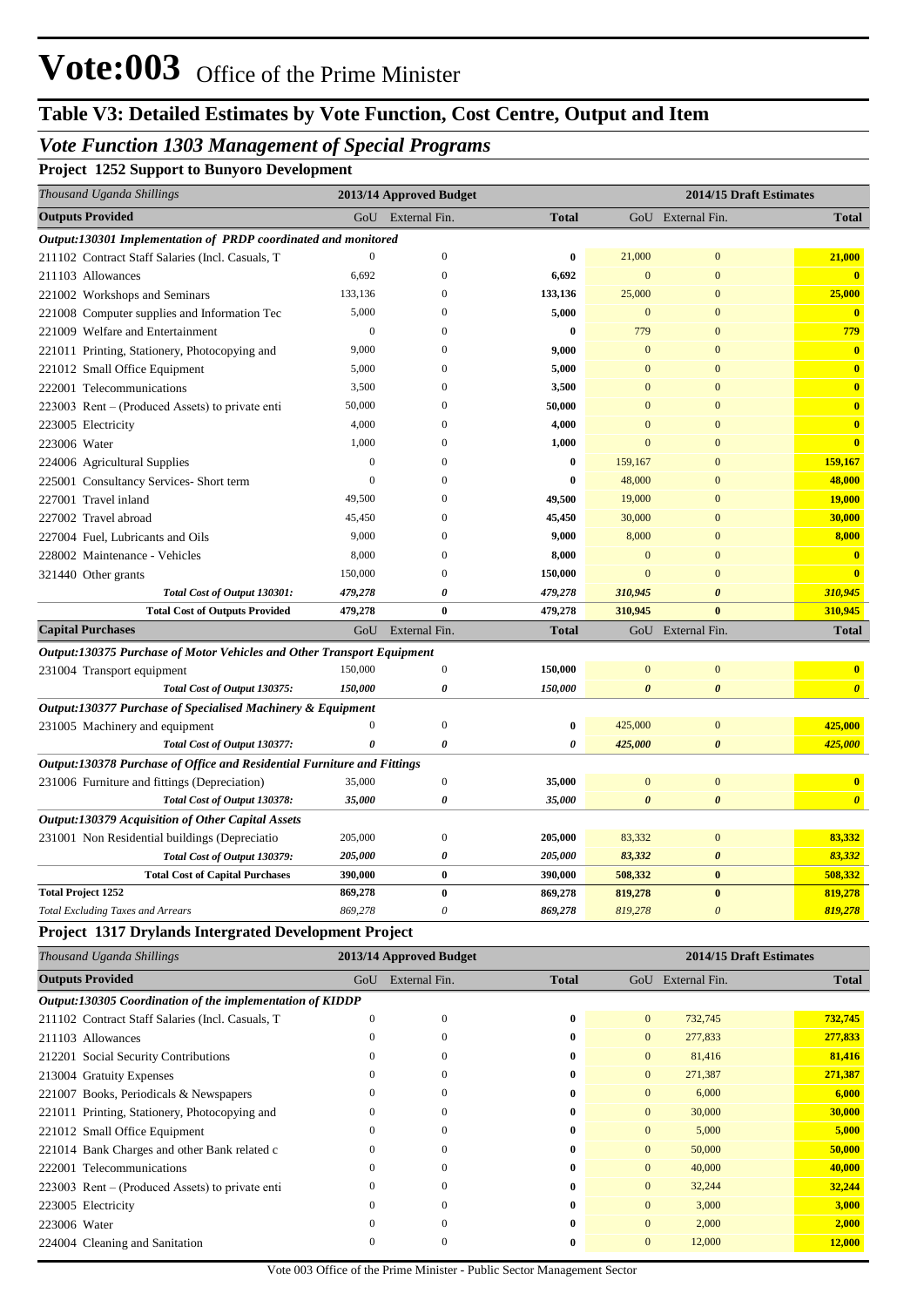### *Vote Function 1303 Management of Special Programs*

**Project 1317 Drylands Intergrated Development Project**

| Thousand Uganda Shillings                                               |                  | 2013/14 Approved Budget |                       |                       | 2014/15 Draft Estimates |              |
|-------------------------------------------------------------------------|------------------|-------------------------|-----------------------|-----------------------|-------------------------|--------------|
| <b>Outputs Provided</b>                                                 | GoU              | External Fin.           | <b>Total</b>          |                       | GoU External Fin.       | <b>Total</b> |
| 225001 Consultancy Services- Short term                                 | $\overline{0}$   | $\mathbf{0}$            | $\bf{0}$              | $\mathbf{0}$          | 10,000                  | 10,000       |
| 227004 Fuel, Lubricants and Oils                                        | $\overline{0}$   | $\overline{0}$          | $\bf{0}$              | $\mathbf{0}$          | 28,976                  | 28,976       |
| 228002 Maintenance - Vehicles                                           | $\theta$         | $\mathbf{0}$            | $\bf{0}$              | $\mathbf{0}$          | 24,000                  | 24,000       |
| 228003 Maintenance – Machinery, Equipment                               | $\theta$         | $\mathbf{0}$            | $\bf{0}$              | $\mathbf{0}$          | 3,000                   | 3,000        |
| Total Cost of Output 130305:                                            | 0                | 0                       | 0                     | $\boldsymbol{\theta}$ | 1,609,601               | 1,609,601    |
| Output:130306 Pacification and development                              |                  |                         |                       |                       |                         |              |
| 211103 Allowances                                                       | $\Omega$         | $\Omega$                | 0                     | $\Omega$              | 100,000                 | 100,000      |
| 213001 Medical expenses (To employees)                                  | $\theta$         | $\mathbf{0}$            | $\bf{0}$              | $\mathbf{0}$          | 20,000                  | 20,000       |
| 213002 Incapacity, death benefits and funeral e                         | $\Omega$         | $\Omega$                | 0                     | $\mathbf{0}$          | 10,000                  | 10,000       |
| 221002 Workshops and Seminars                                           | $\theta$         | $\mathbf{0}$            | 0                     | $\mathbf{0}$          | 100,000                 | 100,000      |
| 221003 Staff Training                                                   | $\Omega$         | 0                       | 0                     | $\mathbf{0}$          | 20,000                  | 20,000       |
| 224006 Agricultural Supplies                                            | $\Omega$         | 0                       | $\bf{0}$              | $\overline{0}$        | 150,000                 | 150,000      |
| 225001 Consultancy Services- Short term                                 | $\Omega$         | 0                       | $\bf{0}$              | $\Omega$              | 246,635                 | 246,635      |
| 227001 Travel inland                                                    | $\mathbf{0}$     | $\mathbf{0}$            | $\bf{0}$              | $\overline{0}$        | 30,000                  | 30,000       |
| Total Cost of Output 130306:                                            | 0                | 0                       | $\boldsymbol{\theta}$ | $\boldsymbol{\theta}$ | 676,635                 | 676,635      |
| <b>Total Cost of Outputs Provided</b>                                   | $\bf{0}$         | $\bf{0}$                | $\bf{0}$              | $\bf{0}$              | 2,286,236               | 2,286,236    |
| <b>Capital Purchases</b>                                                | GoU              | External Fin.           | <b>Total</b>          | GoU                   | External Fin.           | <b>Total</b> |
| Output:130375 Purchase of Motor Vehicles and Other Transport Equipment  |                  |                         |                       |                       |                         |              |
| 231004 Transport equipment                                              |                  | $\mathbf{0}$            | $\bf{0}$              | $\mathbf{0}$          | 300,944                 | 300,944      |
| Total Cost of Output 130375:                                            | Ô                | 0                       | 0                     | $\boldsymbol{\theta}$ | 300,944                 | 300,944      |
| Output:130376 Purchase of Office and ICT Equipment, including Software  |                  |                         |                       |                       |                         |              |
| 231005 Machinery and equipment                                          |                  | $\boldsymbol{0}$        | $\bf{0}$              | $\mathbf{0}$          | 32,244                  | 32,244       |
| Total Cost of Output 130376:                                            | 0                | 0                       | 0                     | $\boldsymbol{\theta}$ | 32,244                  | 32,244       |
| Output:130377 Purchase of Specialised Machinery & Equipment             |                  |                         |                       |                       |                         |              |
| 231005 Machinery and equipment                                          | $\boldsymbol{0}$ | $\boldsymbol{0}$        | $\bf{0}$              | $\mathbf{0}$          | 32,244                  | 32,244       |
| Total Cost of Output 130377:                                            | 0                | 0                       | 0                     | $\boldsymbol{\theta}$ | 32,244                  | 32,244       |
| Output:130378 Purchase of Office and Residential Furniture and Fittings |                  |                         |                       |                       |                         |              |
| 231006 Furniture and fittings (Depreciation)                            | $\boldsymbol{0}$ | $\boldsymbol{0}$        | $\bf{0}$              | $\mathbf{0}$          | 40,305                  | 40,305       |
| Total Cost of Output 130378:                                            | 0                | $\boldsymbol{\theta}$   | $\boldsymbol{\theta}$ | $\boldsymbol{\theta}$ | 40,305                  | 40,305       |
| <b>Total Cost of Capital Purchases</b>                                  | $\bf{0}$         | $\bf{0}$                | $\bf{0}$              | $\bf{0}$              | 405,737                 | 405,737      |
| <b>Total Project 1317</b>                                               | $\bf{0}$         | $\bf{0}$                | $\bf{0}$              | $\bf{0}$              | 2,691,973               | 2,691,973    |
| <b>Total Excluding Taxes and Arrears</b>                                | 0                | $\theta$                | 0                     | $\boldsymbol{0}$      | 2,691,973               | 2,691,973    |
| Thousand Uganda Shillings                                               |                  | 2013/14 Approved Budget |                       |                       | 2014/15 Draft Estimates |              |
|                                                                         |                  | GoU External Fin.       | <b>Total</b>          |                       | GoU External Fin.       | <b>Total</b> |
| <b>Total Vote Function 03</b>                                           | 83,928,634       | 68,236,467              | 152,165,102           | 88,901,634            | 60,831,97               | 149,733,607  |
| <b>Total Excluding Taxes and Arrears</b>                                | 69,081,634       | 68,236,467              | 137,318,102           | 88,901,634            | 60,831,97               | 149,733,607  |

### *Vote Function 1349 Administration and Support Services*

*Recurrent Budget Estimates*

#### **Programme 02 Finance and Administration**

| 2013/14 Approved Budget                                      |          |              |                |              | 2014/15 Draft Estimates |
|--------------------------------------------------------------|----------|--------------|----------------|--------------|-------------------------|
| Wage                                                         | Non-Wage | <b>Total</b> | Wage           | Non Wage     | <b>Total</b>            |
| <b>Output:134901 Ministerial and Top Management Services</b> |          |              |                |              |                         |
| 381,966                                                      | $\theta$ | 381,966      | 721,788        | $\mathbf{0}$ | 721,788                 |
| $\mathbf{0}$                                                 | 68,632   | 68,632       | $\overline{0}$ | 48,632       | 48,632                  |
| $\mathbf{0}$                                                 | 4,000    | 4,000        | $\overline{0}$ | 5,000        | 5,000                   |
| $\mathbf{0}$                                                 | 6,000    | 6,000        | $\overline{0}$ | 15,000       | 15,000                  |
| $\mathbf{0}$                                                 | 6,000    | 6,000        | $\overline{0}$ | 6,000        | 6,000                   |
| $\mathbf{0}$                                                 | 10,000   | 10,000       | $\overline{0}$ | 10,000       | 10,000                  |
| $\mathbf{0}$                                                 | 1,253    | 1,253        | $\overline{0}$ | 12,000       | 12,000                  |
| $\mathbf{0}$                                                 | 24,000   | 24,000       | $\overline{0}$ | $\mathbf{0}$ | $\mathbf{0}$            |
| $\mathbf{0}$                                                 | 42,000   | 42,000       | $\overline{0}$ | 22,000       | 22,000                  |
| $\mathbf{0}$                                                 | 12,000   | 12,000       | $\overline{0}$ | 12,000       | 12,000                  |
| $\mathbf{0}$                                                 | 28,407   | 28,407       | $\overline{0}$ | 28,436       | 28,436                  |
|                                                              |          |              |                |              |                         |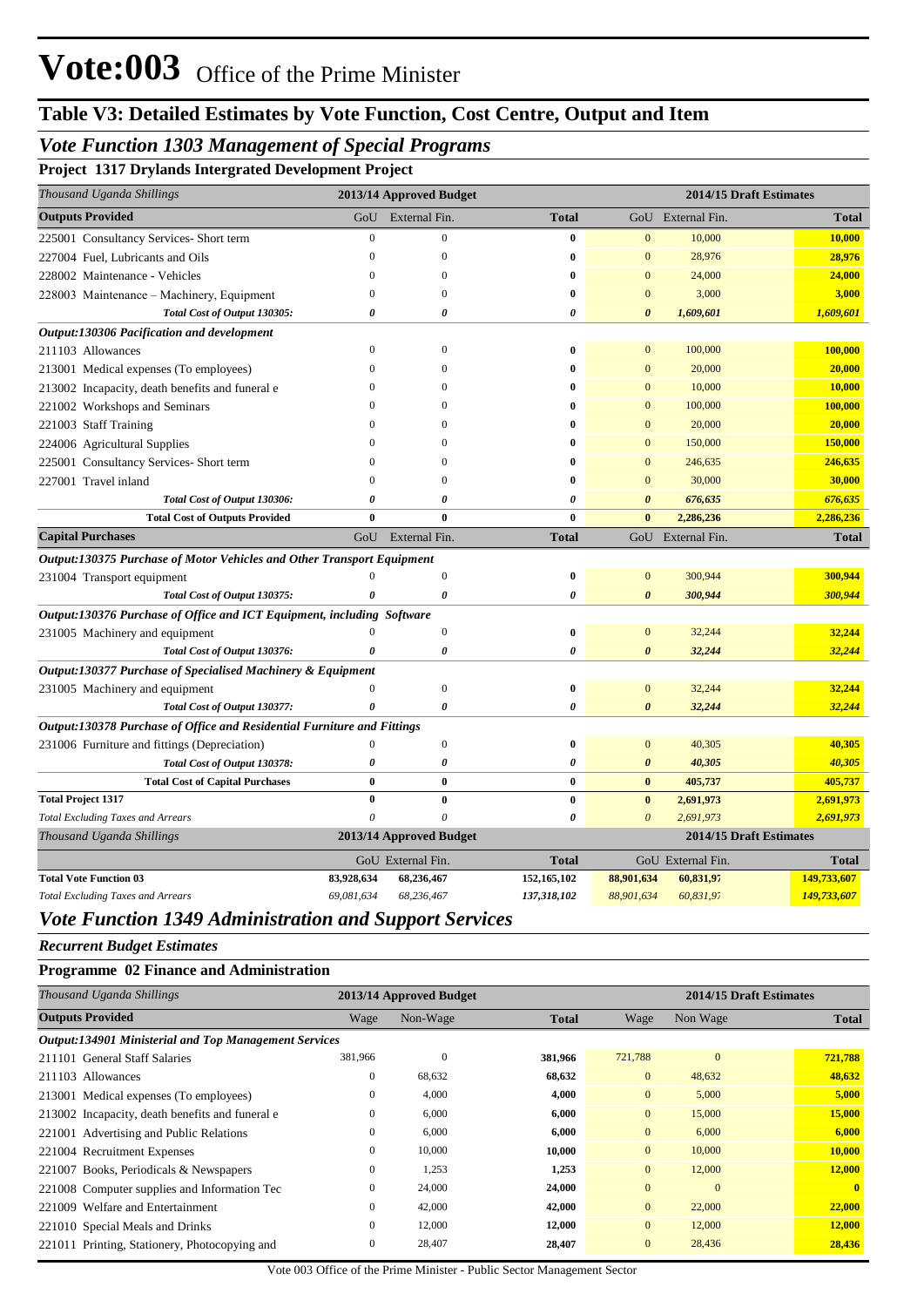# **Table V3: Detailed Estimates by Vote Function, Cost Centre, Output and Item**

## *Vote Function 1349 Administration and Support Services*

#### **Programme 02 Finance and Administration**

| Thousand Uganda Shillings                                                    |                                      | 2013/14 Approved Budget |                    |                              | 2014/15 Draft Estimates |                              |
|------------------------------------------------------------------------------|--------------------------------------|-------------------------|--------------------|------------------------------|-------------------------|------------------------------|
| <b>Outputs Provided</b>                                                      | Wage                                 | Non-Wage                | <b>Total</b>       | Wage                         | Non Wage                | <b>Total</b>                 |
| 221012 Small Office Equipment                                                | $\boldsymbol{0}$                     | 10,000                  | 10,000             | $\boldsymbol{0}$             | 10,000                  | <b>10,000</b>                |
| 221016 IFMS Recurrent costs                                                  | $\boldsymbol{0}$                     | 10,000                  | 10,000             | $\boldsymbol{0}$             | 15,000                  | 15,000                       |
| 222001 Telecommunications                                                    | $\boldsymbol{0}$                     | 25,000                  | 25,000             | $\bf{0}$                     | 7,324                   | 7,324                        |
| 222002 Postage and Courier                                                   | $\mathbf{0}$                         | 4,000                   | 4,000              | $\bf{0}$                     | 5,000                   | 5,000                        |
| 222003 Information and communications techn                                  | $\mathbf{0}$                         | $\boldsymbol{0}$        | $\bf{0}$           | $\mathbf{0}$                 | 25,394                  | 25,394                       |
| 223003 Rent – (Produced Assets) to private enti                              | $\boldsymbol{0}$                     | 60,000                  | 60,000             | $\bf{0}$                     | $\bf{0}$                | $\bf{0}$                     |
| 223004 Guard and Security services                                           | $\mathbf{0}$                         | $\mathbf{0}$            | $\bf{0}$           | $\bf{0}$                     | 4,800                   | 4,800                        |
| 223005 Electricity                                                           | $\boldsymbol{0}$                     | 10,000                  | 10,000             | $\bf{0}$                     | 3,500                   | 3,500                        |
| 223006 Water                                                                 | $\mathbf{0}$                         | 10,000                  | 10,000             | $\bf{0}$                     | 5,106                   | 5,106                        |
| $223901$ Rent – (Produced Assets) to other govt.                             | $\mathbf{0}$                         | $\boldsymbol{0}$        | 0                  | $\mathbf{0}$                 | 18,000                  | 18,000                       |
| 227001 Travel inland                                                         | $\boldsymbol{0}$                     | 36,000                  | 36,000             | $\bf{0}$                     | 50,000                  | 50,000                       |
| 227002 Travel abroad                                                         | $\mathbf{0}$                         | 20,709                  | 20,709             | $\bf{0}$                     | 21,000                  | 21,000                       |
| 227004 Fuel, Lubricants and Oils                                             | $\mathbf{0}$                         | 36,000                  | 36,000             | $\mathbf{0}$                 | 15,800                  | 15,800                       |
| 228001 Maintenance - Civil                                                   | $\mathbf{0}$                         | 5,709                   | 5,709              | $\bf{0}$                     | $\bf{0}$                | $\overline{\mathbf{0}}$      |
| 228002 Maintenance - Vehicles                                                | $\mathbf{0}$                         | 30,000                  | 30,000             | $\bf{0}$                     | 40,000                  | 40,000                       |
| 228003 Maintenance - Machinery, Equipment                                    | $\bf{0}$                             | $\mathbf{0}$            | $\bf{0}$           | $\mathbf{0}$                 | 3,788                   | 3,788                        |
| 228004 Maintenance – Other                                                   | $\bf{0}$                             | $\theta$                | 0                  | $\mathbf{0}$                 | 20,929                  | 20,929                       |
| 273102 Incapacity, death benefits and funeral e                              | $\boldsymbol{0}$                     | 5,000                   | 5,000              | $\bf{0}$                     | $\bf{0}$                | $\mathbf{0}$                 |
| Total Cost of Output 134901:                                                 | 381,966                              | 464,710                 | 846,676            | 721,788                      | 404,710                 | 1,126,498                    |
| Output:134902 Policy Planning and Budgeting                                  |                                      |                         |                    |                              |                         |                              |
| 211103 Allowances                                                            | $\bf{0}$                             | 80,000                  | 80,000             | $\bf{0}$                     | $\bf{0}$                | $\mathbf{0}$                 |
| 213001 Medical expenses (To employees)                                       | $\mathbf{0}$                         | 6,000                   | 6,000              | $\bf{0}$                     | $\bf{0}$                | $\mathbf{0}$                 |
| 213002 Incapacity, death benefits and funeral e                              | $\boldsymbol{0}$                     | 6,000                   | 6,000              | $\bf{0}$                     | $\boldsymbol{0}$        | $\bf{0}$                     |
| 221001 Advertising and Public Relations                                      | $\mathbf{0}$                         | 4,000                   | 4,000              | $\bf{0}$                     | $\boldsymbol{0}$        | $\bf{0}$                     |
| 221003 Staff Training                                                        | $\mathbf{0}$                         | 35,000                  | 35,000             | $\bf{0}$                     | $\boldsymbol{0}$        | $\bf{0}$                     |
| 221007 Books, Periodicals & Newspapers                                       | $\bf{0}$                             | 4,680                   | 4,680              | $\bf{0}$                     | $\boldsymbol{0}$        | $\bf{0}$                     |
| 221008 Computer supplies and Information Tec                                 | $\bf{0}$                             | 40,829                  | 40,829             | $\bf{0}$                     | $\boldsymbol{0}$        | $\bf{0}$                     |
| 221011 Printing, Stationery, Photocopying and                                | $\boldsymbol{0}$                     | 100,000                 | 100,000            | $\bf{0}$                     | $\boldsymbol{0}$        | $\bf{0}$                     |
| 221012 Small Office Equipment                                                | $\mathbf{0}$                         | 3,000                   | 3,000              | $\bf{0}$                     | $\boldsymbol{0}$        | $\bf{0}$                     |
| 222001 Telecommunications                                                    | $\mathbf{0}$                         | 2,000                   | 2,000              | $\bf{0}$                     | $\boldsymbol{0}$        | $\bf{0}$                     |
| 222003 Information and communications techn                                  | $\boldsymbol{0}$                     | 30,000                  | 30,000             | $\bf{0}$                     | $\boldsymbol{0}$        | $\bf{0}$                     |
| 225001 Consultancy Services- Short term                                      | $\mathbf{0}$                         | 180,000                 | 180,000            | $\mathbf{0}$                 | $\mathbf{0}$            | $\bf{0}$                     |
| 227001 Travel inland                                                         | $\mathbf{0}$                         | 35,000                  | 35,000             | $\mathbf{0}$                 | $\overline{0}$          | $\bf{0}$                     |
| 227002 Travel abroad                                                         | $\mathbf{0}$                         | 30,000                  | 30,000             | $\bf{0}$                     | $\mathbf{0}$            | $\mathbf{0}$<br>$\mathbf{0}$ |
| 227004 Fuel, Lubricants and Oils                                             | $\Omega$                             | 31,000                  | 31,000             | $\mathbf{0}$                 | $\Omega$                |                              |
| 228002 Maintenance - Vehicles                                                | $\boldsymbol{0}$                     | 20,000                  | 20,000             | $\mathbf{0}$                 | $\boldsymbol{0}$        | $\mathbf{0}$                 |
| 228003 Maintenance - Machinery, Equipment                                    | $\boldsymbol{0}$                     | 3,000                   | 3,000              | $\mathbf{0}$                 | $\boldsymbol{0}$        | $\mathbf{0}$                 |
| Total Cost of Output 134902:                                                 | 0                                    | 610,509                 | 610,509            | $\boldsymbol{\theta}$        | 0                       | $\boldsymbol{\theta}$        |
| <b>Output:134903 Ministerial Support Services</b>                            |                                      |                         |                    |                              |                         | 16,200                       |
| 211103 Allowances<br>213001 Medical expenses (To employees)                  | $\boldsymbol{0}$<br>$\boldsymbol{0}$ | 20,000<br>4,000         | 20,000<br>4,000    | $\mathbf{0}$<br>$\mathbf{0}$ | 16,200<br>6,000         | 6,000                        |
| 213002 Incapacity, death benefits and funeral e                              | $\boldsymbol{0}$                     | $\mathbf{0}$            | 0                  | $\mathbf{0}$                 | 5,000                   | 5,000                        |
|                                                                              | $\mathbf{0}$                         | $\mathbf{0}$            | $\bf{0}$           | $\mathbf{0}$                 | 20,000                  | 20,000                       |
| 221003 Staff Training                                                        | $\mathbf{0}$                         | $\mathbf{0}$            | $\bf{0}$           | $\mathbf{0}$                 | 10,000                  | 10,000                       |
| 221004 Recruitment Expenses                                                  | $\boldsymbol{0}$                     | 6,240                   | 6,240              | $\bf{0}$                     | 6,000                   | 6,000                        |
| 221007 Books, Periodicals & Newspapers                                       | 0                                    | 15,000                  | 15,000             | $\bf{0}$                     | 81,273                  | 81,273                       |
| 221008 Computer supplies and Information Tec                                 | $\boldsymbol{0}$                     | 5,000                   | 5,000              | $\bf{0}$                     | 5,000                   | 5,000                        |
| 221010 Special Meals and Drinks                                              | $\boldsymbol{0}$                     | 12,000                  | 12,000             | $\mathbf{0}$                 | 10,000                  | 10,000                       |
| 221011 Printing, Stationery, Photocopying and<br>221020 IPPS Recurrent Costs | 0                                    | $\mathbf{0}$            | 0                  | $\mathbf{0}$                 | 25,000                  | 25,000                       |
|                                                                              | $\boldsymbol{0}$                     | $\boldsymbol{0}$        | 0                  | $\mathbf{0}$                 | 7,000                   | 7,000                        |
| 222001 Telecommunications                                                    | $\boldsymbol{0}$                     | 10,000                  |                    | $\mathbf{0}$                 | 78,727                  |                              |
| 222003 Information and communications techn                                  | $\boldsymbol{0}$                     | $\mathbf{0}$            | 10,000<br>$\bf{0}$ | $\mathbf{0}$                 | 7,200                   | 78,727<br>7,200              |
| 223005 Electricity                                                           | $\boldsymbol{0}$                     | $\boldsymbol{0}$        | 0                  | $\mathbf{0}$                 | 1,200                   |                              |
| 223006 Water                                                                 | $\boldsymbol{0}$                     | 36,000                  | 36,000             | $\mathbf{0}$                 | $\mathbf{0}$            | 1,200<br>$\mathbf{0}$        |
| 224002 General Supply of Goods and Services                                  | $\boldsymbol{0}$                     | $\boldsymbol{0}$        | $\bf{0}$           | $\bf{0}$                     | 20,000                  |                              |
| 227001 Travel inland                                                         |                                      |                         |                    |                              |                         | 20,000                       |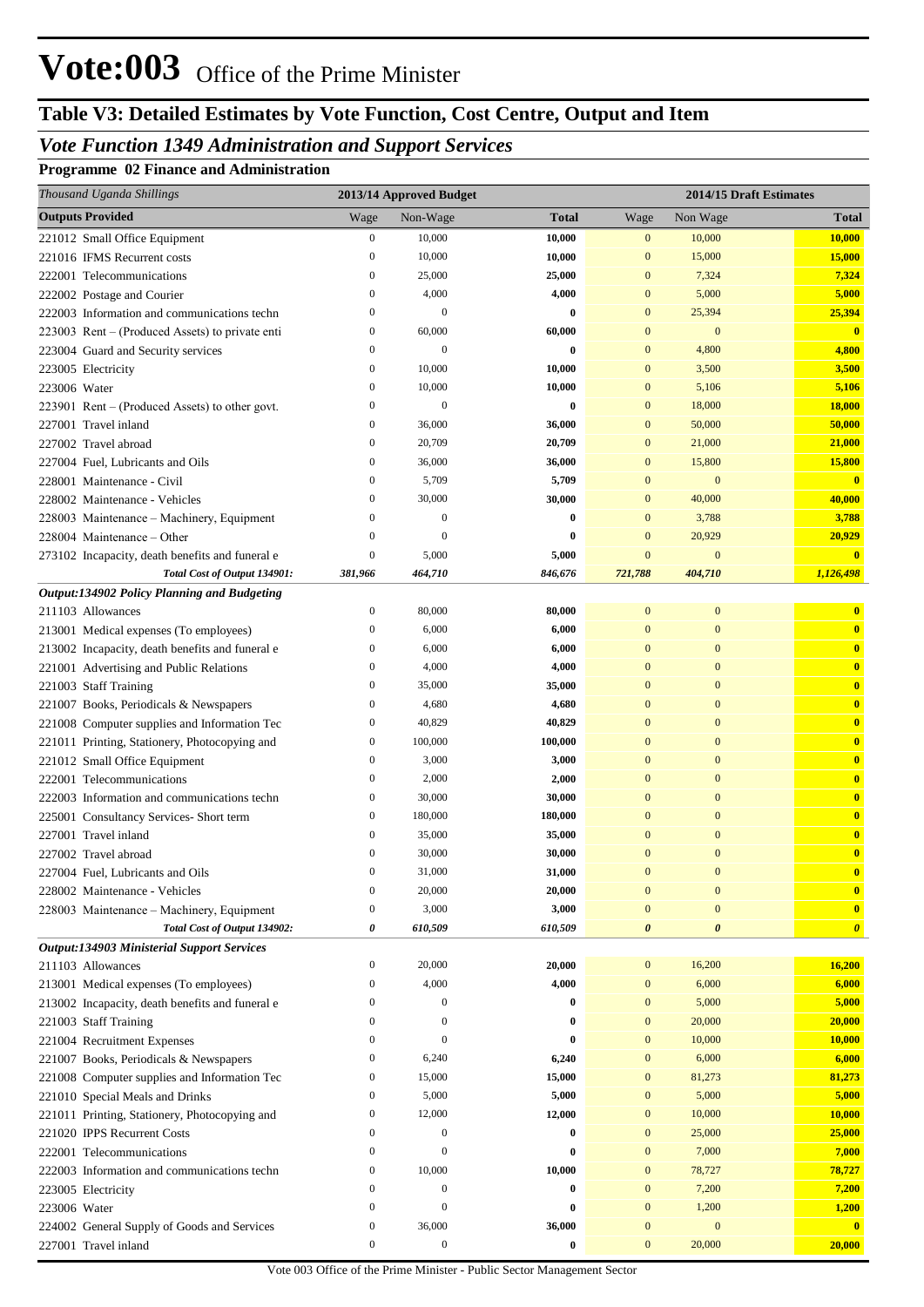### *Vote Function 1349 Administration and Support Services*

#### **Programme 02 Finance and Administration**

| Thousand Uganda Shillings              | 2013/14 Approved Budget |              |              | 2014/15 Draft Estimates |              |              |
|----------------------------------------|-------------------------|--------------|--------------|-------------------------|--------------|--------------|
| <b>Outputs Provided</b>                | Wage                    | Non-Wage     | <b>Total</b> | Wage                    | Non Wage     | <b>Total</b> |
| 228001 Maintenance - Civil             | $_{0}$                  | $\mathbf{0}$ | 0            | $\overline{0}$          | 2,400        | 2,400        |
| 228002 Maintenance - Vehicles          | $\Omega$                | 12,760       | 12,760       | $\mathbf{0}$            | $\mathbf{0}$ | $\mathbf{0}$ |
| $228004$ Maintenance – Other           | 0                       | 15,000       | 15,000       | $\mathbf{0}$            | $\mathbf{0}$ | $\mathbf{0}$ |
| Total Cost of Output 134903:           | 0                       | 136,000      | 136,000      | $\theta$                | 301,000      | 301,000      |
| <b>Total Cost of Outputs Provided</b>  | 381,966                 | 1,211,219    | 1,593,186    | 721,788                 | 705,710      | 1,427,498    |
| <b>Arrears</b>                         | Wage                    | Non-Wage     | <b>Total</b> | Wage                    | Non Wage     | <b>Total</b> |
| Output:134999 Arrears                  |                         |              |              |                         |              |              |
| 321614 Electricity arrears (Budgeting) | $\mathbf{0}$            | $\mathbf{0}$ | $\bf{0}$     | $\mathbf{0}$            | 9,595        | 9,595        |
| Total Cost of Output 134999:           | 0                       | 0            | 0            | $\boldsymbol{\theta}$   | 9,595        | 9,595        |
| <b>Total Cost of Arrears</b>           | 0                       | $\bf{0}$     | 0            | $\bf{0}$                | 9,595        | 9,595        |
| <b>Total Programme 02</b>              | 381,966                 | 1,211,219    | 1,593,186    | 721,788                 | 715,305      | 1,437,093    |
| <b>Total Excluding Arrears</b>         | 381,966                 | 1,211,219    | 1,593,186    | 721,788                 | 705,710      | 1,427,498    |

#### **Programme 15 Internal Audit**

| Thousand Uganda Shillings                                    |        | 2013/14 Approved Budget |              |              | 2014/15 Draft Estimates |              |
|--------------------------------------------------------------|--------|-------------------------|--------------|--------------|-------------------------|--------------|
| <b>Outputs Provided</b>                                      | Wage   | Non-Wage                | <b>Total</b> | Wage         | Non Wage                | <b>Total</b> |
| <b>Output:134901 Ministerial and Top Management Services</b> |        |                         |              |              |                         |              |
| 211101 General Staff Salaries                                | 52,980 | $\theta$                | 52,980       | 52,980       | $\mathbf{0}$            | 52,980       |
| 211103 Allowances                                            | 0      | 23,351                  | 23,351       | $\mathbf{0}$ | $\mathbf{0}$            | $\mathbf{0}$ |
| 221002 Workshops and Seminars                                | 0      | 4,289                   | 4,289        | $\mathbf{0}$ | $\mathbf{0}$            | $\mathbf{0}$ |
| 221003 Staff Training                                        | 0      | 4,833                   | 4,833        | $\mathbf{0}$ | 10,000                  | 10,000       |
| 221007 Books, Periodicals & Newspapers                       | 0      | 4,600                   | 4,600        | $\mathbf{0}$ | 4,000                   | 4,000        |
| 221008 Computer supplies and Information Tec                 | 0      | 4,433                   | 4,433        | $\mathbf{0}$ | 4,000                   | 4,000        |
| 221011 Printing, Stationery, Photocopying and                | 0      | 13,500                  | 13,500       | $\mathbf{0}$ | 10,000                  | 10,000       |
| 221012 Small Office Equipment                                | 0      | 800                     | 800          | $\mathbf{0}$ | $\mathbf{0}$            | $\mathbf{0}$ |
| 221016 IFMS Recurrent costs                                  | 0      | 650                     | 650          | $\Omega$     | $\Omega$                | $\mathbf{0}$ |
| 221017 Subscriptions                                         | 0      | $\mathbf{0}$            | $\bf{0}$     | $\mathbf{0}$ | 7,000                   | 7,000        |
| 222001 Telecommunications                                    | 0      | 7,000                   | 7,000        | $\mathbf{0}$ | 1,000                   | 1,000        |
| 222002 Postage and Courier                                   | 0      | 1,000                   | 1,000        | $\mathbf{0}$ | 1,000                   | 1,000        |
| 223006 Water                                                 | 0      | 3,000                   | 3,000        | $\Omega$     | $\overline{0}$          | $\mathbf{0}$ |
| 227001 Travel inland                                         | 0      | 10,000                  | 10,000       | $\mathbf{0}$ | 44,956                  | 44,956       |
| 227002 Travel abroad                                         | 0      | 5,000                   | 5,000        | $\mathbf{0}$ | 10,000                  | 10,000       |
| 227004 Fuel, Lubricants and Oils                             | 0      | 10,000                  | 10,000       | $\Omega$     | 4,000                   | 4,000        |
| 228002 Maintenance - Vehicles                                | 0      | 7,000                   | 7,000        | $\mathbf{0}$ | 4,000                   | 4,000        |
| 228003 Maintenance – Machinery, Equipment                    | 0      | 500                     | 500          | $\mathbf{0}$ | $\overline{0}$          | $\mathbf{0}$ |
| Total Cost of Output 134901:                                 | 52,980 | 99,956                  | 152,936      | 52,980       | 99,956                  | 152,936      |
| <b>Total Cost of Outputs Provided</b>                        | 52,980 | 99,956                  | 152,936      | 52,980       | 99,956                  | 152,936      |
| <b>Total Programme 15</b>                                    | 52,980 | 99,956                  | 152,936      | 52,980       | 99,956                  | 152,936      |
| <b>Total Excluding Arrears</b>                               | 52,980 | 99,956                  | 152,936      | 52,980       | 99,956                  | 152,936      |

#### **Programme 23 Policy and Planning**

| Thousand Uganda Shillings                                    | 2013/14 Approved Budget<br>2014/15 Draft Estimates |          |              |                |          |              |
|--------------------------------------------------------------|----------------------------------------------------|----------|--------------|----------------|----------|--------------|
| <b>Outputs Provided</b>                                      | Wage                                               | Non-Wage | <b>Total</b> | Wage           | Non Wage | <b>Total</b> |
| <b>Output:134901 Ministerial and Top Management Services</b> |                                                    |          |              |                |          |              |
| 211103 Allowances                                            |                                                    | 0        | 0            | $\Omega$       | 40,000   | 40,000       |
| 213001 Medical expenses (To employees)                       |                                                    |          | 0            | $\Omega$       | 6,000    | 6,000        |
| 213002 Incapacity, death benefits and funeral e              |                                                    |          | 0            | $\Omega$       | 6,000    | 6,000        |
| 221007 Books, Periodicals & Newspapers                       |                                                    |          | 0            | $\mathbf{0}$   | 4,800    | 4,800        |
| 221011 Printing, Stationery, Photocopying and                |                                                    |          | 0            | $\overline{0}$ | 100,000  | 100,000      |
| 221012 Small Office Equipment                                |                                                    |          | 0            | $\overline{0}$ | 4,000    | 4,000        |
| 222001 Telecommunications                                    | $\theta$                                           |          | 0            | $\Omega$       | 2,000    | 2,000        |
| 223003 Rent – (Produced Assets) to private enti-             |                                                    |          | 0            | $\Omega$       | 6,000    | 6,000        |
| 227004 Fuel, Lubricants and Oils                             |                                                    |          | 0            | $\Omega$       | 7.000    | 7,000        |
| Total Cost of Output 134901:                                 | 0                                                  | 0        | 0            | $\theta$       | 175,800  | 175,800      |

*Output:134902 Policy Planning and Budgeting*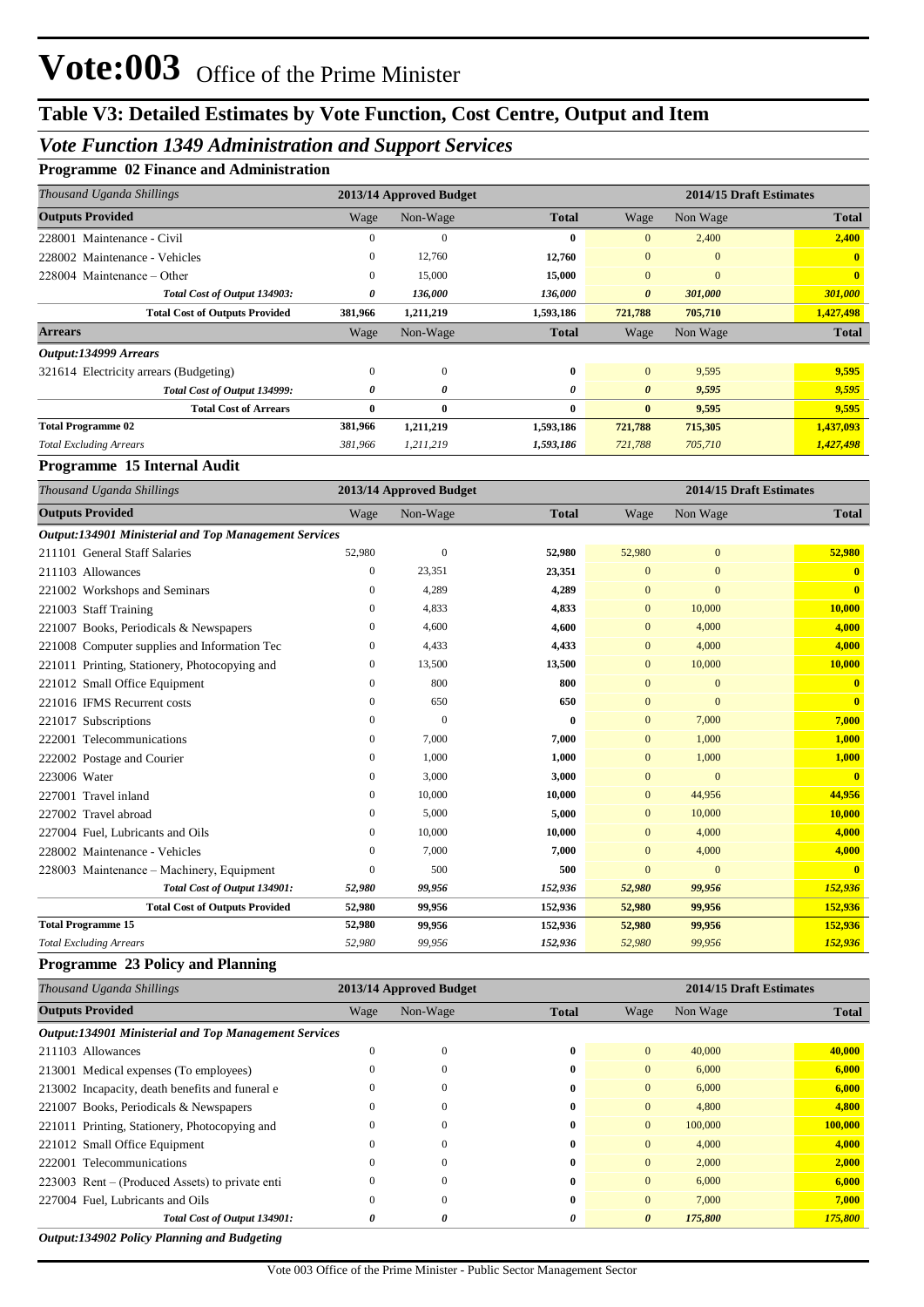## *Vote Function 1349 Administration and Support Services*

#### **Programme 23 Policy and Planning**

| Thousand Uganda Shillings                     | 2013/14 Approved Budget |              |              |                       | 2014/15 Draft Estimates |              |
|-----------------------------------------------|-------------------------|--------------|--------------|-----------------------|-------------------------|--------------|
| <b>Outputs Provided</b>                       | Wage                    | Non-Wage     | <b>Total</b> | Wage                  | Non Wage                | <b>Total</b> |
| 221002 Workshops and Seminars                 |                         | $\Omega$     | 0            | $\Omega$              | 10,000                  | 10,000       |
| 221003 Staff Training                         | $\theta$                | 0            | 0            | $\overline{0}$        | 4,000                   | 4,000        |
| 221008 Computer supplies and Information Tec  | $\theta$                | 0            | 0            | $\overline{0}$        | 37,709                  | 37,709       |
| 222003 Information and communications techn   | $\Omega$                | 0            | 0            | $\Omega$              | 45,500                  | 45,500       |
| 225001 Consultancy Services-Short term        | $\Omega$                | 0            | 0            | $\mathbf{0}$          | 208,500                 | 208,500      |
| Total Cost of Output 134902:                  | 0                       | 0            | 0            | $\boldsymbol{\theta}$ | 305,709                 | 305,709      |
| Output:134904 Coordination and Monitoring     |                         |              |              |                       |                         |              |
| 221011 Printing, Stationery, Photocopying and | $\Omega$                | $\Omega$     | 0            | $\Omega$              | 24,000                  | 24,000       |
| 221017<br>Subscriptions                       | $\Omega$                | $\Omega$     | 0            | $\overline{0}$        | 5,000                   | 5,000        |
| Travel inland<br>227001                       | $\theta$                | $\Omega$     | 0            | $\overline{0}$        | 100,000                 | 100,000      |
| Total Cost of Output 134904:                  | 0                       | 0            | 0            | $\theta$              | 129,000                 | 129,000      |
| <b>Total Cost of Outputs Provided</b>         | 0                       | $\bf{0}$     | 0            | $\bf{0}$              | 610,509                 | 610,509      |
| <b>Total Programme 23</b>                     | 0                       | $\mathbf{0}$ | 0            | $\mathbf{0}$          | 610,509                 | 610,509      |
| <b>Total Excluding Arrears</b>                | 0                       | 0            | 0            | $\theta$              | 610,509                 | 610,509      |

#### *Development Budget Estimates*

#### **Project 0019 Strengthening and Re-tooling the OPM**

| Thousand Uganda Shillings                                                     |                           | 2013/14 Approved Budget |                |                       | 2014/15 Draft Estimates |                                  |
|-------------------------------------------------------------------------------|---------------------------|-------------------------|----------------|-----------------------|-------------------------|----------------------------------|
| <b>Outputs Provided</b>                                                       | GoU                       | External Fin.           | <b>Total</b>   |                       | GoU External Fin.       | <b>Total</b>                     |
| <b>Output:134901 Ministerial and Top Management Services</b>                  |                           |                         |                |                       |                         |                                  |
| 211102 Contract Staff Salaries (Incl. Casuals, T                              | 36,300                    | $\mathbf{0}$            | 36,300         | 36,000                | $\mathbf{0}$            | 36,000                           |
| 221003 Staff Training                                                         | 119,430                   | $\overline{0}$          | 119,430        | $\overline{0}$        | $\mathbf{0}$            | $\mathbf{0}$                     |
| 221012 Small Office Equipment                                                 | 4,000                     | 0                       | 4,000          | $\overline{0}$        | $\mathbf{0}$            | $\overline{\mathbf{0}}$          |
| 222003 Information and communications techn                                   | 30,000                    | $\Omega$                | 30,000         | 32,490                | $\mathbf{0}$            | 32,490                           |
| 227001 Travel inland                                                          | 9,000                     | $\Omega$                | 9,000          | $\Omega$              | $\Omega$                | $\overline{\mathbf{0}}$          |
| 228001 Maintenance - Civil                                                    | 30,000                    | $\Omega$                | 30,000         | $\mathbf{0}$          | $\mathbf{0}$            | $\bf{0}$                         |
| 228002 Maintenance - Vehicles                                                 | 30,300                    | $\Omega$                | 30,300         | $\Omega$              | $\overline{0}$          | $\overline{\mathbf{0}}$          |
| Total Cost of Output 134901:                                                  | 259,030                   | 0                       | 259,030        | 68,490                | $\boldsymbol{\theta}$   | 68,490                           |
| <b>Output:134903 Ministerial Support Services</b>                             |                           |                         |                |                       |                         |                                  |
| 221003 Staff Training                                                         | 28,497                    | $\overline{0}$          | 28,497         | $\mathbf{0}$          | $\mathbf{0}$            | $\overline{0}$                   |
| 221007 Books, Periodicals & Newspapers                                        | $\overline{0}$            | $\theta$                | $\bf{0}$       | 20,000                | $\mathbf{0}$            | 20,000                           |
| 221008 Computer supplies and Information Tec                                  | 206,000                   | $\Omega$                | 206,000        | $\mathbf{0}$          | $\overline{0}$          | $\mathbf{0}$                     |
| 221011 Printing, Stationery, Photocopying and                                 | 22,500                    | $\Omega$                | 22,500         | $\mathbf{0}$          | $\overline{0}$          | $\overline{\mathbf{0}}$          |
| 222003 Information and communications techn                                   | 6.700                     | $\Omega$                | 6,700          | 54,374                | $\theta$                | 54,374                           |
| 227004 Fuel, Lubricants and Oils                                              | 18,000                    | $\Omega$                | 18,000         | $\overline{0}$        | $\overline{0}$          | $\overline{\mathbf{0}}$          |
| 228002 Maintenance - Vehicles                                                 | 50,000                    | $\overline{0}$          | 50,000         | $\overline{0}$        | $\overline{0}$          | $\overline{\mathbf{0}}$          |
| Total Cost of Output 134903:                                                  | 331,697                   | 0                       | 331,697        | 74,374                | $\boldsymbol{\theta}$   | 74,374                           |
| <b>Total Cost of Outputs Provided</b>                                         | 590,727                   | $\bf{0}$                | 590,727        | 142,864               | $\mathbf{0}$            | 142,864                          |
| <b>Outputs Funded</b>                                                         | GoU                       | External Fin.           | <b>Total</b>   |                       | GoU External Fin.       | <b>Total</b>                     |
| Output:134951 UVAB Coordinated                                                |                           |                         |                |                       |                         |                                  |
| 263340 Other grants                                                           | 500,000                   | $\overline{0}$          | 500,000        | 500,000               | $\mathbf{0}$            | 500,000                          |
| o/w Transfer to UVAB                                                          | $\boldsymbol{\mathit{0}}$ | 0                       | 0              | 500,000               | $\theta$                | $\boldsymbol{\theta}$<br>500,000 |
| Total Cost of Output 134951:                                                  | 500,000                   | 0                       | 500,000        | 500,000               | $\boldsymbol{\theta}$   | 500,000                          |
| <b>Total Cost of Outputs Funded</b>                                           | 500,000                   | $\mathbf{0}$            | 500,000        | 500,000               | $\mathbf{0}$            | 500,000                          |
| <b>Capital Purchases</b>                                                      | GoU                       | External Fin.           | <b>Total</b>   |                       | GoU External Fin.       | <b>Total</b>                     |
| <b>Output:134975 Purchase of Motor Vehicles and Other Transport Equipment</b> |                           |                         |                |                       |                         |                                  |
| 231004 Transport equipment                                                    | $\theta$                  | $\overline{0}$          | $\bf{0}$       | 270,000               | $\mathbf{0}$            | 270,000                          |
| 312204 Taxes on Machinery, Furniture & Vehi                                   | $\overline{0}$            | $\overline{0}$          | $\bf{0}$       | 3,720,000             | $\overline{0}$          | 3,720,000                        |
| Total Cost of Output 134975:                                                  | $\boldsymbol{\theta}$     | $\boldsymbol{\theta}$   | $\pmb{\theta}$ | 3,990,000             | $\boldsymbol{\theta}$   | 3,990,000                        |
| Output:134976 Purchase of Office and ICT Equipment, including Software        |                           |                         |                |                       |                         |                                  |
| 231005 Machinery and equipment                                                | 25,000                    | $\mathbf{0}$            | 25,000         | $\mathbf{0}$          | $\mathbf{0}$            | $\bf{0}$                         |
| Total Cost of Output 134976:                                                  | 25,000                    | 0                       | 25,000         | $\boldsymbol{\theta}$ | $\boldsymbol{\theta}$   | $\overline{\boldsymbol{\theta}}$ |
| Output:134977 Purchase of Specialised Machinery & Equipment                   |                           |                         |                |                       |                         |                                  |
| 231005 Machinery and equipment                                                | $\mathbf{0}$              | $\mathbf{0}$            | $\bf{0}$       | 325,000               | $\mathbf{0}$            | 325,000                          |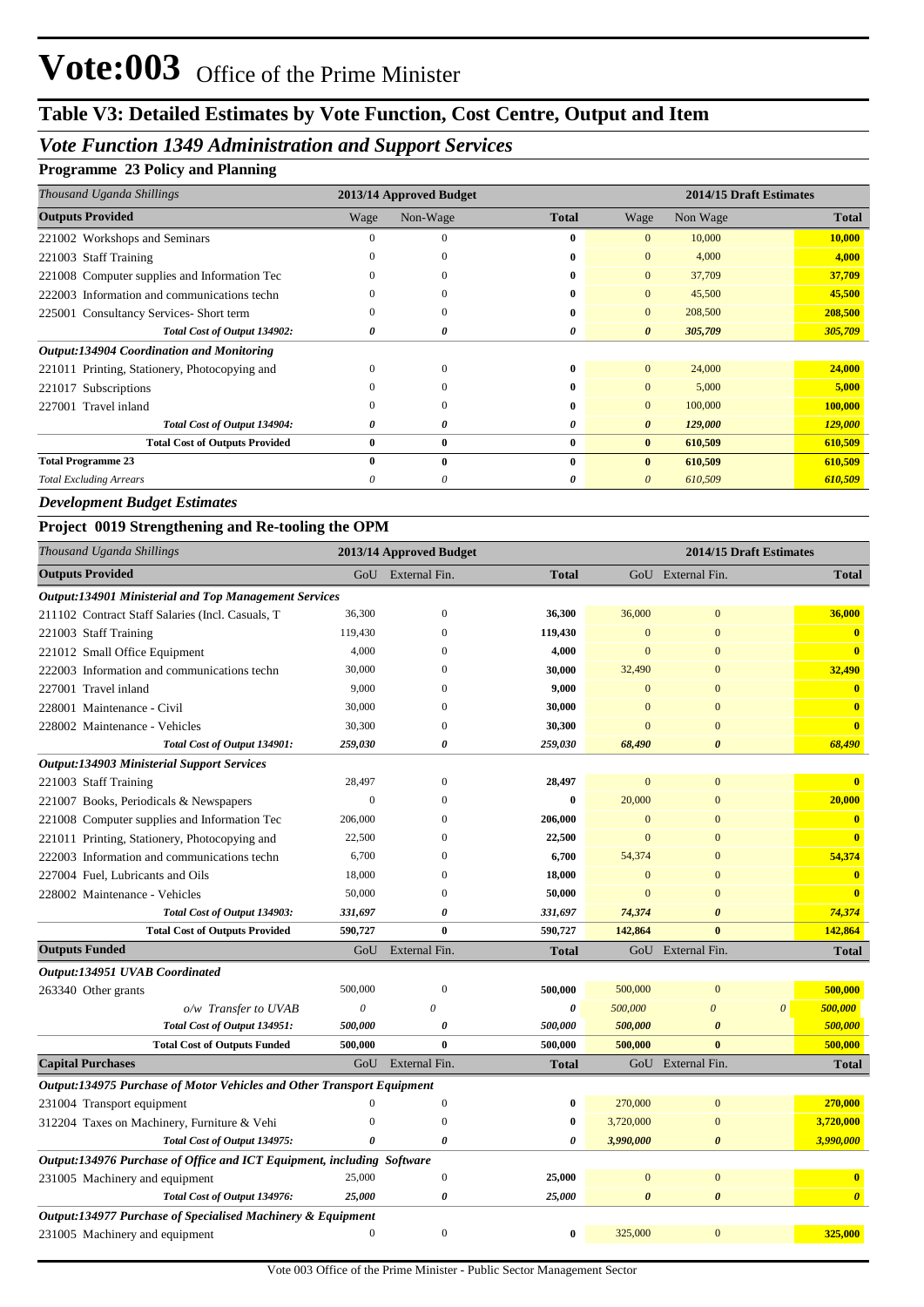## *Vote Function 1349 Administration and Support Services*

**Project 0019 Strengthening and Re-tooling the OPM**

| Thousand Uganda Shillings                | 2013/14 Approved Budget |                         |              | 2014/15 Draft Estimates          |                         |  |
|------------------------------------------|-------------------------|-------------------------|--------------|----------------------------------|-------------------------|--|
| <b>Capital Purchases</b>                 | GoU                     | External Fin.           | <b>Total</b> | GoU<br>External Fin.             | <b>Total</b>            |  |
| Total Cost of Output 134977:             | 0                       | 0                       | 0            | 325,000<br>$\boldsymbol{\theta}$ | 325,000                 |  |
| <b>Total Cost of Capital Purchases</b>   | 25,000                  | $\bf{0}$                | 25,000       | 4,315,000<br>$\bf{0}$            | 4,315,000               |  |
| <b>Total Project 0019</b>                | 1,115,727               | $\mathbf{0}$            | 1,115,727    | 4,957,864<br>$\mathbf{0}$        | 4,957,864               |  |
| <b>Total Excluding Taxes and Arrears</b> | 1,115,727               | 0                       | 1,115,727    | 1,237,864<br>0                   | 1,237,864               |  |
| Thousand Uganda Shillings                |                         | 2013/14 Approved Budget |              |                                  | 2014/15 Draft Estimates |  |
|                                          |                         | GoU External Fin.       | <b>Total</b> | External Fin.<br>GoU             | <b>Total</b>            |  |
| <b>Total Vote Function 49</b>            | 2,861,848               | $\bf{0}$                | 2,861,848    | 7,158,403                        | 7,158,403               |  |
| <b>Total Excluding Taxes and Arrears</b> | 2,861,848               | 0                       | 2,861,848    | 3,428,808                        | 3,428,808               |  |
| <b>Grand Total Vote 003</b>              | 122,634,747             | 70,606,467              | 193,241,214  | 131,315,511<br>60,831,97         | 192,147,484             |  |
| <b>Total Excluding Taxes and Arrears</b> | 106.221.094             | 70.606.467              | 176,827,561  | 127,585,916<br>60,831,97         | 188,417,889             |  |